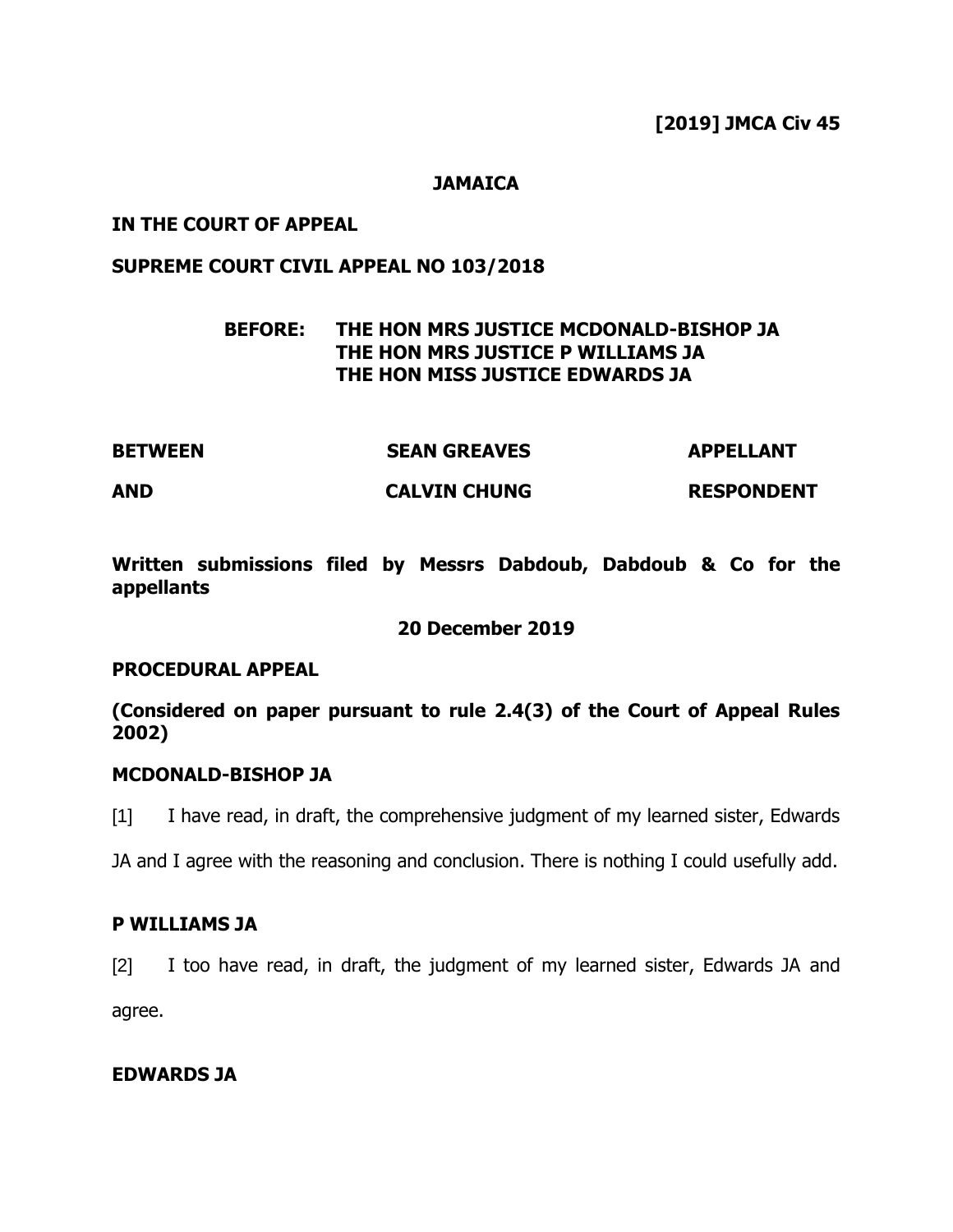# **The background to this appeal**

[3] On 19 October 2018, Wiltshire J (Ag) (as she then was), heard an application from Calvin Chung, who was the claimant in the court below, for relief from sanctions for non-compliance with an unless order made by Y Brown J (Ag), (as she then was). After hearing the application, Wiltshire J (Ag) (the judge) made the following orders:

- "1. The Claimant's Application for relief from sanctions is hereby granted.
- 2. Costs against the Claimant.
- 3. Leave to appeal granted.
- 4. The Notice of Application for Court Orders filed on the 13<sup>th</sup> of December 2016 is further adjourned to the 15<sup>th</sup> day of February 2019 at 12:00 noon for one hour.
- 5. Claimant's Attorneys-at-Law to prepare, file and serve this Order."

[4] Sean Greaves (hereinafter referred to as the appellant), who was the defendant in the court below, being aggrieved by the above orders, filed a notice of appeal on 1 November 2018, seeking to challenge the order of the judge which granted the relief from sanctions to Calvin Chung (hereinafter referred to as the respondent), with costs.

[5] The respondent, the stepfather of the appellant and widower of the appellant's deceased mother, Mrs Janneth Chung, by way of claim form filed 31 August 2015, sued the appellant in the court below for damages for breach of trust. This trust was allegedly created in the state of Florida, in the United States of America. Since the claim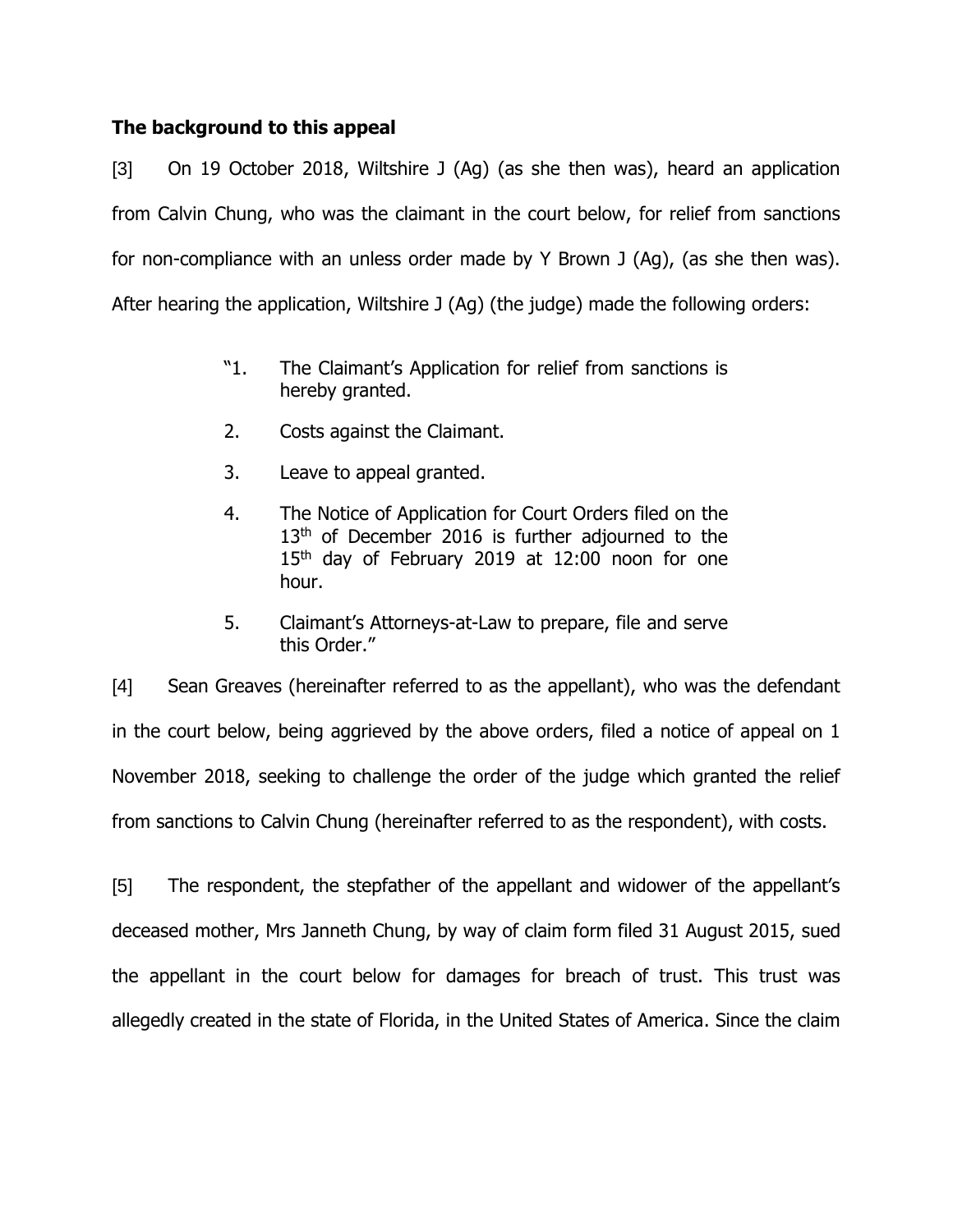is yet to be tried, it is not necessary to go into the details of it, which are also not relevant to this appeal.

[6] The appellant filed an acknowledgment of service of the claim, on 21 September 2015, in which he stated that he was not personally served. He later challenged the jurisdiction of the Supreme Court to hear the claim, having subsequently filed a notice of application for court orders on 21 September 2015, supported by an affidavit. The application sought a declaration that the court did not have jurisdiction to try the claim, and an order, therefore, that the claim be struck out, and/or alternatively, an order that the claim be struck out on the basis that it was statute barred and/or an abuse of process.

[7] The appellant's notice of application was subsequently amended on 1 June 2016, and the respondent filed an affidavit in response on 12 December 2016. On 13 December 2016, the respondent filed his own notice of application for court orders, supported by affidavit, seeking, *inter alia*, orders that the appellant had failed to comply with rule 9.6(4) of the Civil Procedure Rules (CPR), and therefore, that his application filed 1 June 2016 be struck out.

[8] On 16 December 2016, both applications came on for hearing before Tie J (Ag) (as she then was), who adjourned both applications and ordered, *inter alia*, that the parties were to file and exchange written submissions and authorities, "if any", by 28 April 2017. Tie J (Ag) also ordered that any further affidavits in support of the respective applications should be filed and served by 3 March 2017.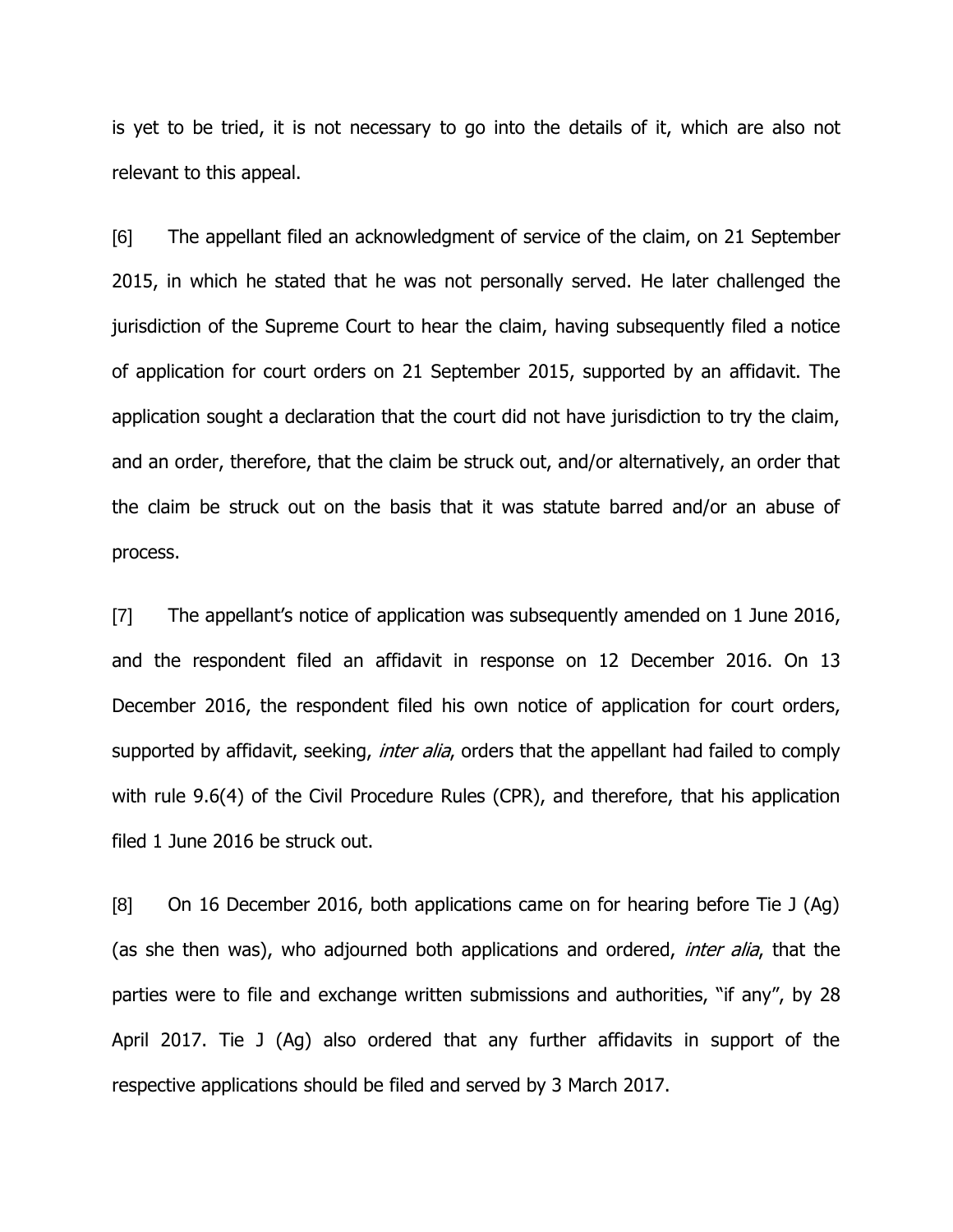[9] On 20 June 2017, both applications came up for hearing again, this time before Y Brown J (Ag). Neither party seemed to have filed any submissions or authorities in support of their respective applications or in opposition to the other. On this occasion, however, unlike Tie J (Ag) who had adjourned both applications to 20 June 2017, Y Brown J (Ag) adjourned the "matter", and ordered that written submissions and authorities, "if any", were to be filed and exchanged on or before 15 February 2018. It is unclear from the perfected order which of the applications was adjourned by Y Brown J (Ag), or whether it was both.

[10] On 28 February 2018, the date previously set by Y Brown J (Ag) to hear the "matter", the parties still had not made use of the permission to file submissions and authorities. Y Brown J (Ag), as a consequence, again adjourned the "matter", and on this occasion she made an unless order, which formed part of the perfected orders of the court, in these terms:

> "**UPON** this matter coming on for hearing on this day and upon hearing **MRS. CAROLYN C. REID-CAMERON**, Attorney-at-Law instructed by **CAROLYN C. REID & COMPANY**, Attorneys-at-Law for and on behalf of the Claimant and **MISS SHAMOYA YOUNG**, Attorney-at-Law instructed by **DABDOUB & DABDOUB**, Attorneys-at-Law for and on behalf of the Defendant, the Claimant not appearing and Defendant being present **IT IS HEREBY ORDERED THAT**:

- 1. Written Submissions and any authorities in support are to be filed and exchanged by both parties on or before July 31, 2018.
- 2. Unless the order made herein is complied with, the claim filed on August 31, 2015 will stand as being struck out.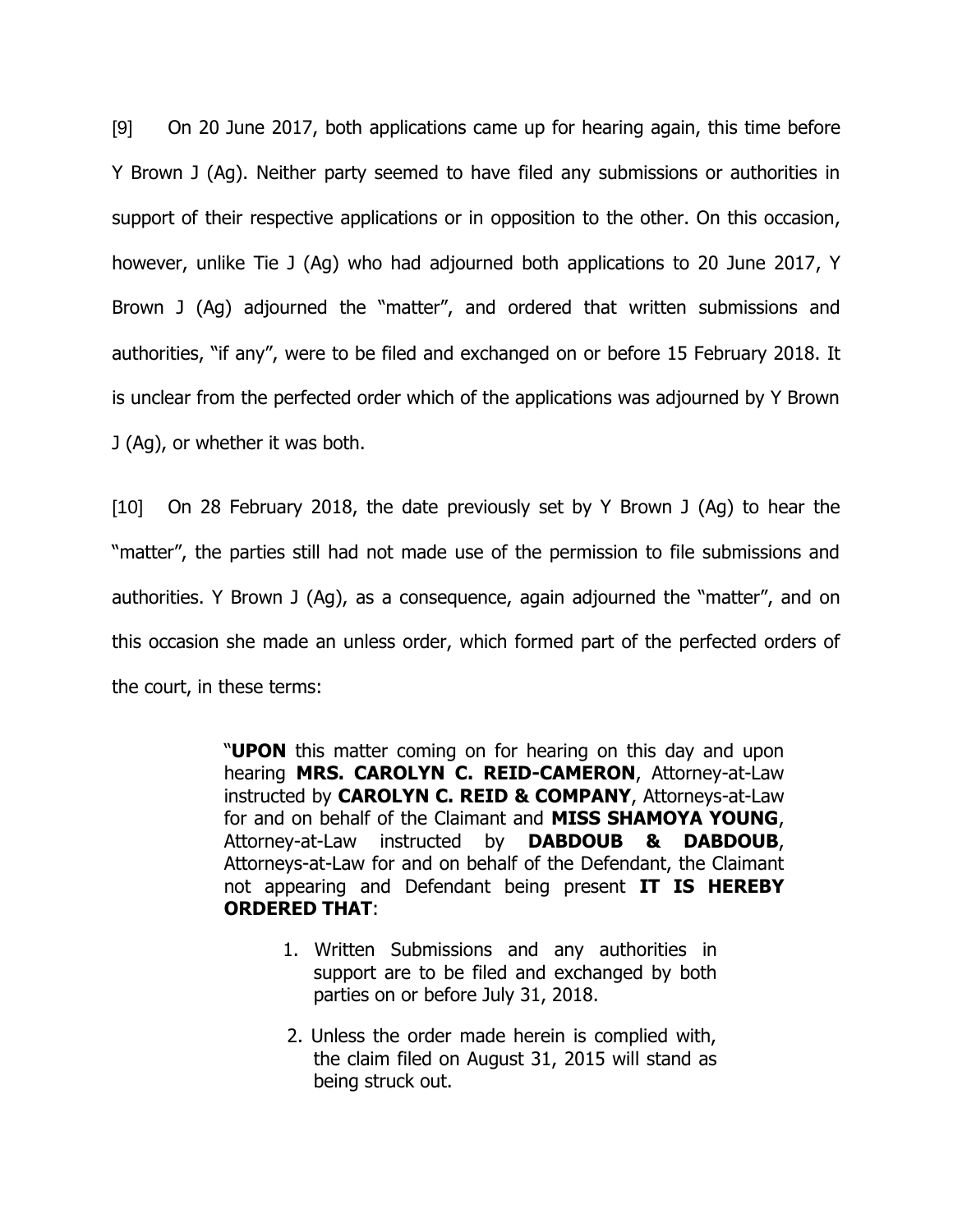- 3. Matter is adjourned to September 27, 2018 at 11:00 am for 2 hours.
- 4. The Claimant's Attorney to prepare, file and serve orders made."

[11] Pursuant to the above orders, submissions and authorities were filed and served by the appellant on 31 July 2018 at the offices of the attorney-at-law for the respondent, at 3:55 pm, by handing it to a receptionist. However, the respondent, having filed submissions and authorities within time, did not serve them on the appellant until 4:27 pm on 31 July 2018, and did so by electronic mail (email). A physical copy was delivered to the appellant's attorney on 2 August 2018.

[12] Consequently, the appellant took the view that the respondent had failed to comply with the unless order made by Y Brown J (Ag), and that the claim was, as a result, struck out. On 13 August 2018, the appellant filed an affidavit to that effect and a bill of costs was filed on the same day by his attorneys-at-law. A notice to the claimant of the bill of costs was also filed on 13 August 2018. It is not clear, however, whether any of those documents were ever served, as they bear no stamp suggesting service and no affidavit of service was shown to this court. On 21 August 2018, the respondent filed an amended claim form and amended particulars of claim, to include an averment of the equivalent in Jamaican currency of the United States dollar (US) amount claimed, in keeping with rule 8.7(5) of the CPR.

[13] The parties next came before Wiltshire J (Ag) on 27 September 2018, which was the date previously scheduled by Y Brown J (Ag) for the hearing of the "matter". The position of the appellant with regard to the effect of the unless order having been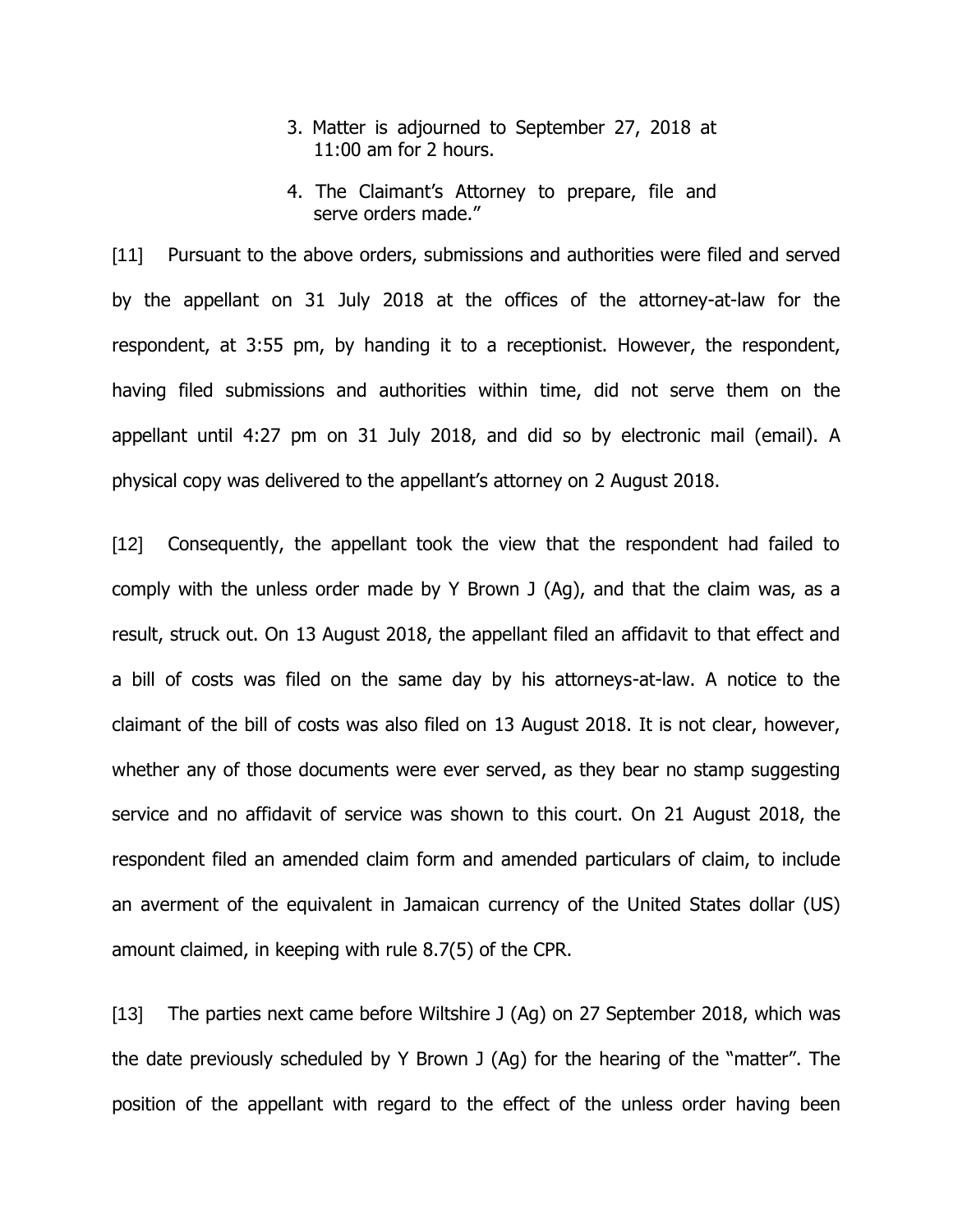declared to the respondent's attorney-at-law and the judge, an oral application was made to the judge for relief from sanctions. The application, at the time, was not supported by affidavit evidence. However, the judge permitted the respondent to file an affidavit in support of the application, which he did on 4 October 2018. The appellant, as permitted, responded by way of his own affidavit filed 12 October 2018. The appellant also filed written submissions in opposition to the application for relief from sanctions.

[14] Subsequently, on 19 October 2018, having heard the respondent's application for relief from sanctions, the judge granted the relief sought in the orders set out at paragraph [3]. Unfortunately, no reasons for this decision or notes of proceedings were forthcoming from the judge in respect of this matter.

## **The appeal**

[15] The notice and grounds of the appeal, filed on 1 November 2018 listed the following grounds of appeal:

- (a) "The learned judge erred in not following, or in the alternative, improperly applying, **H.B. Ramsay et al v Jamaica Redevelopment Foundation, Inc et al** [2013] JMCA Civ 1.
- (b) The learned judge failed to properly consider the fact that the application for relief of [sic] sanction was made almost two months after the non-compliance of the Honourable Ms. Justice Y. Brown's unless order and was made after the Respondent amended his claim form and particulars of claim despite the matter already being struck out for the non-compliance and therefore the learned judge erred in finding that the application for relief of [sic] sanctions was made promptly.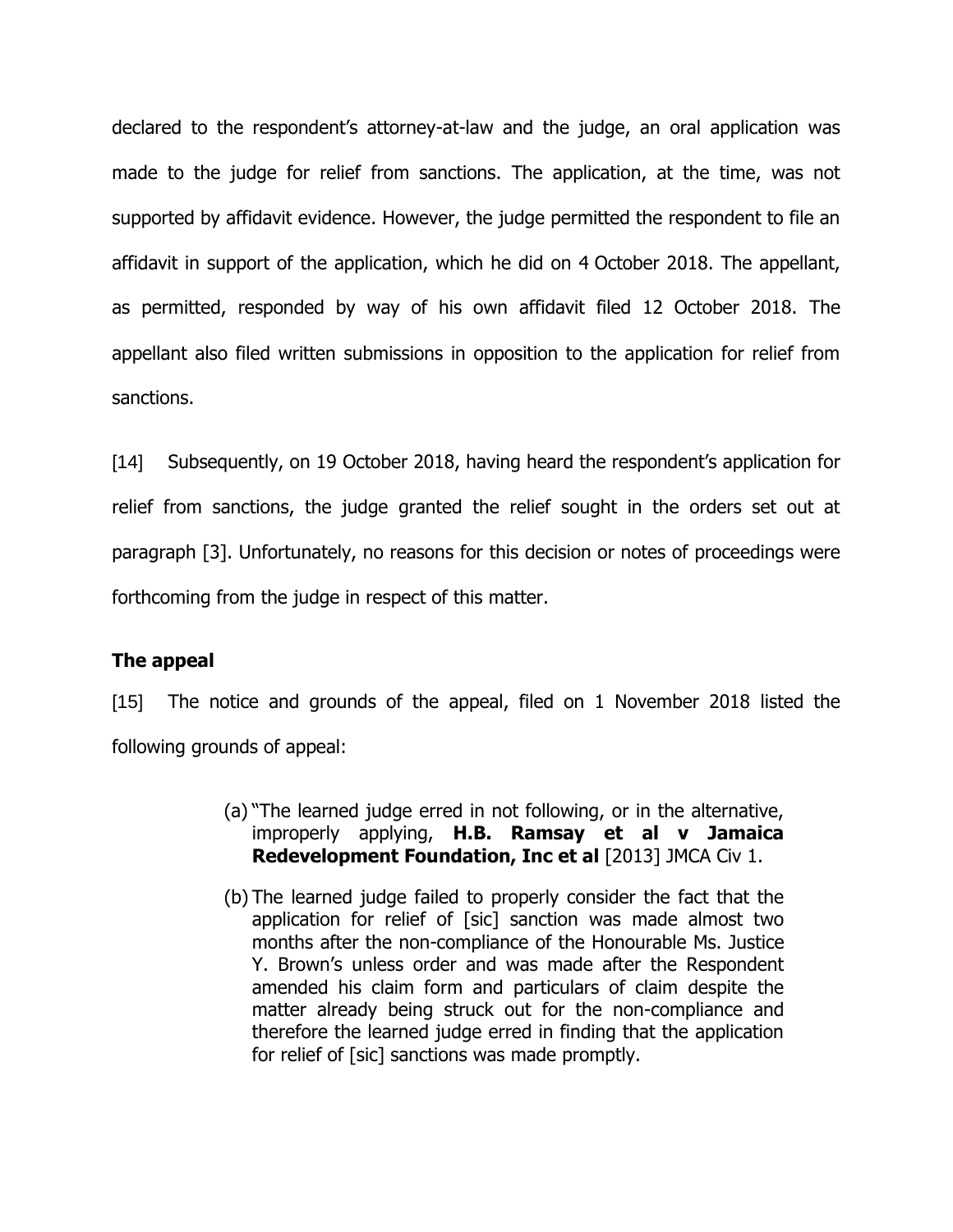- (c) The learned judge, having found that there was no good explanation for the failure to comply with the Honourable Ms. Justice Y. Brown's unless order erred in exercising a discretion that pursuant to Rule 26.8 of the Civil Procedure Rules (2002) she did not have.
- (d) The learned judge erred in failing to consider the question of whether the Respondent's failure to comply with the Honourable Ms. Justice Y. Brown's unless order was intentional particularly in circumstances where the undisputed evidence was that the non-compliance was in [sic] clearly intentional.
- (e) The learned judge failed to consider or properly consider the Court's record, the submissions of the Appellant, and the affidavit evidence and therefore fell into error by finding that the Respondent had not otherwise failed to comply with orders of the Supreme Court.
- (f) The learned judge erred in failing to take into consideration that on the Court's record and the affidavit evidence the Respondent had also failed to generally comply with the Civil Procedure Rules (2002).
- (g) The learned judge misdirected herself by giving consideration to and making a determination on some of the factors listed in Rule 26.8(3) of the Civil Procedure Rules (2002) in circumstances where the Respondent had failed to meet the threshold test set out in Rules 26.8 (1) and (2) of the Civil Procedure Rules (2002).
- (h) The learned judge erred in accepting the Respondent's evidence as credible despite certain assertions made by the Respondent being clearly contradicted by the Court's own record;
- (i) The learned judge erred in failing to appreciate she had no discretion to grant a relief of [sic] sanction as the Respondent had failed to meet the threshold test mandated by Rules 26.8(1) and (2) of the Civil Procedure Rules (2002) and the Respondent's affidavit was patently unreliable.
- (j) Alternatively, the learned judge erred in purporting to exercise her discretion in favour of the Respondent having regard to the lack of reliable evidence to support the Respondent's application for relief of [sic] sanctions.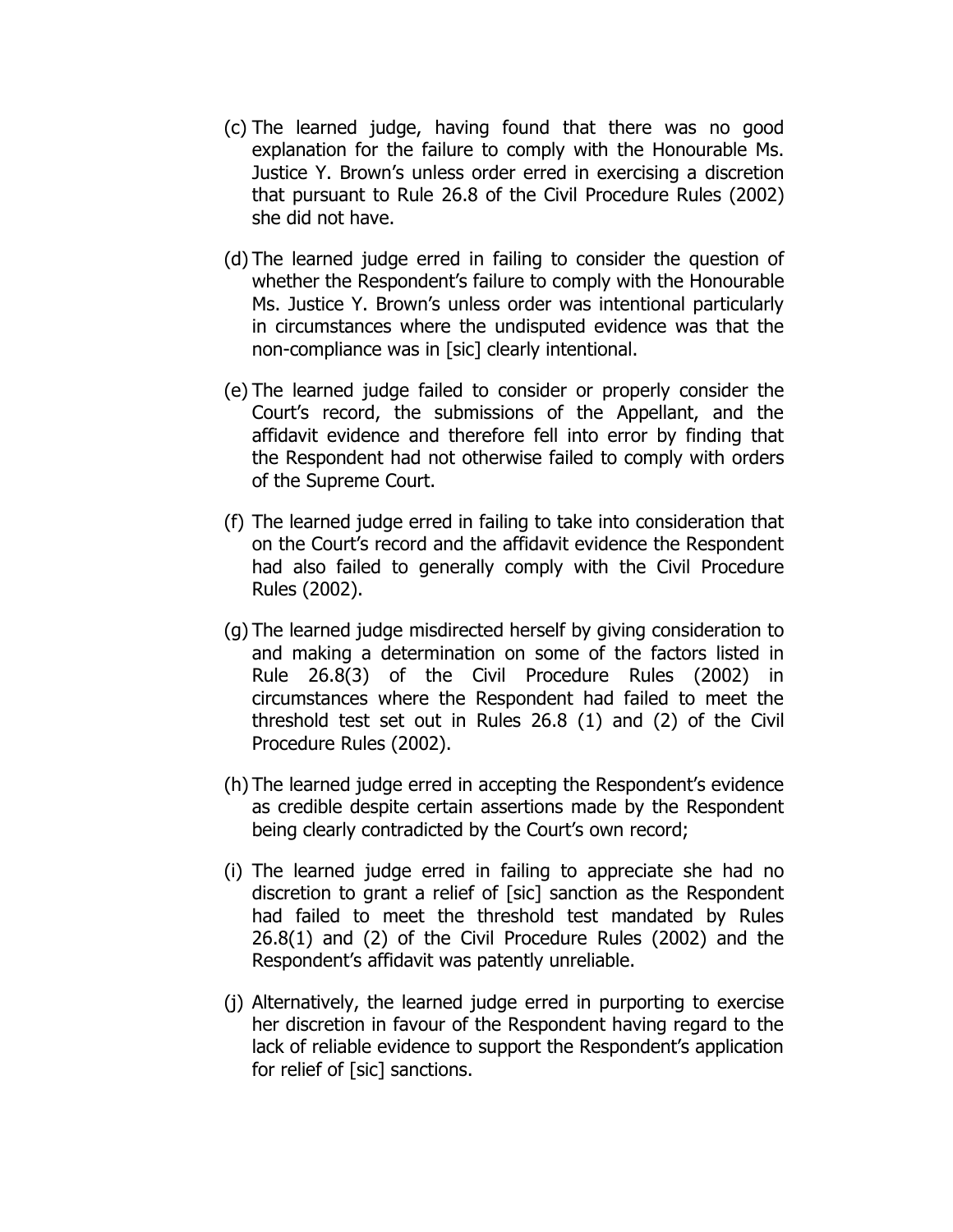- (k) The learned judge erred in law in her interpretation of the Civil Procedure Rules (2002) in finding that service by electronic mail is good and valid service.
- (l) The Appellant will, if necessary, seek leave to amend the grounds of appeal and to add additional grounds of appeal upon receipt of the written reasons of the Honourable Ms. Justice C. Wiltshire (A.g.)."

[16] Consequently, the appellant now seeks orders that the appeal be allowed, the orders of Wiltshire J (Ag) be discharged, the claim stands struck out, and that costs be granted to the appellant.

### **Preliminary issue**

[17] A preliminary issue arose with regard to submissions filed by the respondent in this appeal. At the time the matter was scheduled to be considered, there were no submissions from the respondent. Rule 2.4(2) of the Court of Appeal Rules (CAR), stipulates that a respondent "may" file and serve any written submissions in opposition to the appeal within 14 days of receipt of the notice of appeal. There being no copy of the submissions from the respondent on file, a request was sent from the office of the registrar of the Court of Appeal for a copy of the submissions, if any, filed by the respondent to be made available to the court. In response, the respondent filed submissions on 13 September 2019. Unfortunately, this was 10 months after the notice of appeal had been served. Not surprisingly, the appellant, by way of letter to the registrar of this court dated 29 October 2019, and filed 30 October 2019, objected to the respondent's late submissions.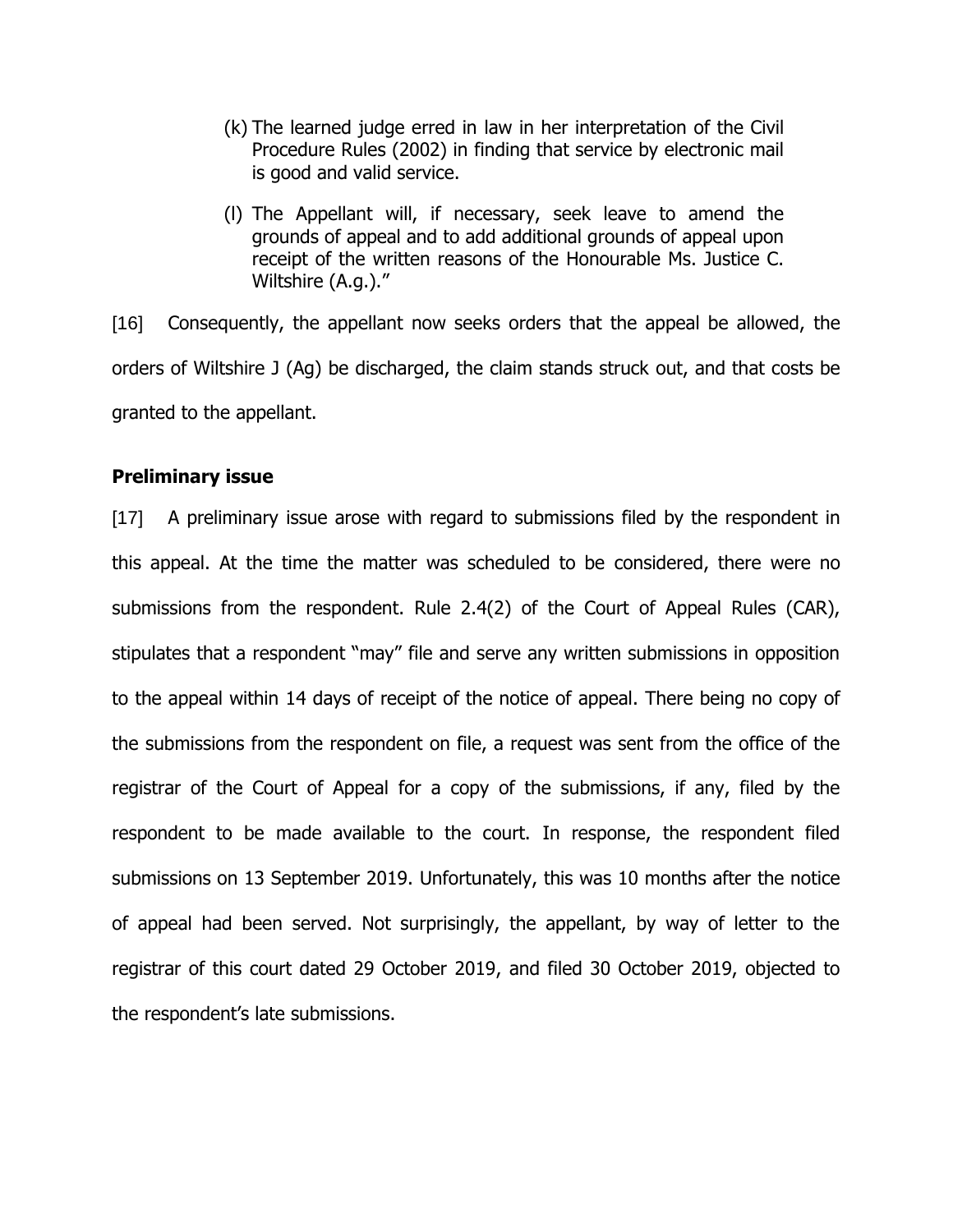[18] Let me state, firstly, that the respondent is not obliged to file and serve written submissions in opposition to this appeal. Secondly, if he, however, chooses to do so, he must do so within 14 days of receipt of the notice of appeal pursuant to rule 2.4(2) of the CAR. If he is out of time, and still wishes to file submissions, he must apply to this court for an extension of time within which to do so. This court has the discretion to extend the time for compliance pursuant to rule 1.7(2)(b) of the CAR, which empowers the court to "extend or shorten the time for compliance with any rule, practice direction, order or direction of the court even if the application for an extension is made after the time for compliance has passed".

[19] In **RBC Royal Bank (Jamaica) Limited and Ors v Ocean Chimo Limited** [2016] JMCA App 22, at paragraph [28] this court made it clear that the failure to comply with the timelines stipulated in rule 2.4(1) of the CAR (as it then was), within which written submissions were to be filed in support of a notice of appeal, meant that the appellant was required to apply for an extension of time. A respondent who fails to comply with timelines is, therefore, no less required to apply for an extension of time. Rule 2.15(g) of the CAR gives the court the general power to make any incidental decision pending the determination of an appeal. Also rule 2.15(h) gives the court the power to make any order or give any direction which is necessary to determine the real question in issue between the parties to the appeal. It is clear, therefore, that although the court may grant an extension of time to file written submissions, the respondent who is out of time must make an application to this court for such an extension.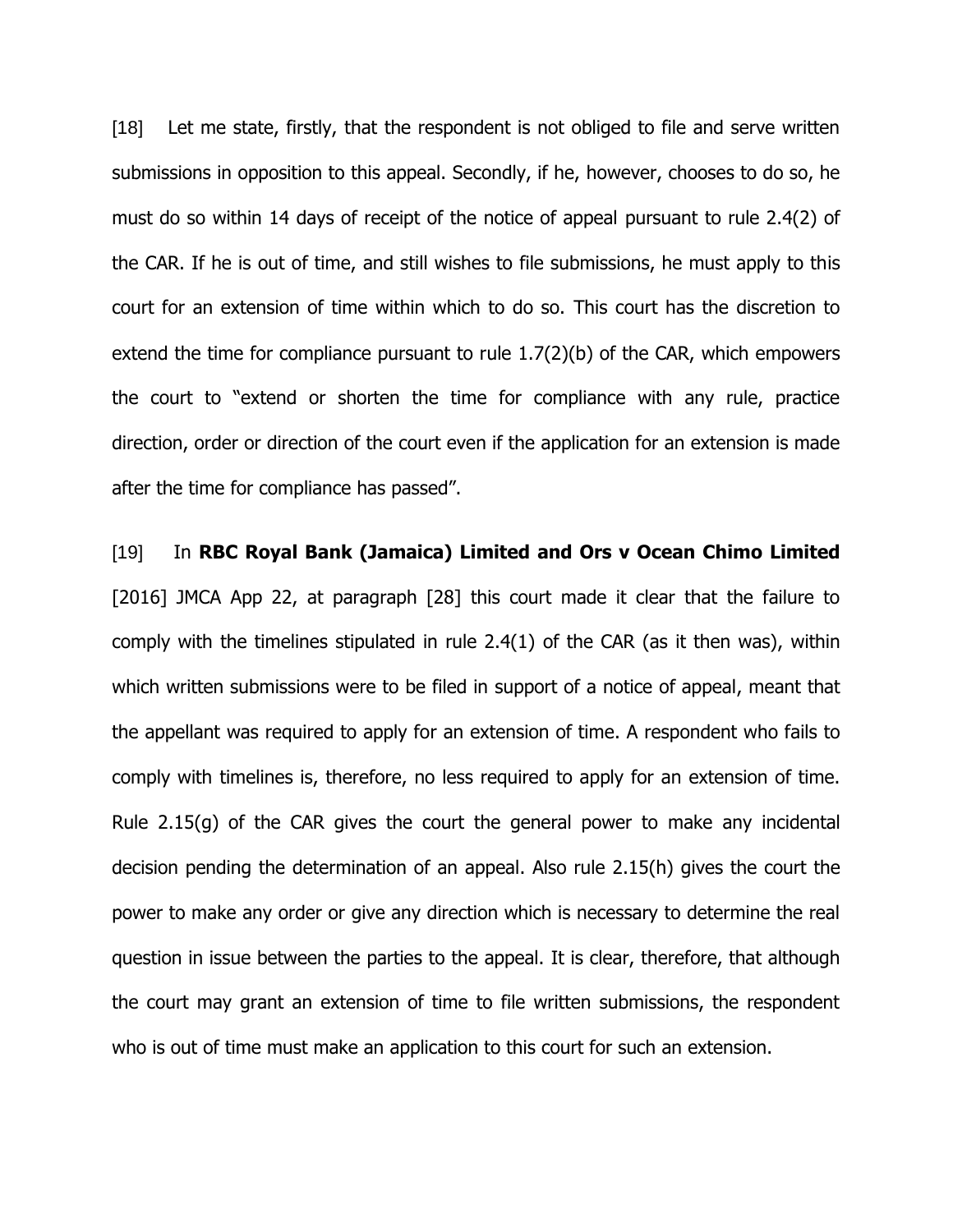[20] In this case, the respondent has made no application for extension of time within which to file submissions. Therefore, the respondent having been served with the notice of appeal on 1 November 2018, the submissions filed 13 September 2019 are woefully out of time. No application for extension of time having been made, no account has been taken of them in this appeal.

#### **The appellant's submissions**

[21] The appellant challenges the decision of the judge on the following bases. Firstly, in respect of grounds a, b, c, and i, counsel for the appellant submitted that the judge misapplied the authorities of **HB Ramsay & Associates Ltd and others v Jamaica Redevelopment Foundation Inc and the Workers Bank** [2013] JMCA Civ 1 and **University Hospital Board of Management v Hyacinth Matthews**, [2015] JMCA Civ 49, which have made clear that, in considering an application for relief from sanctions, the applicant must systematically meet all the factors set out in rule 26.8, failing which the court is precluded from granting relief. In that regard, counsel submitted that the judge erred in finding that the respondent's application was made promptly, as the respondent's delay was protracted and showed a disregard for the court's orders and rules. Counsel submitted further that, even if the delay was not inordinate, having correctly found that there was no good explanation for the failure, the judge failed to appreciate that the three pre-conditions of rule 26.8(2) had not been satisfied, and that she was, therefore, precluded by law from granting relief.

[22] Secondly, in respect of grounds d, e, f, h, and j, counsel submitted that, even if the judge was empowered to exercise her discretion to grant relief, she did so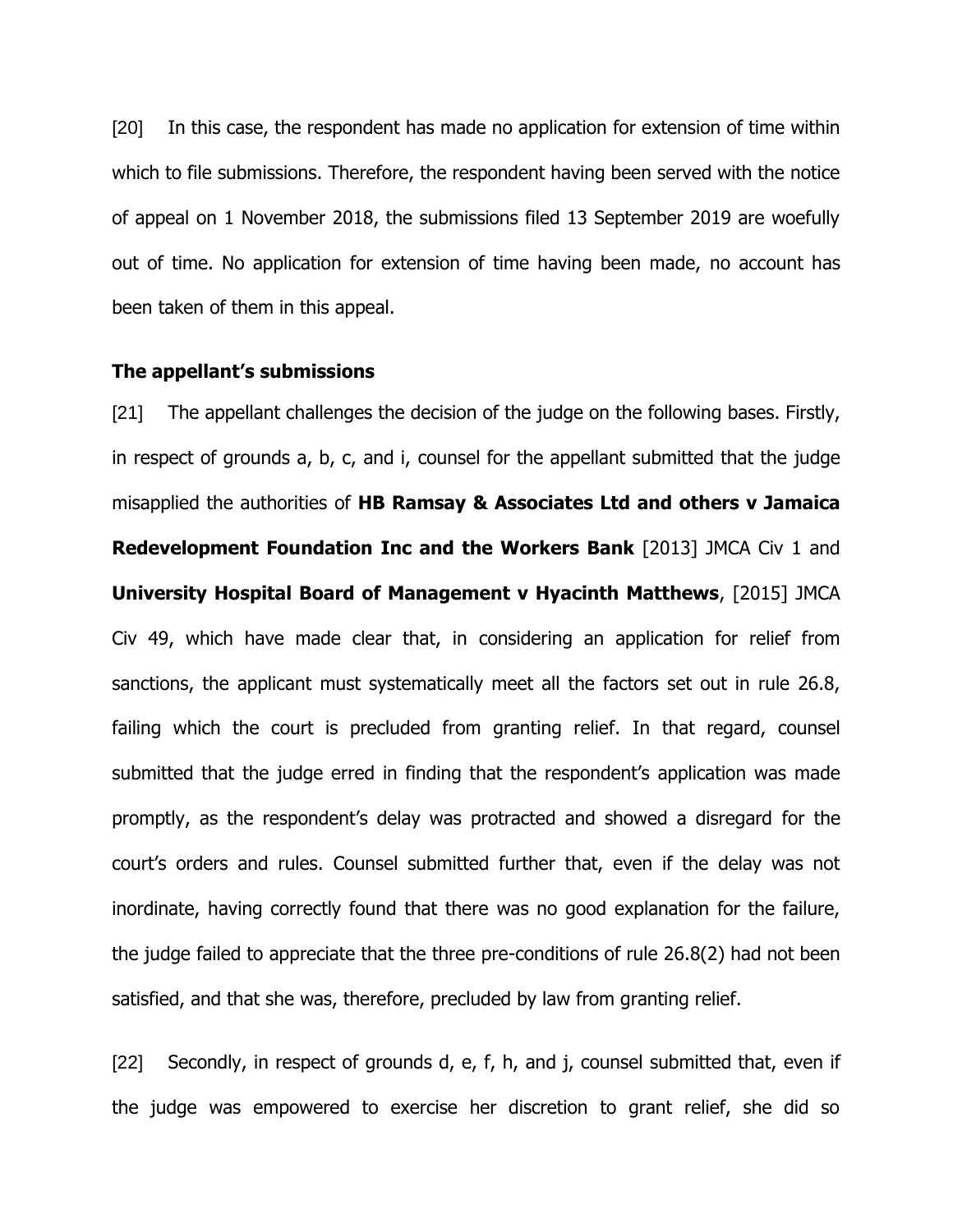improperly, as she could not have been satisfied that based on the affidavit evidence, the court's record, and the submissions of counsel, the threshold test mandated by rule 26.8(2) had been met. In that regard counsel submitted that the judge:

- a. failed to make a finding as to whether the non-compliance was intentional as required by rule 26.8(2) where the non-compliance was clearly intentional;
- b. failed to make a finding as to whether the respondent had generally complied with the CPR, and wrongly found that the respondent had complied with other orders of the court when he had not;
- c. wrongly accepted the respondent's evidence which was palpably unreliable, given it contradicted the court's record; and
- d. wrongly decided that service of the submissions by the respondent after 4:00 pm was good service.

[23] Counsel submitted, therefore, that, in the circumstances, this court ought to exercise its power to set aside the decision in accordance with the principles set down in **The Attorney General v Universal Projects Ltd** [2011] UKPC 37, and **Attorney General of Jamaica v John MacKay** [2012] JMCA App 1.

[24] Thirdly, in respect of ground g counsel submitted that the judge further erred, when she considered and determined some of the factors set out in rule 26.8(3),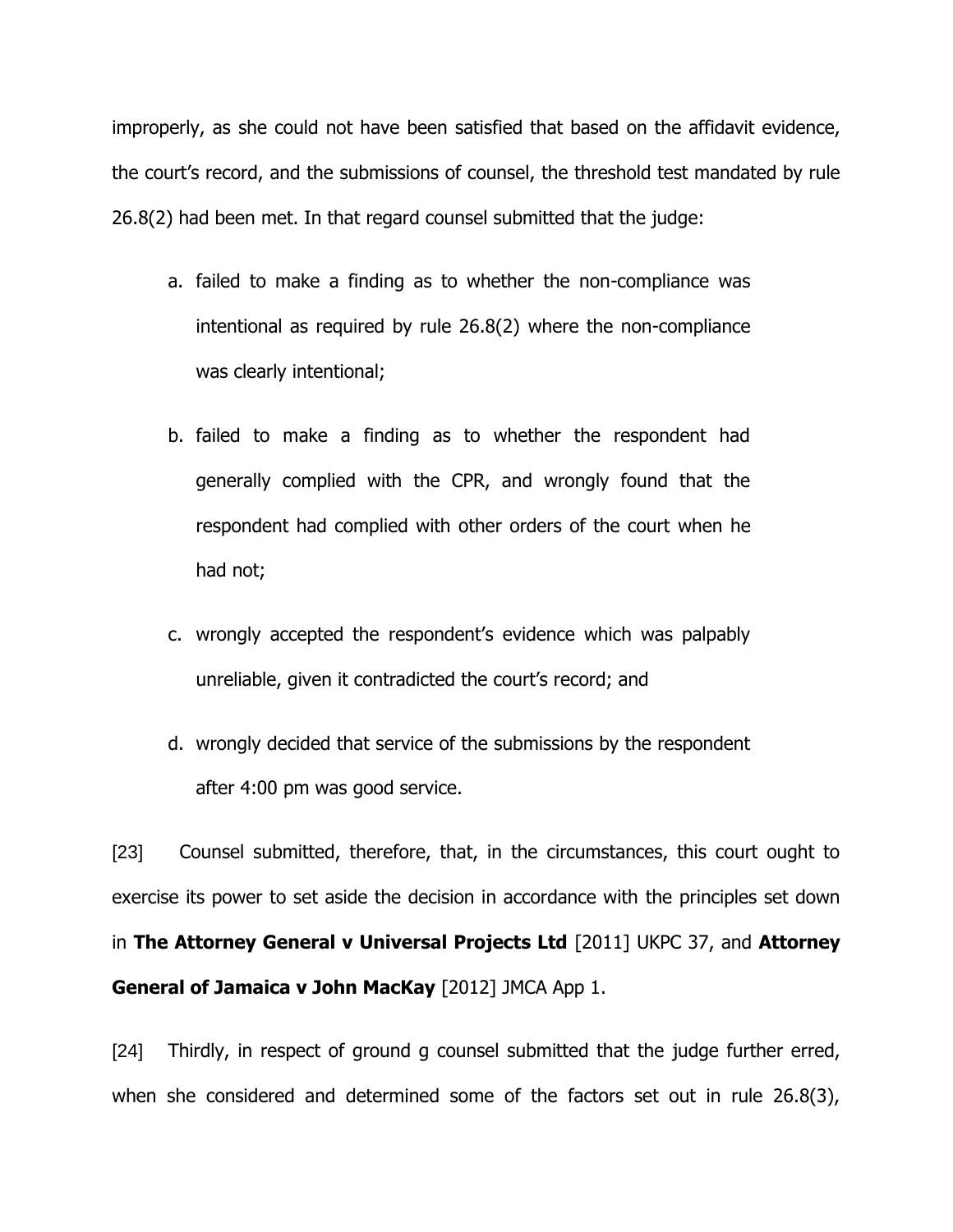notwithstanding that the respondent had failed to meet the threshold tests set out in rule 26.8(1) and (2). Counsel relied on the case of **New Falmouth Resorts Limited v National Water Commission** [2018] JMCA Civ 13, at paragraph [46], in support of this submission.

[25] Fourthly, in respect of ground k, counsel contended that the judge erred in finding that 'service' by email was good and valid service, and as a result, erred in finding that the respondent had only failed to comply with Y Brown J's (Ag) unless order.

### **The role of this court**

[26] The jurisdiction this court has in reviewing the exercise of a judge's discretion in interlocutory appeals was outlined in the judgments of this court in the cases of **National Solid Waste Management Authority v Johnson Louie et al** [2018] JMCA App 22 at paragraphs [29]-[30] and **The Attorney General of Jamaica v John MacKay**. This court will only interfere with the decision of a judge arrived at by exercise of a discretion, where it is satisfied that it was based on a misunderstanding of the law or evidence, an inference of fact that was demonstrably wrong, or was a decision so 'aberrant' that 'no judge regardful of his duty to act judicially could have reached it' (see **The Attorney General of Jamaica v John Mackay**, paragraph [20]). In determining this appeal, I have borne all the cautions therein in mind.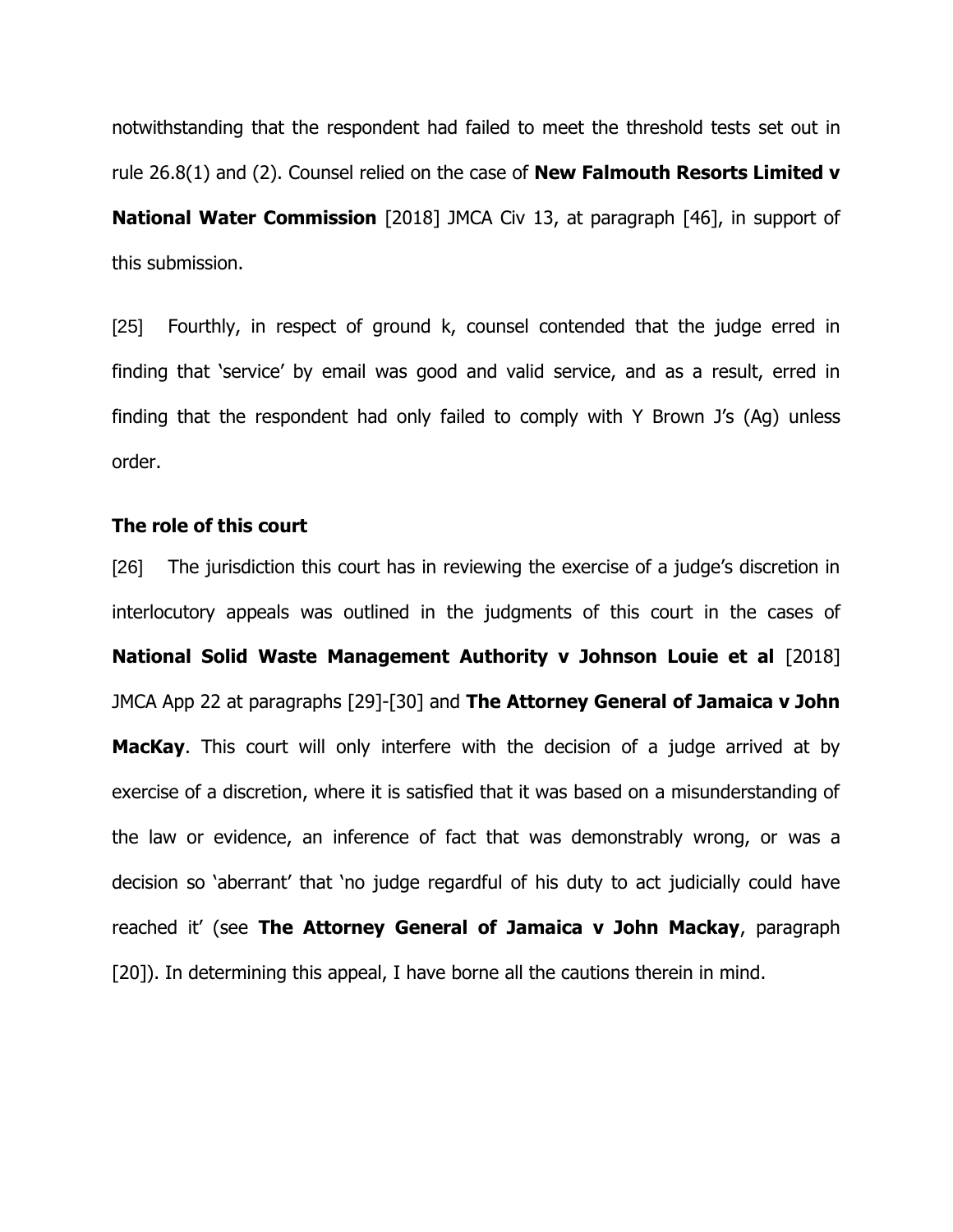[27] Regretfully, the judge's reasons have not been provided to this court. In such circumstances, this court has to do the best it can to assess whether the judge's decision could successfully be challenged based on what was presented to her.

### **The issues**

[28] The overarching issue in this appeal is whether the judge improperly exercised her discretion under rule 26.8 of the CPR in granting the respondent relief from sanctions. This question will be determined by a consideration of the following subissues:

- a) whether the judge erred in finding that the application was made promptly;
- b) whether the judge failed to consider that the failure to comply was intentional and whether the failure to comply was in fact intentional;
- c) whether the judge had the discretion to grant relief under rule 26.8, having found that there was no good explanation for the failure to comply;
- d) whether the judge erred in finding that the respondent had generally complied with all other relevant orders, rules and practice directions of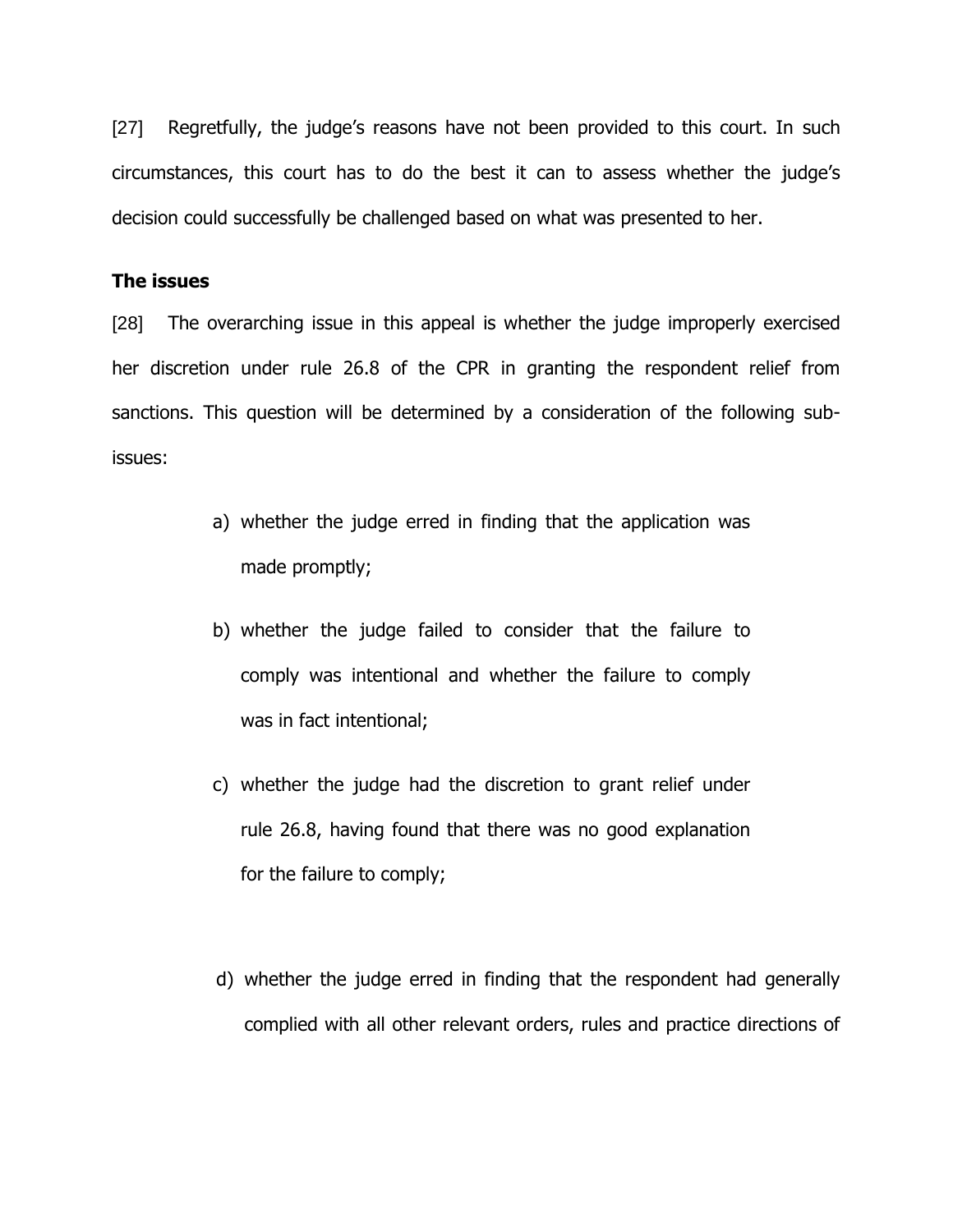the court and whether the learned judge erred in accepting the respondent's evidence as credible in that regard; and

e) whether the judge erred in concluding that the threshold test in rules 26.8(1) and (2) had been met and therefore further erred in going on to consider rule 26.8(3).

## **Discussion**

[29] The appellant has challenged the decision of the judge on the basis that the respondent had failed to meet the criteria set out in rule 26.8(1) and (2) of the CPR and that, consequently, the judge had no discretion to go on to consider rule 26.8(3), or to grant the relief sought. I will discuss each issue and sub-issue in turn, however, it is convenient to set out the provisions of rule 26.8 of the CPR at this juncture.

[30] Rule 26.8 of the CPR lays down the criteria that must be considered by a judge when determining whether to exercise his or her discretion to grant relief from sanctions. It provides:

> "26.8 (1) An application for relief from any sanction imposed for a failure to comply with any rule, order or direction **must** be -

> > (a) made promptly; and

(b) supported by evidence on affidavit.

(2) The **court may grant relief only if** it is satisfied that –

(a) the failure to comply was not intentional;

(b) there is a good explanation for the failure; and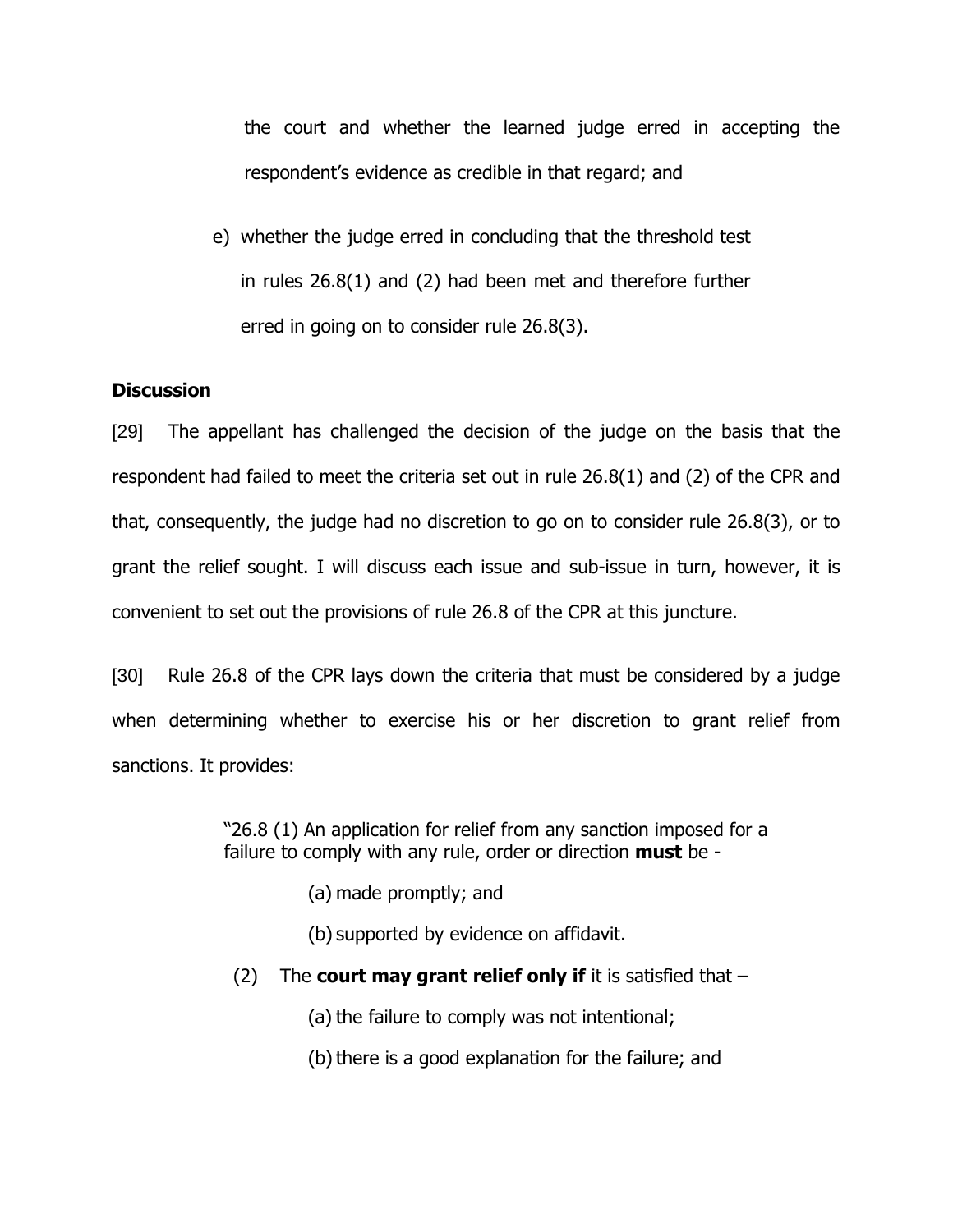- (c) the party in default has generally complied with all other relevant rules, practice directions orders and directions [sic].
- (3) In considering whether to grant relief the court must have regard to –
	- (a) the interests of the administration of justice;
	- (b) whether the failure to comply was due to the party or that party's attorney-at-law;
	- (c) whether the failure to comply has been or can be remedied within a reasonable time;
	- (d) whether the trial date or any likely trial date can still be met if relief is granted; and
	- (e) the effect which the granting of relief or not would have on each party.
	- (4) The court may not order the respondent to pay the applicant's costs in relation to any application for relief unless exceptional circumstances are shown." (Emphasis mine)

[31] How a court is to treat with an application under rule 26.8 is set out by this court in **HB Ramsay** as well as in **Hyacinth Matthews**. This approach was followed in **Jamaica Public Service Company Limited v Vernon Francis et al** [2017] JMCA Civ 2 and more recently in **New Falmouth Resorts Limited v National Water Commission**. In those cases, this court considered and determined the proper approach to be taken in an application made pursuant to rule 26.8 for relief from sanctions.

[32] Those authorities have made clear that the provisions of rule 26.8 must be considered sequentially, and an applicant for relief must satisfy the court of all the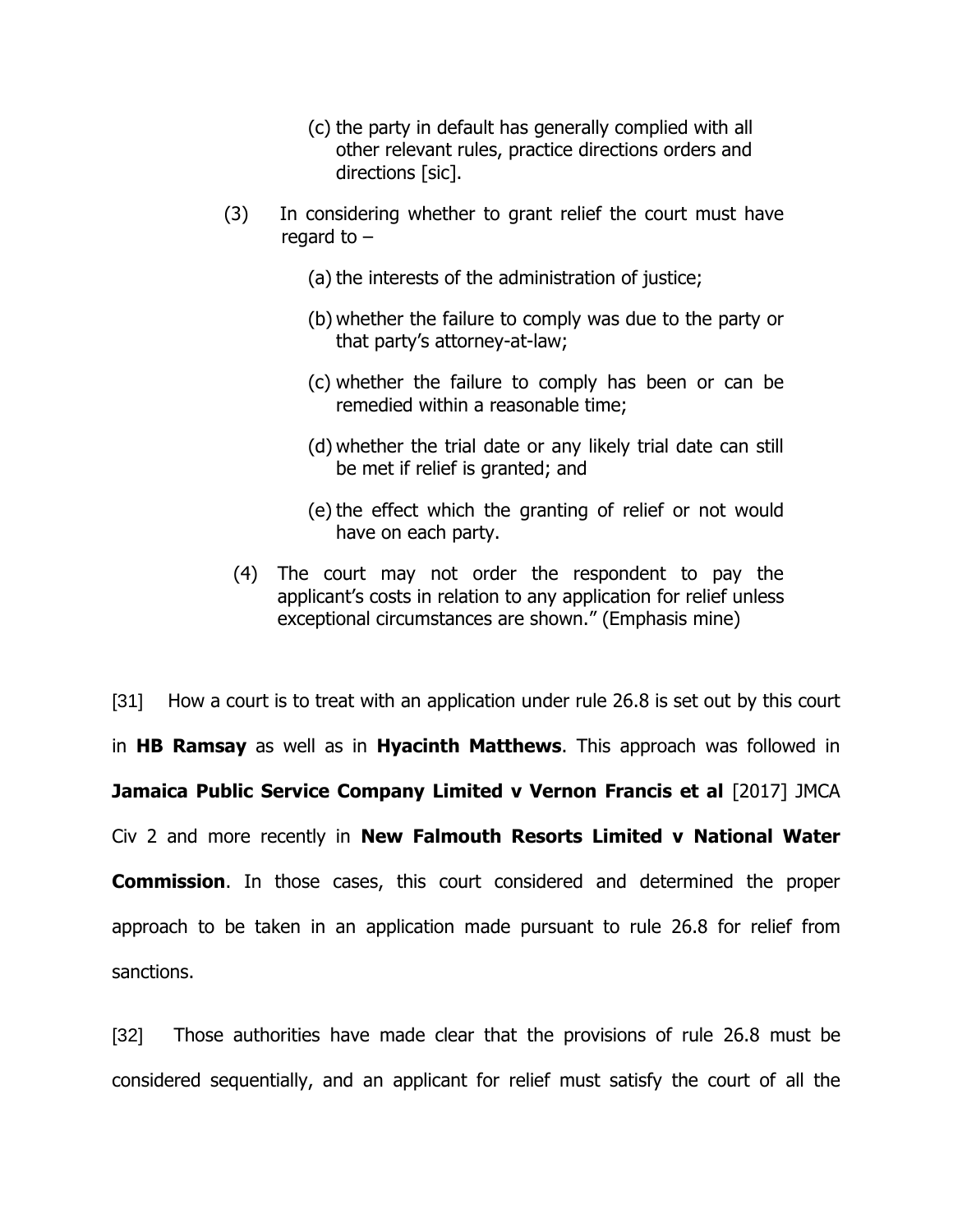matters set out in rules 26.8(1) and 26.8(2) before the court can even go on to consider any of the criteria set out in rule 26.8(3), much less grant relief. In that regard, the court need not consider the merits of the application if it is not satisfied that the application has been made promptly in accordance with rule 26.8(1).

# [33] In **New Falmouth Resorts Limited**, Morrison P outlined the following:

"[47]...on an application for relief from sanctions under rule 26.8(2), (i) the court must be satisfied that the particular sanction was properly imposed; (ii) the default position in relation to an 'unless' order, that is, the position that will obtain in the absence of a case for relief from sanctions being made out by the applicant, is that the sanction imposed for failure to comply with the order will follow; (iii) if the application is combined with an application to vary or revoke a previous order, that application should generally be considered first; (iv) an applicant for relief from sanctions must comply with all three of the requirements of rule 26.8(2) as a precondition to obtaining relief; (v) in considering whether to grant relief once that threshold has been crossed, the court must also consider the factors listed in rule 26.8(3), together with any other relevant considerations that will, taking into account the circumstances of the particular case, enable the court to deal with the matter justly; and (vi) the judge hearing the application should demonstrate that he or she has considered and balanced appropriately all the factors relevant to the particular case and in keeping with the overriding objective."

[34] Since the complaint is that the respondent did not satisfy the criteria laid down in

rule 26.8(1) and (2), it is necessary to look at the evidence that was before the judge

touching and concerning those rules, to see if there was sufficient evidence to justify

her exercising her discretion in the way she did.

A. Whether the judge erred in finding that the application was made promptly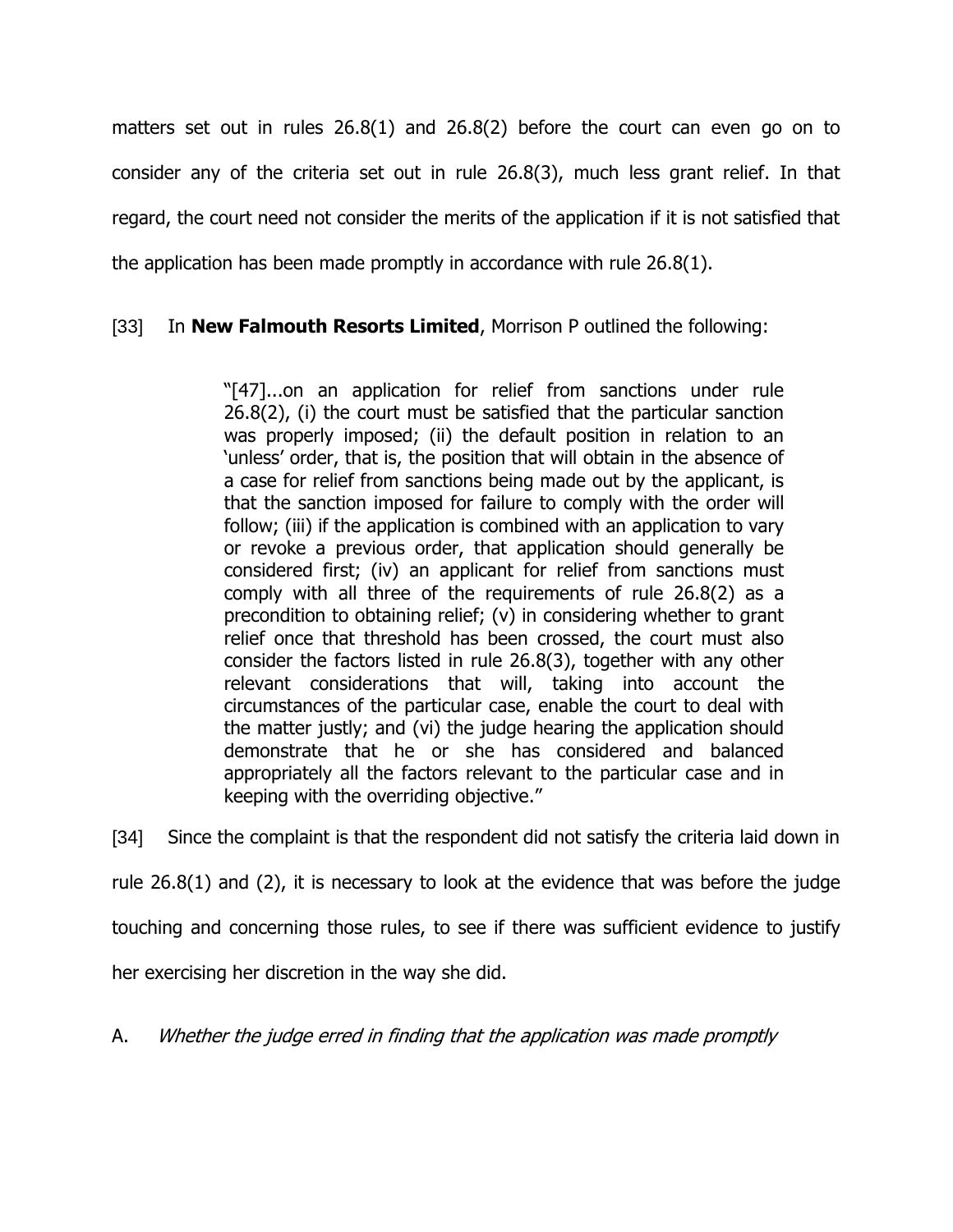[35] The appellant submitted that the respondent's application was not made promptly and that the judge should have refused to hear the application. In advancing this argument, the appellant contended that the application was not made until 27 September 2018, almost two months after the respondent's non-compliance, and after the claim stood struck out on 31 July 2018. It was further contended that the respondent continued to show disregard for the rules of court by ignoring the sanction and amending his claim form and particulars of claim on 16 August 2018, rather than applying for relief from sanctions. This delay, it was submitted, was far more protracted than that in **HB Ramsay**, and, as such, the judge erred in finding that the respondent had applied promptly.

[36] The question of whether an application is made promptly depends on the circumstances of each case. In **HB Ramsay**, Brooks JA, at paragraph [10] of his judgment, expressed the correct view that the word 'promptly' carried with it some amount of flexibility in its application.

[37] In that case, the application for relief had been made almost a month after the default and after the unless order in respect of the appellants' failure to comply with payment of a costs order had taken effect. In finding that the application had not been made promptly, Brooks JA concluded that it was inconceivable that the appellants' attorneys had waited so long to make the application, particularly in light of the evidence that one of the appellants had paid over the money to the attorneys two days before the deadline. Brooks JA was of the view that the attorneys should have been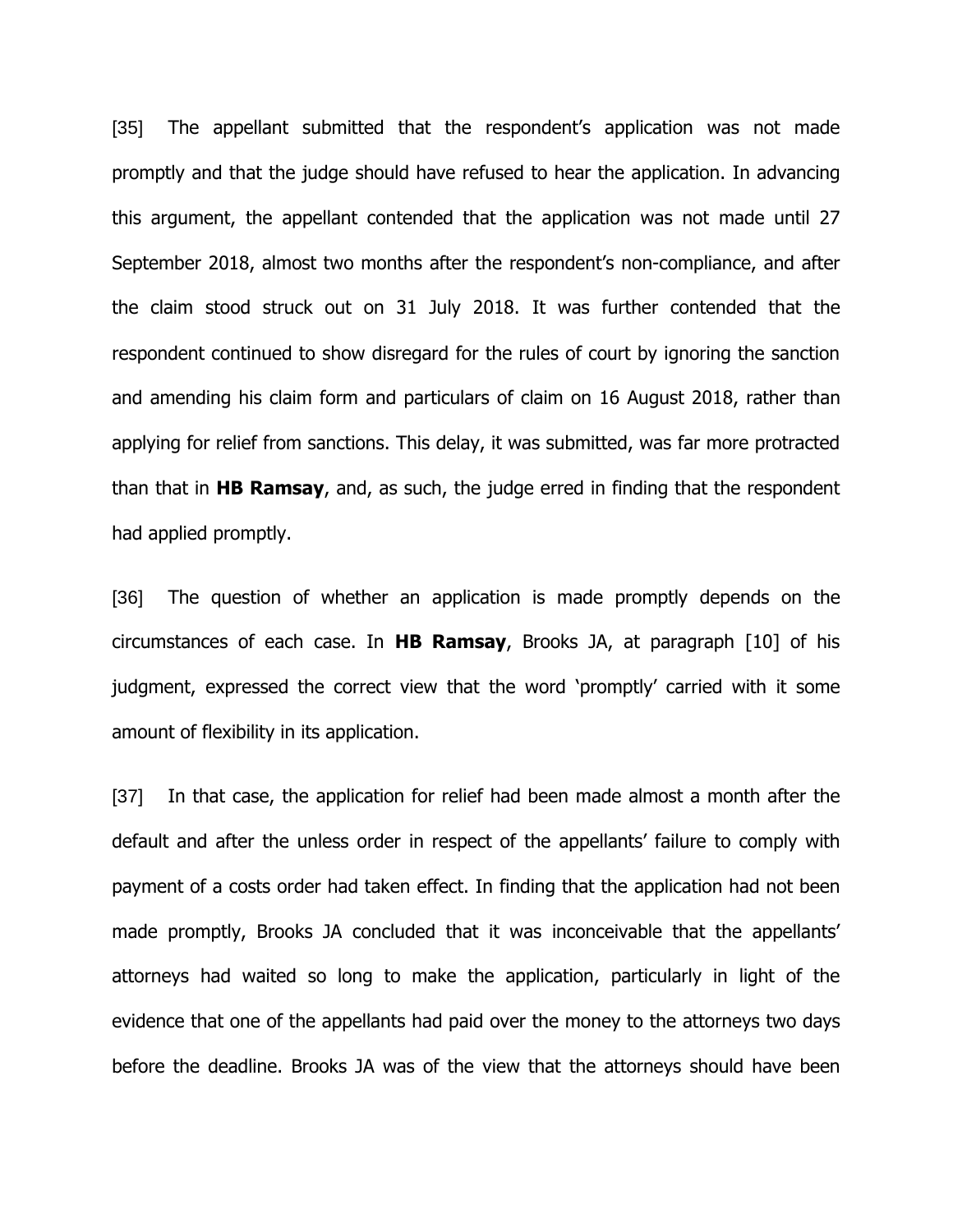eagerly awaiting the money from their clients, and the appellants, likewise, should have been awaiting communication from their attorneys that the unless order had been complied with. Compliance, in those circumstances, he found, ought to have been foremost in the minds of the litigants and their attorneys.

[38] In coming to his decision, Brooks JA distinguished the case of **Hyman v Matthews** [Consolidated Appeals] (unreported), Court of Appeal, Jamaica, Supreme Court Civil Appeal Nos 64 and 73/2003, judgment delivered 8 November 2006, as a case belonging to the transitional era from the old rules to the CPR. In that case, an application made over three months following the default, was found to not have been made promptly, but nevertheless, the court held that relief from sanctions ought to have been granted. Brooks JA took the view that, since that transitional era had passed, the more modern approach may well be for the courts to take a more stringent approach to dilatory applications. Undoubtedly, this is the correct view to take of such matters. The rider to that, however, is that every case has to be considered on its own facts.

[39] In the instant case, there is no record of the judge's finding on the question of the promptness of the application. The appellant has submitted that she did so find. The question whether the application had been made promptly must be considered in the light of the respondent's overall conduct, the order itself, and the circumstances surrounding the failure to comply. In this case, the order was to file and exchange submissions by a certain date. The documents had been filed in time by the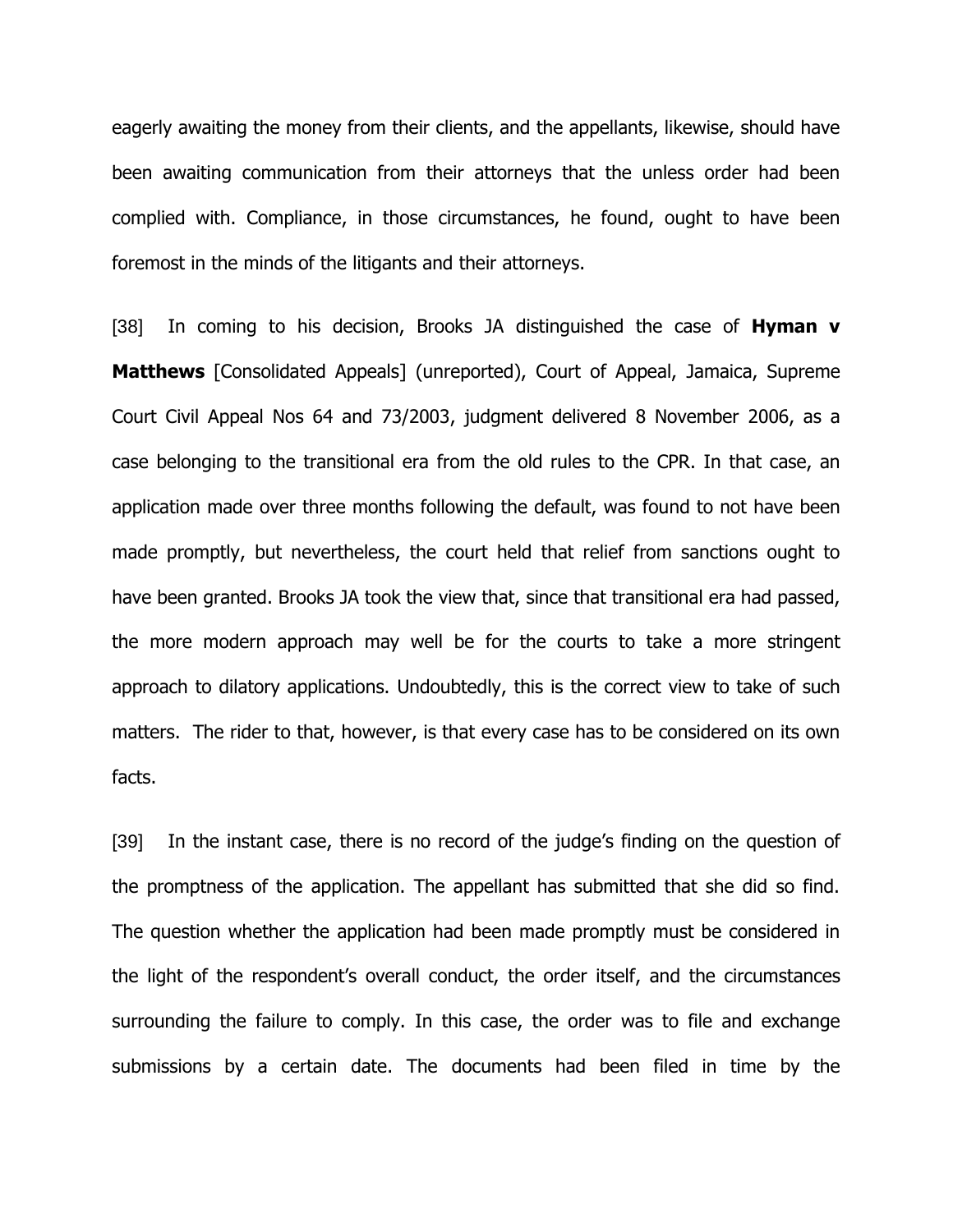respondent. However, the appellant presented for exchange of documents, pursuant to the order, five minutes before 4:00 pm on the relevant date and left the documents with a receptionist. The purported service by the respondent had been effected by email at 4:27 pm on the relevant date, that is, 27 minutes after the cut off time for valid service under the CPR. This meant that, although the submissions were technically exchanged on the requisite date, they having been served after 4:00 pm, would not be deemed to have been served until the next business day, pursuant to the deeming provisions in rule 6.6(2). This seems to have been a fact which escaped the notice of the respondent's attorneys. The hard copy was, however, served on the appellant's attorneys on the next business day. This was because 1 August was a public holiday.

[40] Of note is that the default took place on 31 July 2018, the last day of the term, and the application was made a few days short of two months, on the date set for hearing of the "matter" on 27 September 2018. It was at that hearing, when the respondent's attorney was seemingly caught flat-footed by the indication from counsel for the appellant that the matter stood struck out, that the application for relief from sanctions was made orally.

[41] It must also be considered that the parties were not idle during the legal vacation. The appellant filed a bill of costs, notice to the claimant and affidavit of the appellant on 13 August 2018. There is no indication that these documents, were, in fact, served during the legal vacation. No doubt if the appellant's bill of costs had been served, the respondent's attorney may have been galvanized into earlier action. The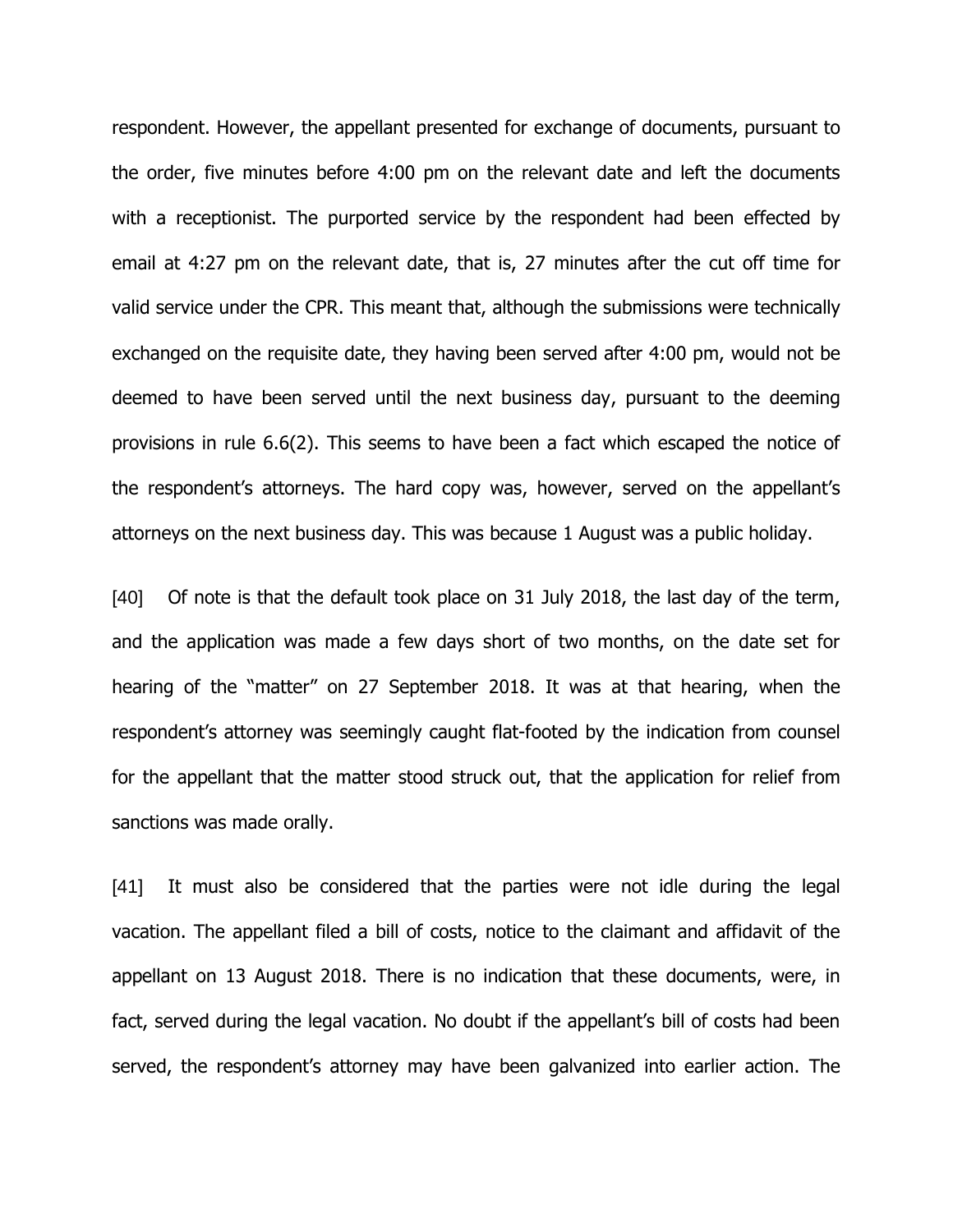appellant also makes heavy weather of the fact that the respondent filed an amended claim form and particulars of claim on 21 August 2018 after the claim stood struck out. Counsel for the appellant, therefore, took the view that the intervening legal vacation was no excuse for failing to apply for relief from sanctions promptly, as the respondent made good use of the filing procedures during the period.

[42] By the respondent's own admission, neither he nor his attorneys were aware that the breach had occurred, having emailed the documents on the relevant date, with a hard copy sent on the next business date, and the appellant's attorney having acknowledged receipt of them. Unfortunately, a breach did occur as a result of the deeming provisions and time does begin to run as soon as the breach occurs not when the breach is discovered.

[43] The fact is that, for whatever reason, the application for relief from sanctions was made almost two months following the breach and in the ordinary course of things would not be regarded as prompt. However, in this case a series of events affected the conduct of the respondent. Firstly, the respondent and his attorney seemed to have been oblivious that there was a breach or that the appellant would take the point that there was a breach; secondly, the appellant himself was only ready for the exchange five minutes before the deadline and served his submissions on a receptionist in the office of the respondent's attorneys, with no guarantee it would have come to the attorneys' attention before the deadline five minutes later and; thirdly, the breach itself was a technical breach and it is arguable that neither the respondent or his attorney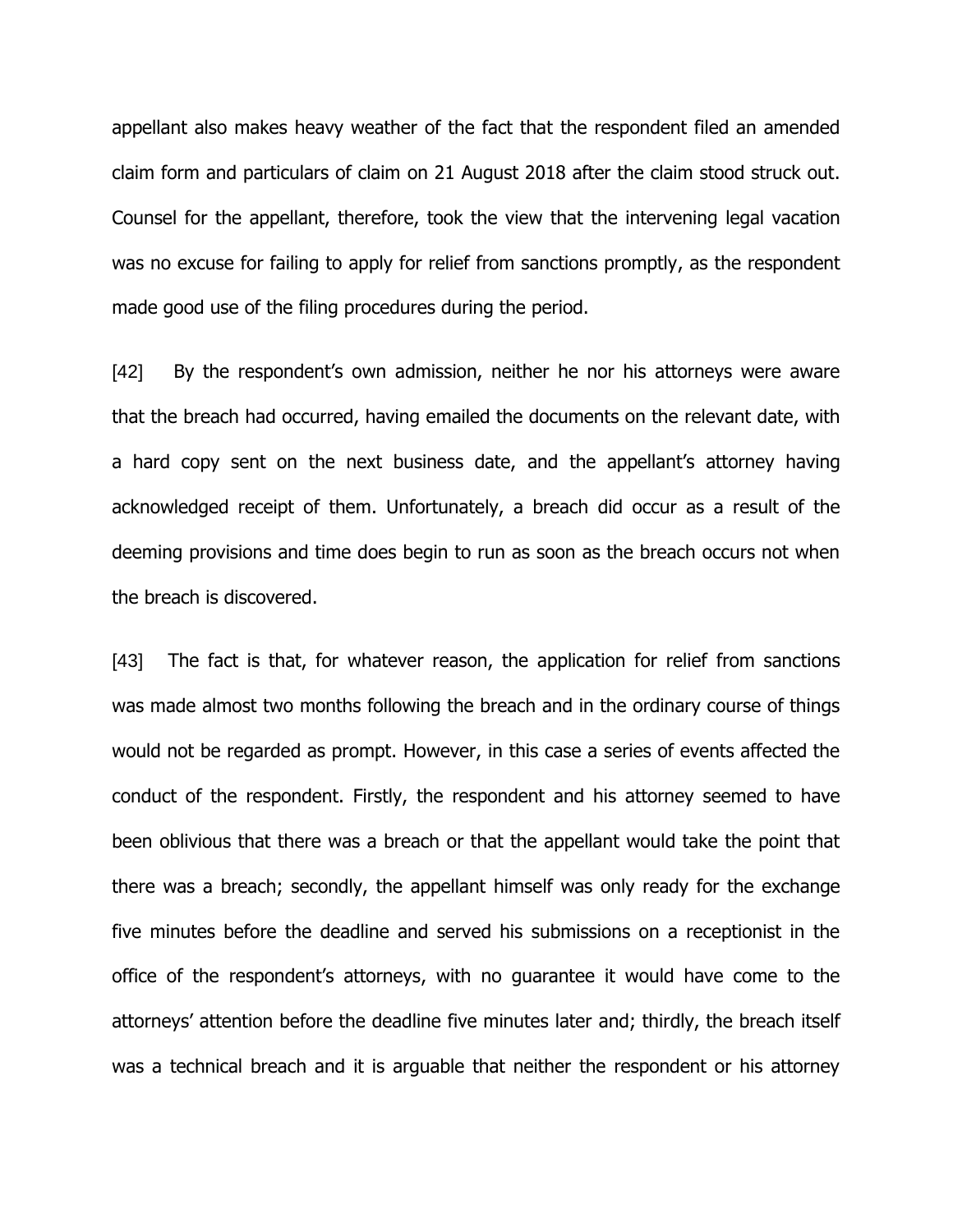would have realized a breach had occurred, although an attorney is presumed to know the law; and finally, the submissions were filed on time.

[44] Also of note is the fact that a date had already been set for the hearing of the parties' applications on 27 September, in the new term, and there would have been no realistic guarantee that if the application had been made during the vacation period, it would have been heard before that date, in any event. To their credit too, is the fact that the respondent and his attorneys took full opportunity of the hearing date fixed on 27 September to apply for relief from sanctions, as soon as it became clear to them that there was a breach. In those circumstances, and applying some degree of flexibility, I am of the view that the application was made promptly. The issue of promptitude is a question of fact to be determined in the context of the whole case and the conclusion to be drawn on that issue, based on the circumstances of a particular case, remains within the ambit of judicial discretion (see paragraph 13 of the judgment of the Court of Appeal of Trinidad and Tobago in **The Attorney General of Trinidad and Tobago** v **Miguel Regis** (unreported), Civil Appeal No 79 of 2011, Judgment delivered 13 June 2011). In the circumstances of the instant case, the judge could not be faulted for finding that the application was made promptly.

## B. Whether the judge failed to consider that the failure to comply was intentional and whether the failure to comply was in fact intentional

[45] The appellant complained that the judge failed to consider and make a finding as to whether the respondent's failure to comply was intentional, and that had she done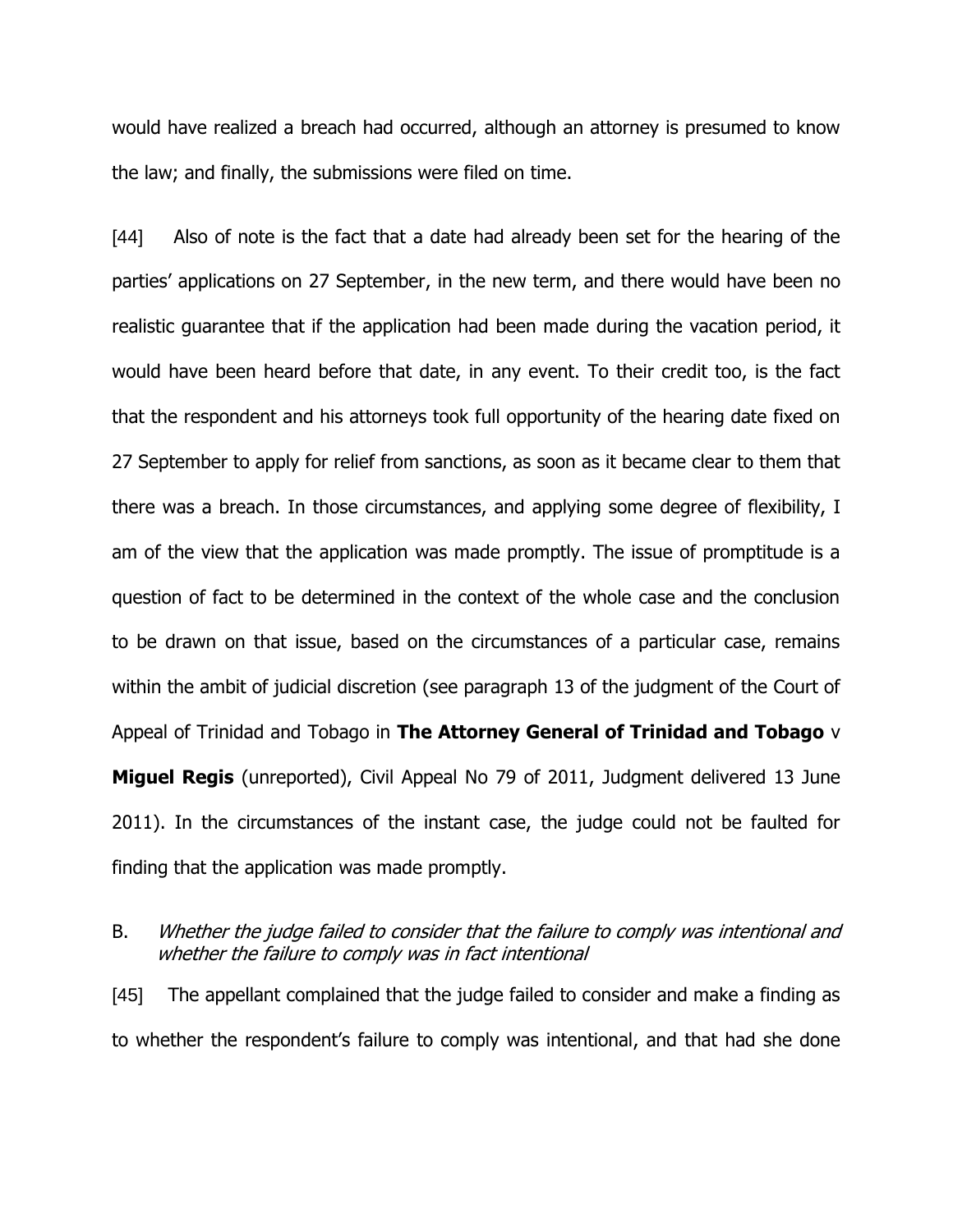so, she would have been satisfied, on the facts before her, that the failure was, indeed, intentional.

[46] The rule is that the court may grant relief if the failure to comply was not intentional. In granting relief, this court must assume, in the absence of any reasons to the contrary, that the judge found that the failure to comply was not intentional. The only question for this court, therefore, is whether there was sufficient material on which the judge could have come to that conclusion.

[47] The appellant has argued that the failure was indeed intentional, as the evidence showed that the respondent's attorney knowingly failed to serve his submissions on the appellant who had attended on their office and personally handed his own submissions to the receptionist at approximately 3:55 pm on 31 July 2018. He claimed that when he did so, one of the respondent's attorneys Mrs Carolyn Reid-Cameron was present at the office. The respondent's attorneys, the appellant claimed, "deliberately refused to serve" the appellant, and chose, instead, to send the submissions by email at 4:27 pm to Ms Karen Dabdoub, one of the appellant's attorneys, after the deadline had expired and in breach of the CPR. In this email, it was indicated that the hard copy of the submissions would be served on 2 August 2018.

[48] The appellant contended that, from the email of the respondent's attorney, the respondent was well aware that he was required to serve the submissions on 31 July 2018, in accordance with Y Brown J's (Ag) orders and the CPR. This, the appellant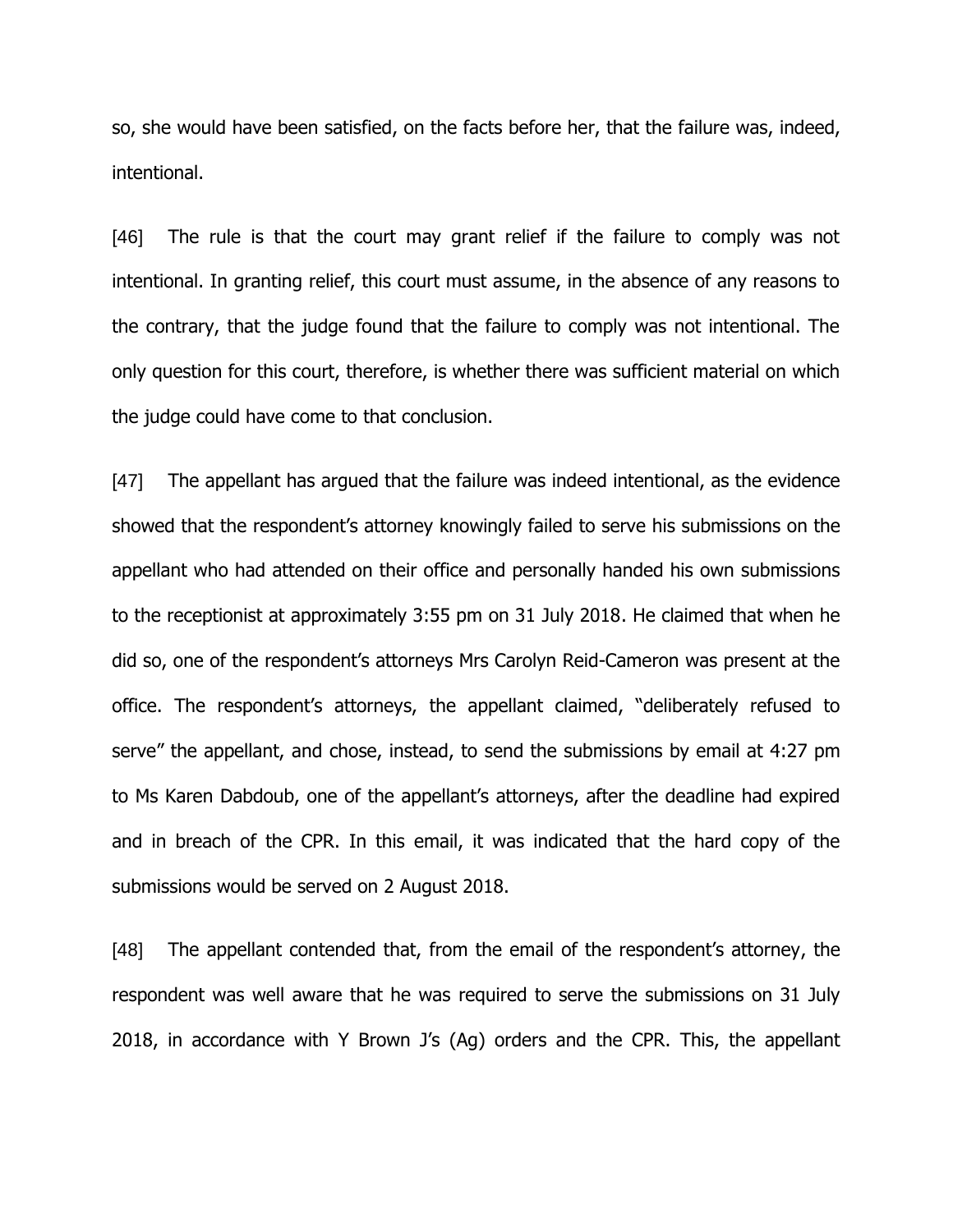argued, should have given rise to an inevitable finding that the respondent's noncompliance was intentional.

[49] I am not persuaded by the assertions made by the appellant that counsel deliberately and intentionally chose not to serve the submissions when they could have. I can see no reason, and would not hasten to accept, in the absence of clear evidence to that effect, that counsel for the respondent would seek to jeopardize their client's case by intentionally failing to serve submissions that were in their possession and available to be served at the appointed time, and which were subject to an unless order. The evidence before this court and the court below, in respect of the failure to serve, came from the respondent, who maintained that his submissions were to be in response to the appellant's submissions, which were received late on the very day the unless order was to expire. Furthermore, the respondent maintained that he did not know of the non-compliance, having been told by his attorneys that it was validly served by email the said day, until the hearing on 27 September 2018 when opposing counsel took the point.

[50] It is also not to be overlooked that both parties had applications before the court below at the material time. The relevant order, however, was unclear as to whose application they were with respect to, and in what manner the submissions were to be exchanged. The word 'exchange', in its natural meaning, means "to give something and receive something of the same kind in return" (Oxford University Press, online dictionary, Lexico.com, 2019). Was it that both parties were to file and exchange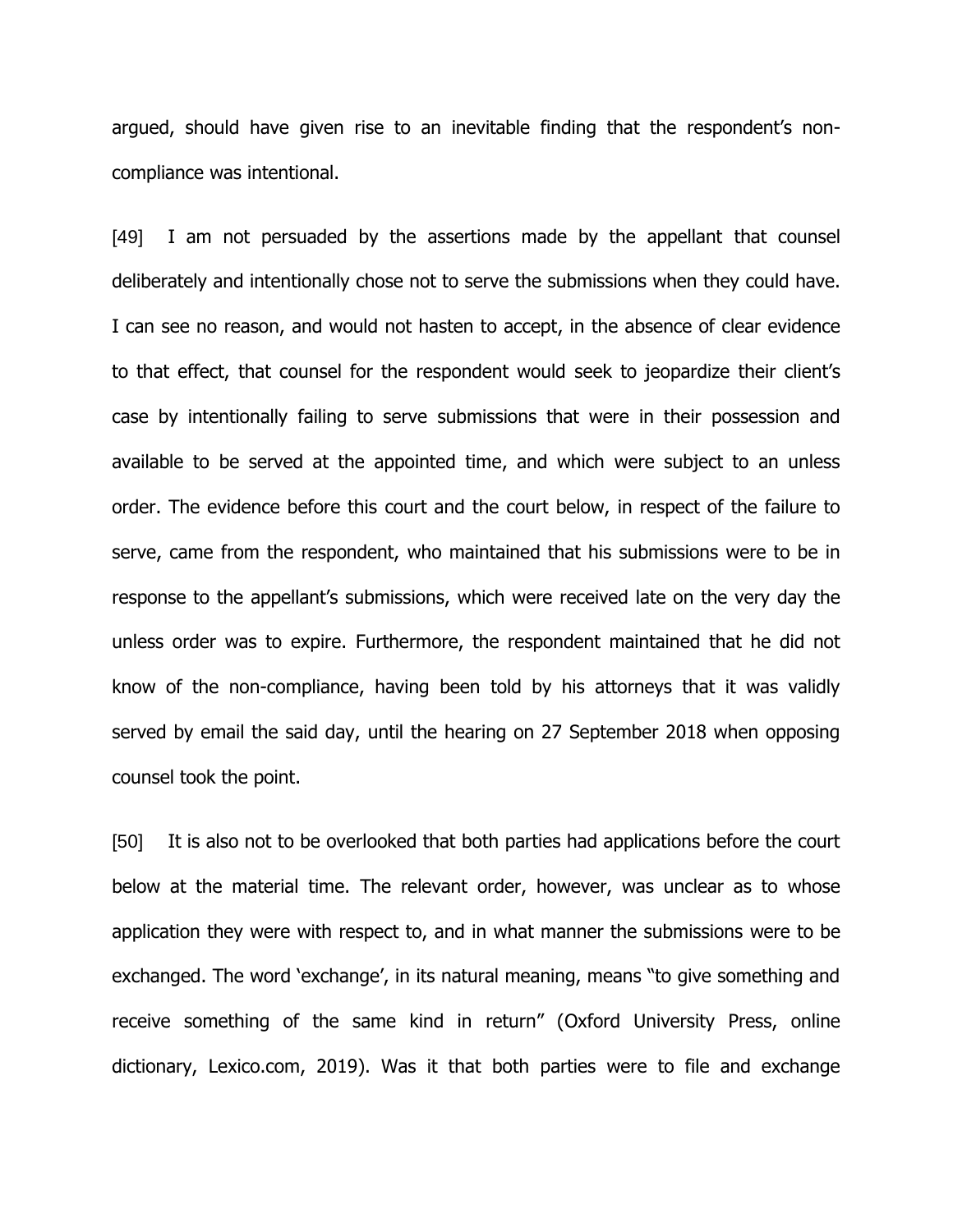submissions in support of their own application and in opposition to the other? Was it expected that both would exchange at the same time, or was it that one could send theirs and the other later, but within the time limited? The order, therefore, was open to several different interpretations.

[51] Faced with the respondent's explanation that his submissions were to be in response to the appellant's, which, in the particular circumstances, is one reasonable interpretation of the order, and the immediacy with which attempts were made to serve the respondent's submissions by the quickest means possible (even if it was not a means authorised by the CPR or any practice direction without permission of the court, as will be discussed later), the judge could have come to no other conclusion than that the failure to exchange the submissions was not intentional. The interpretation taken by the respondent would have necessarily meant that he thought he had to wait to see the appellant's submissions first before issuing his own. This also has to be considered in light of the fact that the order was to file and exchange, and the document was timeously filed.

[52] The rule requires that the question of whether the failure to comply was intentional is to be determined by the judge. In the light of the decision that she arrived at, and in the absence of any written reasons to the contrary, I have no reason to believe that the judge failed to consider this question. This issue was one to be determined as a question of fact by the judge, in the exercise of her discretion and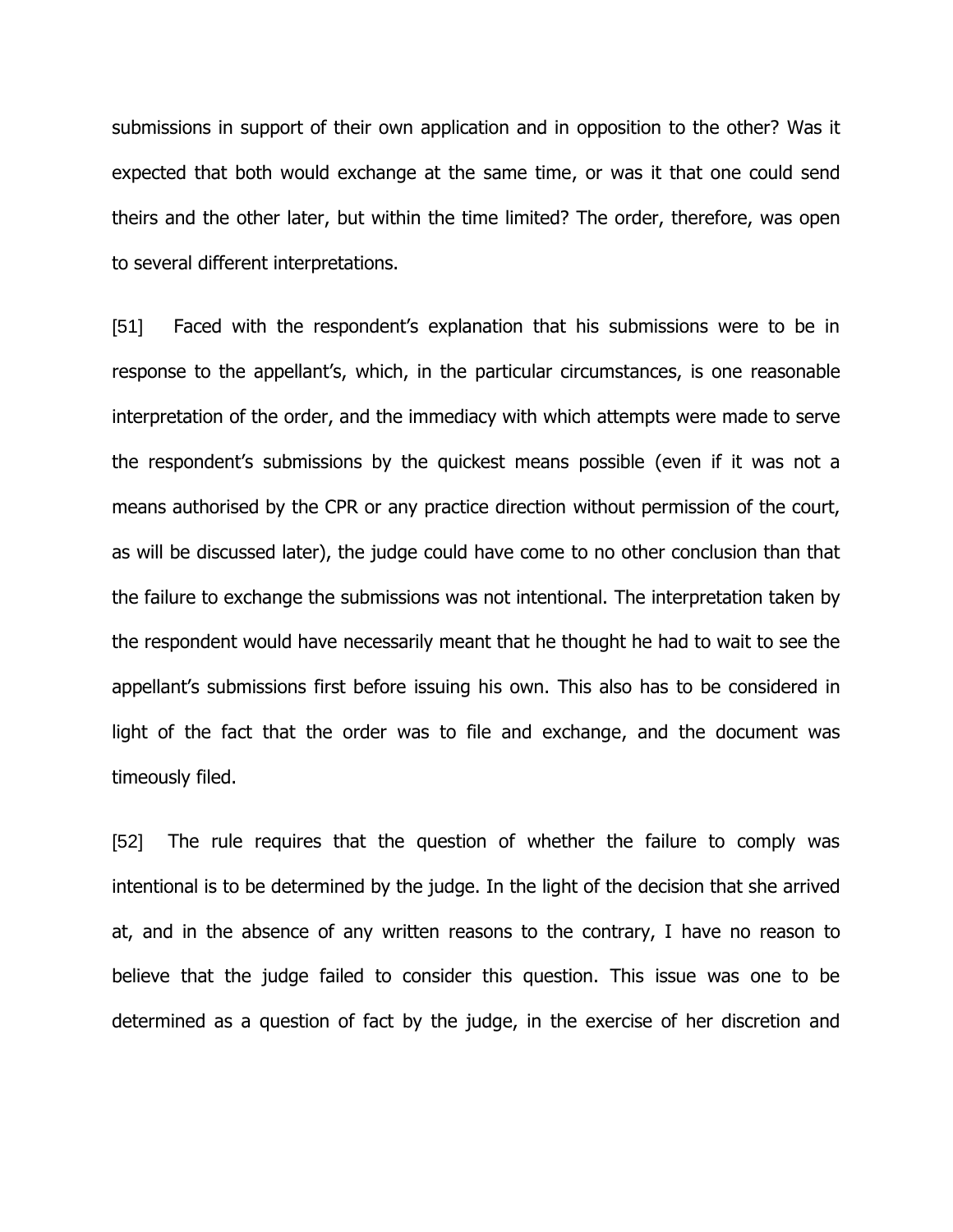based on the factual circumstances in this case, the judge could not be faulted for finding that the failure to comply was not intentional.

# C. Whether the judge had the discretion to grant relief under rule 26.8, having found that there was no good explanation for the failure to comply

[53] The appellant submitted that whilst the judge was correct in finding that the respondent had not offered a good explanation, she failed to appreciate that the respondent did not satisfy the three pre-conditions pursuant to rule 26.8(2) and was therefore, precluded from granting relief by law.

[54] Again, in the absence of any written reasons or notes of proceedings or even an agreed set of notes between the attorneys as to a record of the judge's decision, in light of the rules and the decision she arrived at, there is no basis on which this court could say the judge rejected the respondent's explanation. The question for this court, therefore, is whether there was sufficient material on which she could have found that the respondent had given a good explanation for the failure to comply with the unless order.

[55] Relying on the authority of **HB Ramsay** and that of **The Attorney General v Universal Projects Ltd** , the appellant argued that it is trite that once there is no good explanation for the failure to comply, the application for relief from sanctions must fail, as the court is precluded from granting relief where all the requirements of rule 26.8(2) are not satisfied.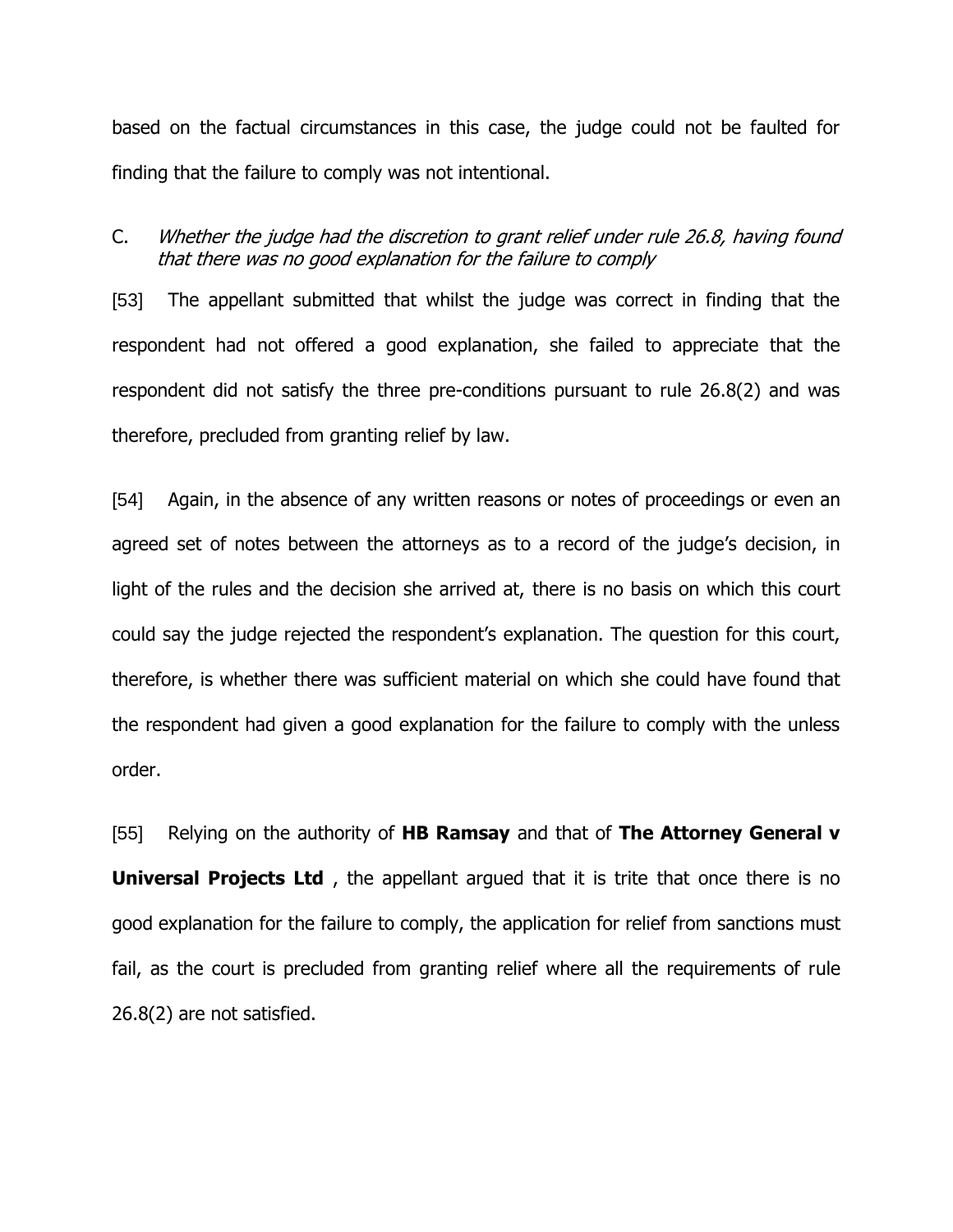[56] In **H B Ramsay** at paragraph [22] Brooks JA, relying on the authority of **The** 

**Attorney General v Universal Projects Ltd**, a decision involving a rule of similar

wording in the Civil Proceedings Rules of Trinidad and Tobago, stated that:

"Where there is no good explanation for the default, the application for relief from sanctions must fail. Rule 26.8(2) stipulates that it is a precondition for granting relief, that the applicant must satisfy all three elements of the paragraph."

[57] In the latter case, the Board, at paragraph 18 said this:

"The Board has reached the clear conclusion that there is no proper basis for challenging the decision of the courts below that there was no "good explanation" within the meaning of [the rule equivalent to rule 26.8(2)(b) of the CPR] for the failure to serve a defence by 13 March. **That is fatal to the Defendant's case** in relation to [the rule equivalent to rule 26.8 of the CPR] **and it is not necessary to consider the challenge to the other grounds on which the defendant's appeal was dismissed by the Court of Appeal**." (Emphasis mine)

[58] Undoubtedly, therefore, if there was no good explanation for the failure to comply, the judge would have erred in going on to grant the relief sought. Undoubtedly, too, what the judge is required to determine, at her discretion, is whether, as a question of fact, a good explanation has been provided, in all the circumstances of the case. The judge is not required to look for an infallible explanation.

[59] What was the explanation proffered by the respondent for the failure to comply on time? The only evidence as to the reason for the failure is contained in the affidavit of the respondent filed 4 October 2018, in which he averred, *inter alia*, as I have summarised, that: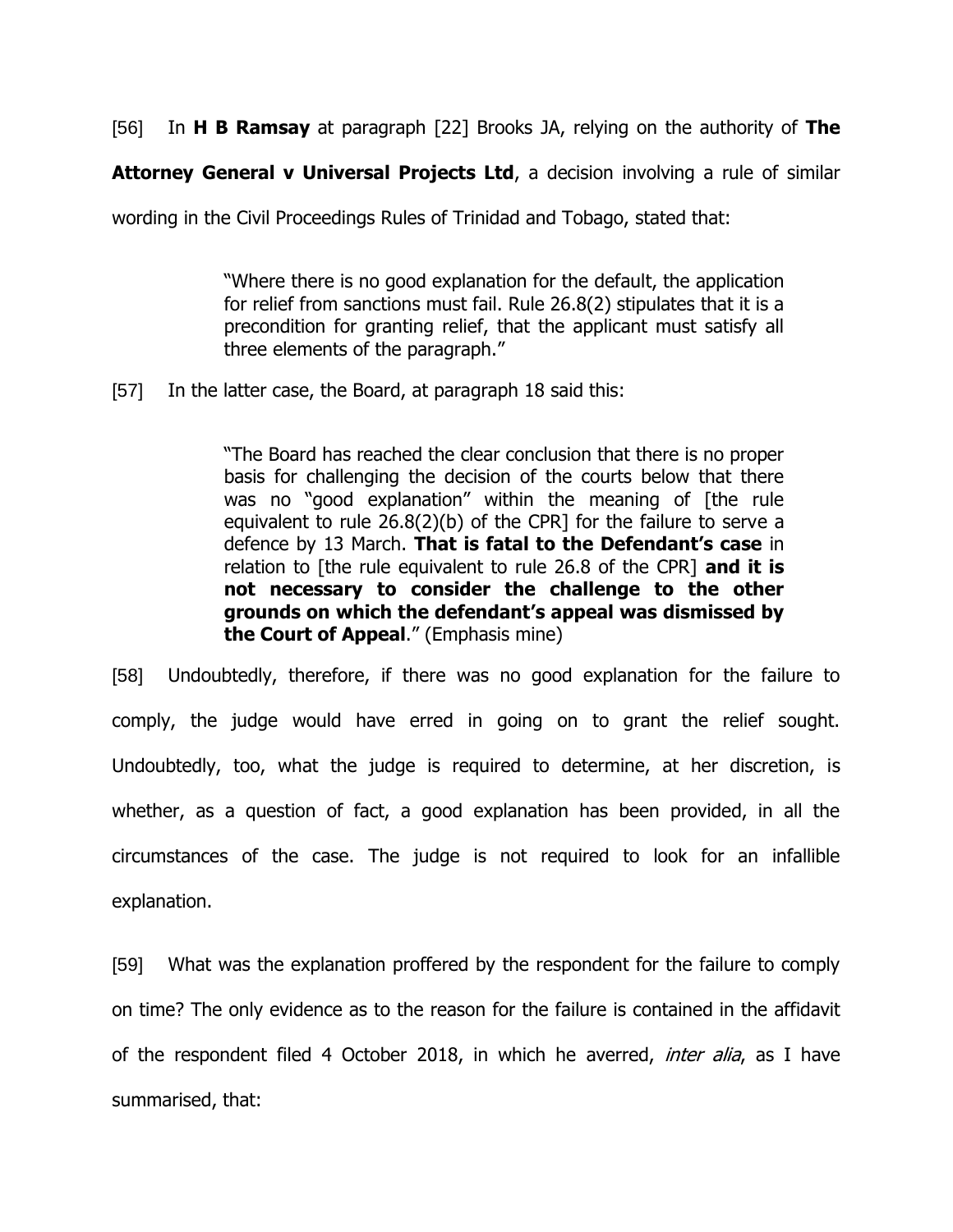- (1) he was not aware that his attorney failed to comply with the order until he came to court on the 27 September 2018 and was made to understand that the appellant's attorney was taking the position that he failed to comply with the order;
- (2) his attorneys prepared and filed the written submissions on 31 July 2018 which were emailed to the appellant's attorneys at 4:26 pm on 31 July 2018;
- (3) he was informed by his attorneys and verily believed that his attorneys were of the view that, having brought the document to the attention of the appellant's attorneys by email, that would have sufficiently complied with the order to exchange submissions;
- (4) if there was a failure, it was not intentional and not his fault;
- (5) he had as best as possible complied with all other orders and directions of the court;
- (6) at the date of the unless order it was the defendant who made the application to strike out the claim and he was not in possession of the appellant's written submissions in support of that application;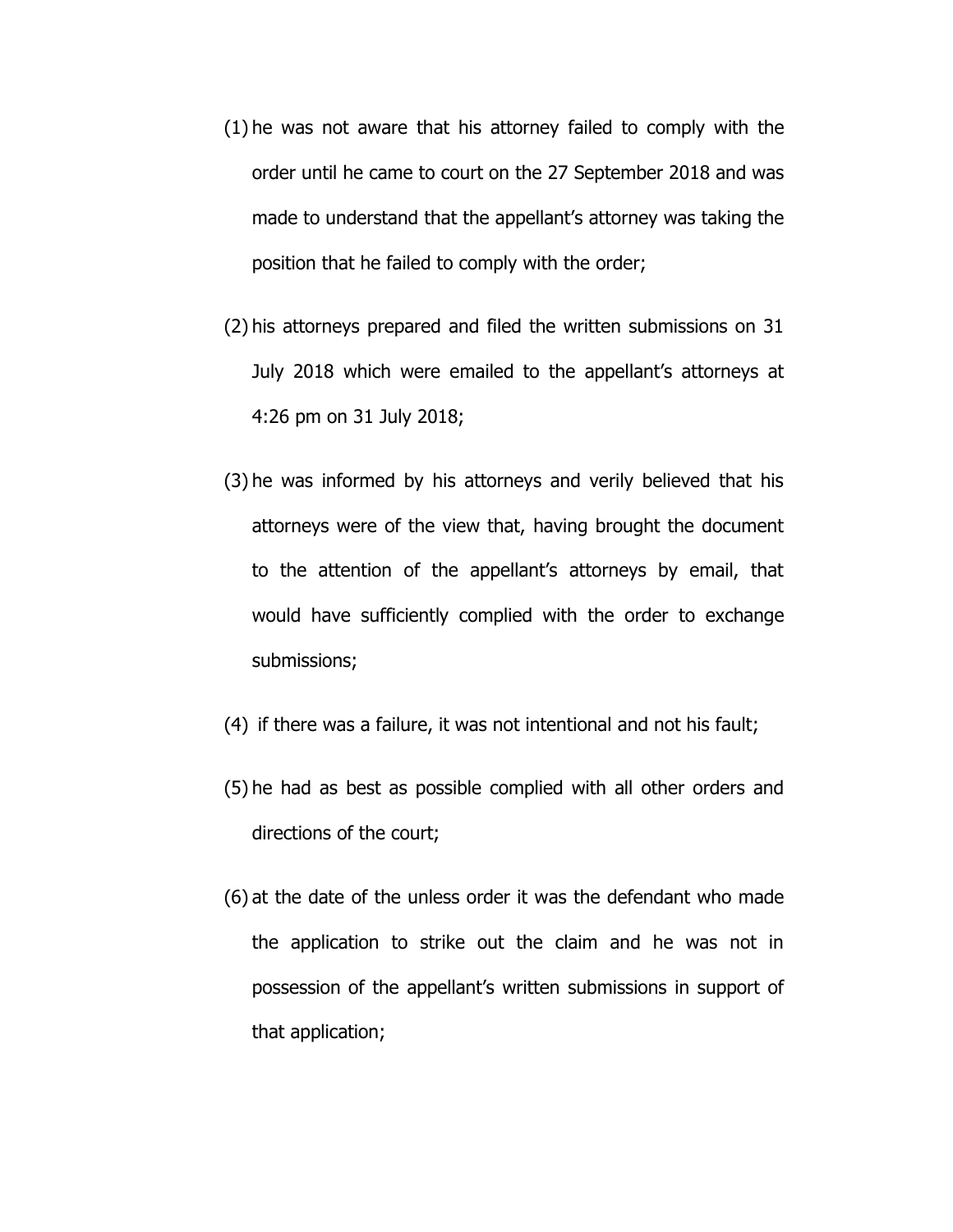- (7) his submissions were to be in response to the appellant's application and written submissions but he did not receive the appellant's written submissions until 31 July 2018; and
- (8) the late service did not impact upon any trial date as none was set, nor could it have impacted upon the hearing set for 27 September 2018, as the appellant would have had 50 days to review the submissions and there were no further steps required to be taken by the parties.

[60] In my view, there was sufficient evidence in the affidavit of the respondent from which the judge could conclude that there was a good explanation for the failure to comply. The appellant himself admitted that he turned up for the exchange at 3:55 pm and left the document with a receptionist, although he claims that one of the respondent's attorneys was present. Perhaps, if the unless order had been more specific, the respondent would have been more aware of what was required of him to fully comply. The respondent having relied on his attorney's skill and competence ought not to be held responsible if the attorney failed to recognise the strictures of the law and advise accordingly, or failed to seek clarification of the judge's order. In **Austin v Newcastle Chronicle and Journal Ltd** [2001] All ER (D) 243, the English Court of Appeal held that it would be wrong, in that case, where the delay in filing a particulars of claim was due to the mistake of the claimant's solicitors, to "heap their mistake on the back of the claimant".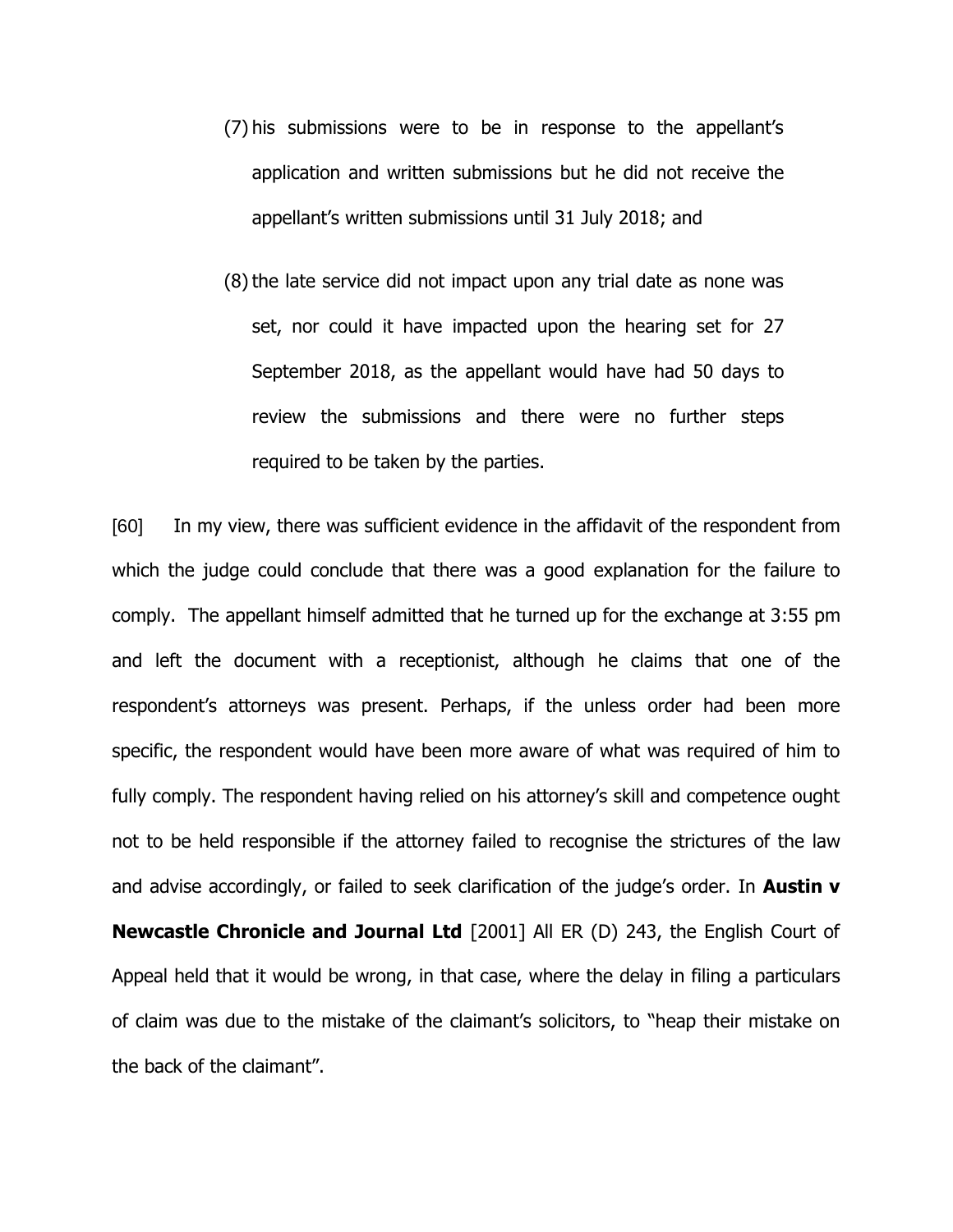[61] In **Attorney General v Universal Projects Ltd**, the Board considered what constituted a 'good explanation'. The facts were that the defendant/appellant had failed to file its defence in respect of a suit by the claimant/respondent for money due pursuant to a contract for highway improvement work. The claimant applied for a judgment in default of an appearance and defence. However, the defendant applied for and was granted an extension of time to file its defence within 21 days, failing which the claimant was permitted to enter judgment in default. The defendant failed to comply and the sanction took effect. The defendant subsequently applied, *inter alia*, to set aside the default judgment, and the judge, taking the view that the application should have been an application for relief from sanctions, treated it as such, refusing the application. The Court of Appeal, for the most part, upheld this decision. On appeal to the Board, in finding that there was no proper basis for challenging the judge's finding that there was no "good explanation", the Board considered the explanation of the defendant that it had needed to retain outside counsel, which was usually settled by the Solicitor General, but this was delayed, as, that post being vacant, the approval of the Attorney General was required. It was not until three days before the deadline that the defendant instructed outside counsel.

[62] In rejecting the submissions of defence counsel that a "good explanation" was one that properly explained how the breach came about, which may or may not involve an element of fault such as inefficiency or error in good faith', the Board stated, at paragraph 23 that: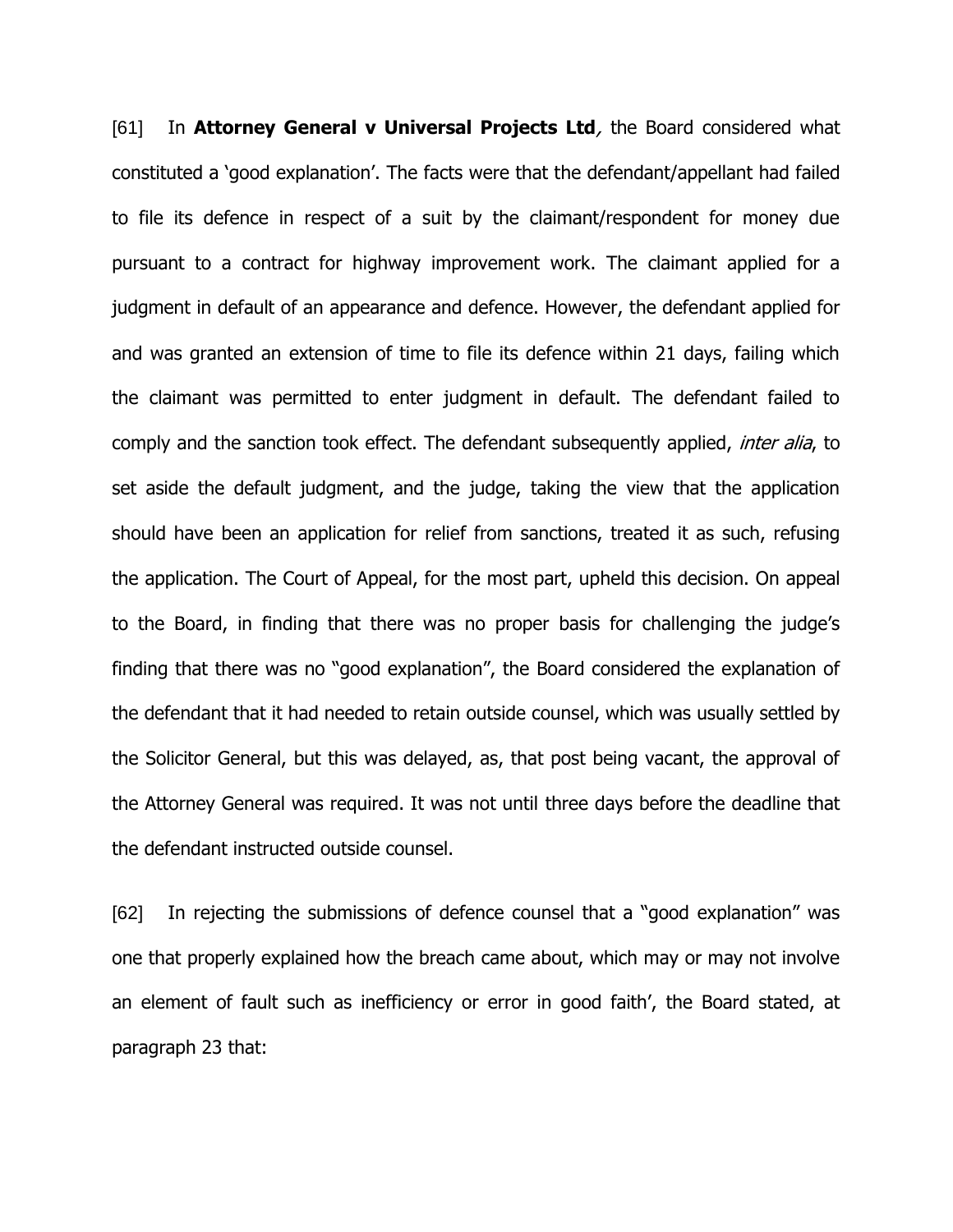"...if the explanation for the breach ie the failure to serve a defence by 13 March connotes real or substantial fault on the part of the defendant, then it does not have a 'good' explanation for the breach. To describe a good explanation as one which "properly" explains how the breach came about simply begs the question of what is a 'proper' explanation. Oversight may be excusable in certain circumstances. But it is difficult to see how inexcusable oversight can ever amount to a good explanation. Similarly [sic] if the explanation for the breach is administrative inefficiency."

[63] Thus, the Board found that the Court of Appeal was entitled to regard the delay as inexcusable.

[64] In **HB Ramsay**, the evidence in support of the application was that one of the applicants had paid the monies to their attorneys two days before the deadline. There was no explanation from the attorneys as to why it was not paid over. The attorneys however, told the appellant that the default occurred due to inadvertence. In rejecting that excuse as a good explanation, Brooks JA accepted the respondent's submission that 'inadvertence' was not an explanation in and of itself, and that, in the absence of any evidence from the attorneys themselves explaining the default, it would seem that at best, without speculating, their explanation would be one of oversight. Such oversight he found to be "inexcusable".

[65] The instant case, in my view, is distinguishable from the cases above as the respondent is not relying on inadvertence or oversight by his attorneys or himself as his explanation. Therefore, his explanation of his understanding of the order that he should see and respond to the appellant's submissions before submitting his, and that as a result of the appellant serving his submissions on the last day, his submissions in response inevitably came later, was an explanation, in my view, which the judge, in the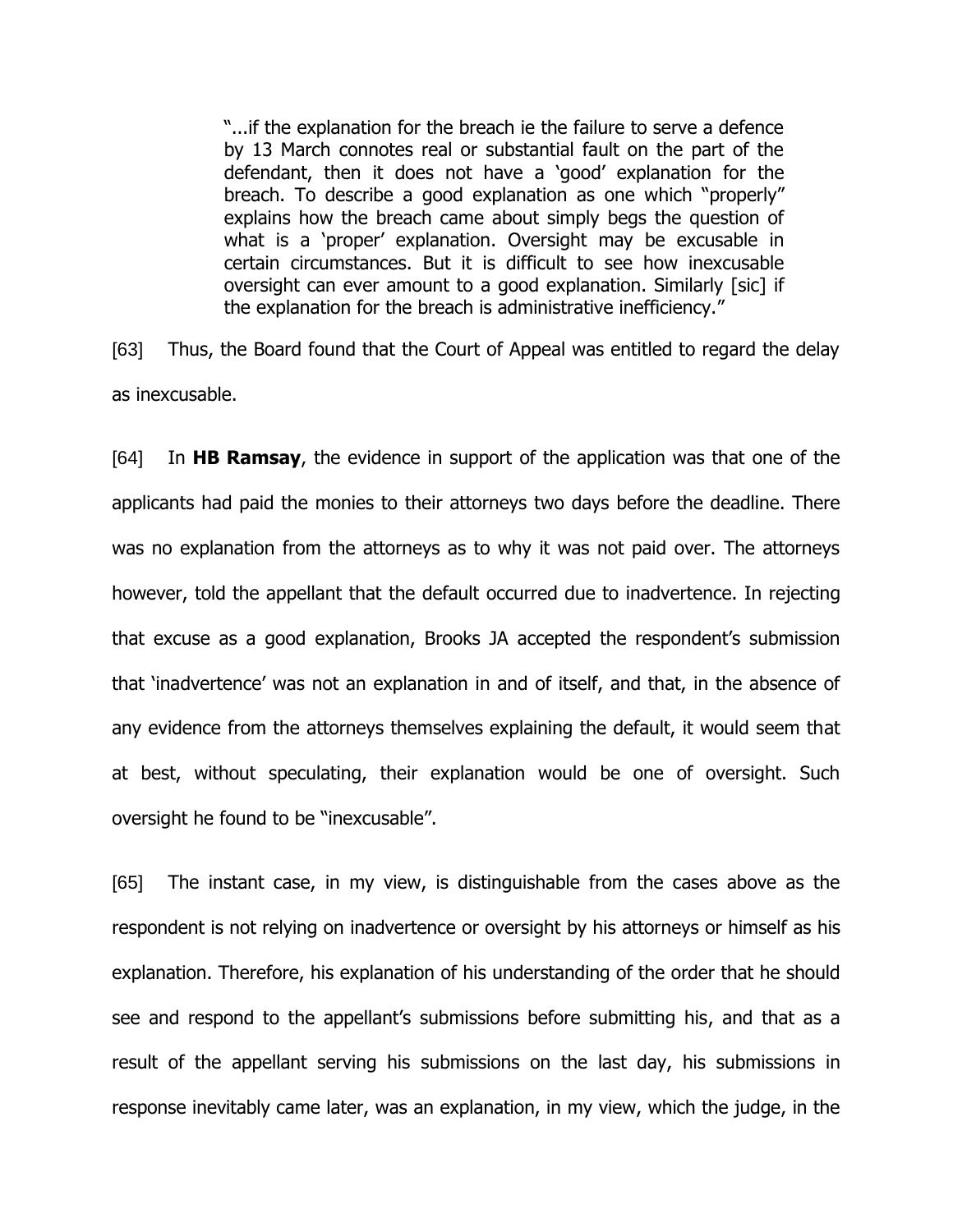exercise of her discretion, could have accepted as a good one, even if the respondent's interpretation was incorrect. I am, therefore, also of the view that, if the judge did, in fact, find that there was no good explanation for the failure to comply in time, she would have been wrong in so doing.

[66] At paragraph [45] of this court's decision in **Jamaica Public Service Company Limited v Vernon Francis** it was said that a party may choose to wait until the last permissible day to comply with an order and that is their prerogative. However, if they so choose, they do so at their own peril and must face the consequences if they miss the deadline. This court, in that case, also recognised that there may be a good explanation, not only for missing the deadline but also for not acting earlier to meet the deadline. In my view, this is a case where such an explanation has been proffered.

[67] In the instant case, in asking the parties to exchange documents in addition to filing them, unless it simply meant each side was to serve the other, the order connotes an expectation of some co-operation between the parties. Implicit in a requirement to exchange documents is the expectation that the parties would indicate that they are ready to exchange and when and where the exchange would take place. Clearly this expected cooperation did not materialize.

[68] Furthermore, although there is no mention in the order that submissions were to be in response to the other (and in reality "exchange" is perhaps the antithesis of "in response to"), the reason for the order to exchange must be borne in mind. I could only presume that it is for each side to know what points the other is putting forward to the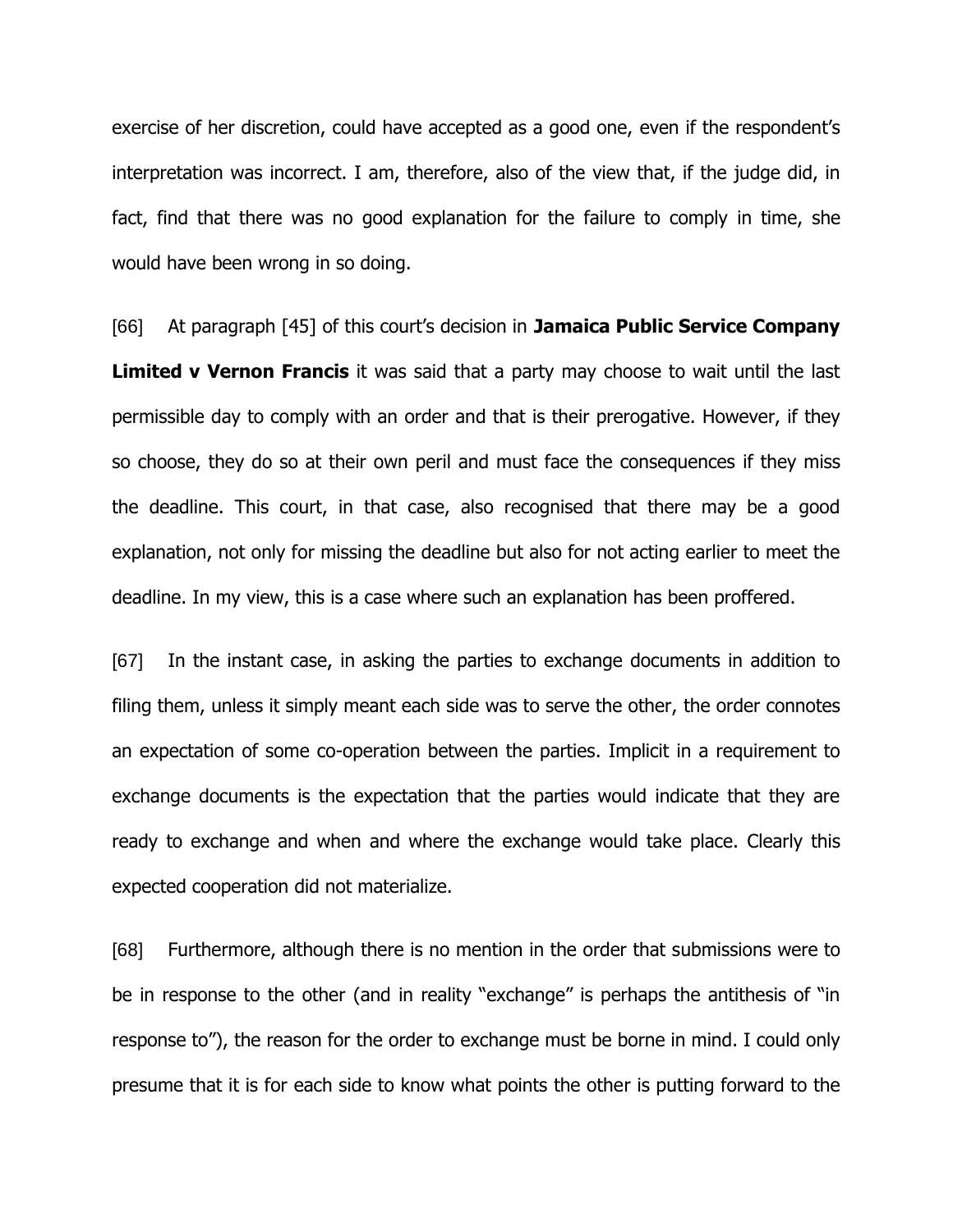court to persuade the court to its view, and be in a position to respond without having to do so whilst counsel is "on her feet" or having to ask for an adjournment to prepare a response. Having been given the opportunity to know what the other party's stance is, it is not unreasonable to expect that an attempt to counter that stance could be made by the other side. Therefore, in assessing whether the respondent's explanation was a good one, account has to be taken of the fact that the respondent was of one view of the reason for the exchange, for which he cannot be faulted, it being a reasonable interpretation of the order, in the circumstances of this case, where there were two opposing applications before the court.

[69] It is clear also that the rules contemplate that a good explanation may involve a default by a party's attorney-at-law, since in rule 26.8(3) the court is empowered to consider whether the fault is that of the attorneys. Clearly a court could not consider whether the default is that of the attorney unless a good explanation is given to that effect. So that, although a court in considering the factors to take into account in granting relief in rule 26.8(3) could only reach that segment if the threshold in rule 26.8(2) had been met, it is clear that a good explanation would have to have come earlier in 26.8(2) for the court to give regard to it in 26.8(3).

[70] In **Hyacinth Matthews** Phillips JA, in considering whether the respondent had a good explanation for failing to comply with an unless order, said at paragraph [44] that:

> "Counsel has a duty to act in the best interest of his client. In this case, he certainly failed to do so, having informed the respondent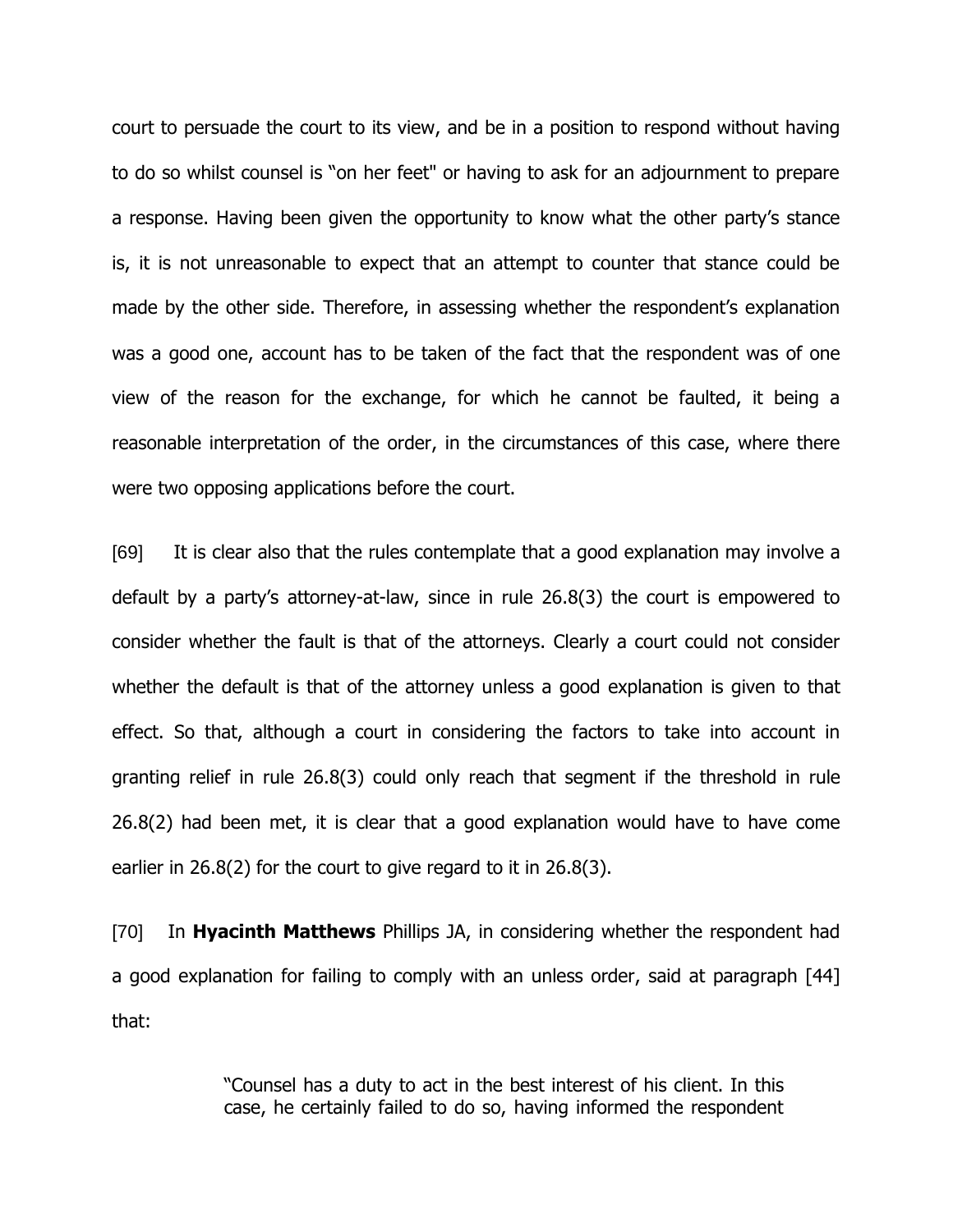of the court date on the very day scheduled for the trial, in circumstances in which her attendance was the subject of an unless order. In my opinion, this was negligent to say the least. However, the real issue is whether the respondent should bear the draconian sanction of having her claim struck out for her failure to attend court when she was not even aware of the court date or the consequence of her non attendance, and in circumstances where the explanation for her non attendance appeared genuine. In my view, Batts J's decision that the explanation was a good one seems reasonable on the evidence before him. There was no evidence to suggest tardiness or lack of due diligence on the part of the respondent herself, with regard to her claim."

[71] In the instant case, likewise, there was no evidence of tardiness or lack of due diligence on the part of the respondent. He had what in the circumstances could not have been described as an unreasonable interpretation of the court order and no contrary advice was given to him by his attorneys. Also, the advice given by his attorneys is that the service by email was valid. He, a layman, in my view, cannot be faulted for relying on his attorney's advice.

D. Whether the judge erred in finding that the respondent had generally complied with all other relevant orders, rules and practice directions of the court and whether the learned judge erred in accepting the respondent's evidence as credible in that regard

[72] The appellant argued that, in respect of rule 26.8(2), the judge erred in (a) failing to consider and make a finding as to whether the respondent had generally complied with all other rules; and/or alternatively (b) wrongfully finding that the respondent had generally complied with other orders of the court when the court's record and affidavit evidence clearly showed that the respondent had breached every order of the court. In that regard, the appellant submitted that the judge was 'palpably wrong' in granting relief without first satisfying herself that this requirement had been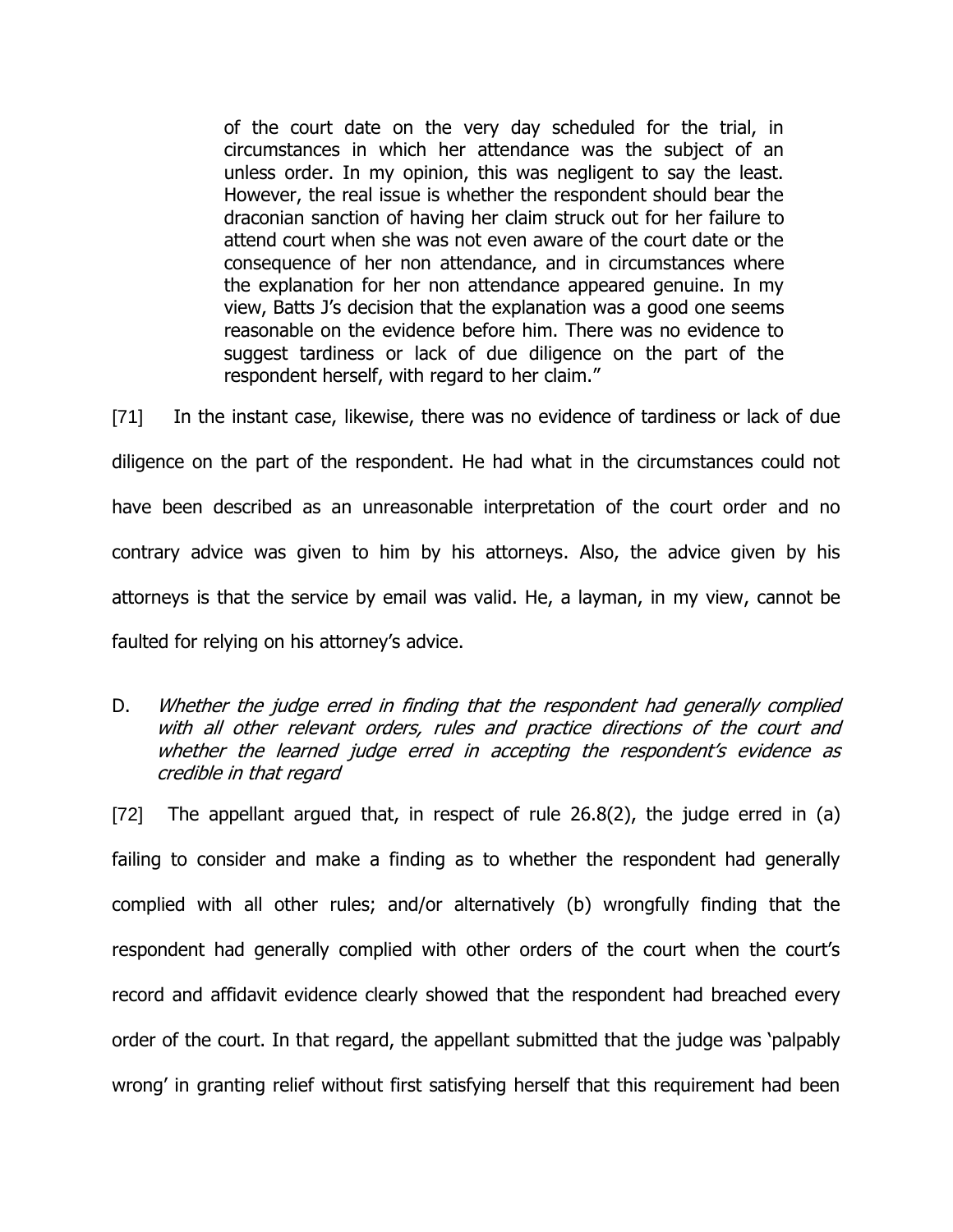met, and also wrongly finding that the respondent's only non-compliance was with Y Brown J's (Ag) unless order.

[73] In assessing this factor, in addition to the conduct of an applicant for relief prior to the application of the sanction, and depending on the circumstances of the case, the court may have regard to the applicant's conduct after the application of the sanction, which may demonstrate the applicant's attitude towards the progress of the matter. The court may also take into consideration the question of whether the defaulting party persistently flouts the rules and ignores the orders of the court (see **HB Ramsay**, paragraph [27]).

[74] The appellant submitted that the court's record, the affidavit evidence and the appellant's submissions, 'undisputedly' shows that the respondent failed to comply with the following:

- a. Rule 8.7(5) of the CPR  $-$  by failing to state the equivalent in Jamaican currency of the foreign currency sum claimed and the basis upon which the calculation was made.
- b. Rule 5.3 of the CPR by failing to personally serve the appellant with the claim form and particulars of claim as evidenced by the acknowledgment of service which was filed on 21 September 2015.
- c. Paragraph 3 of Tie J's order made on 16 December 2016 to file and exchange written submissions by 28 April 2017.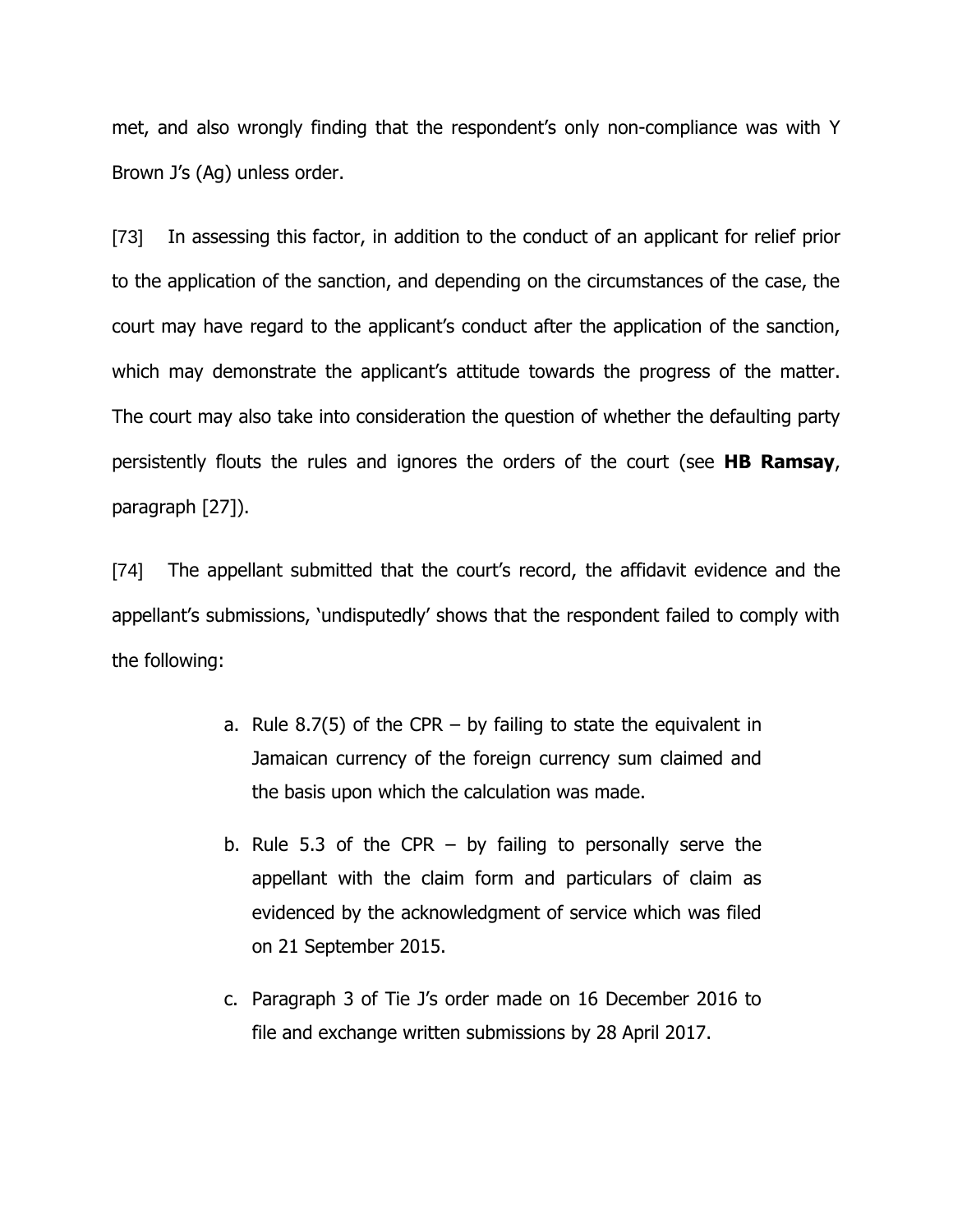- d. Paragraph 1 of Y Brown J's order made 20 June 2017 to file and exchange submissions by 15 February 2018.
- e. Paragraph 1 of Y Brown J's order made 28 February 2018 requiring submissions to be filed and exchanged by 31 July 2018;
- f. Rule  $26.8(1)$  of the CPR by failing to make his application for relief promptly and filing and serving instead an amended claim form and particulars of claim on 16 August 2018 when his case already stood struck out.

[75] It was further submitted that the fact that the respondent amended his claim to insert the requirements of rule 8.7(5), demonstrated that he was well aware of his failure to comply with that rule.

[76] It seems to me that the appellant's complaints with regard to this issue is an overreach. It is clear that, apart from the breach of rule 8.7(5) (which, in my view, is irrelevant for these purposes, as it deals with the substance of the claim, which was in any event amended), the respondent had generally complied with the rules, directions and orders of the court. Nor do I consider the respondent's failure to serve the claim form and attendant documents personally on the appellant relevant for these purposes. Moreover, the appellant filed an acknowledgement of service, and other than mentioning that he was not personally served, has not challenged the efficacy of this service. In any event, the rule requires general compliance and not absolute total compliance.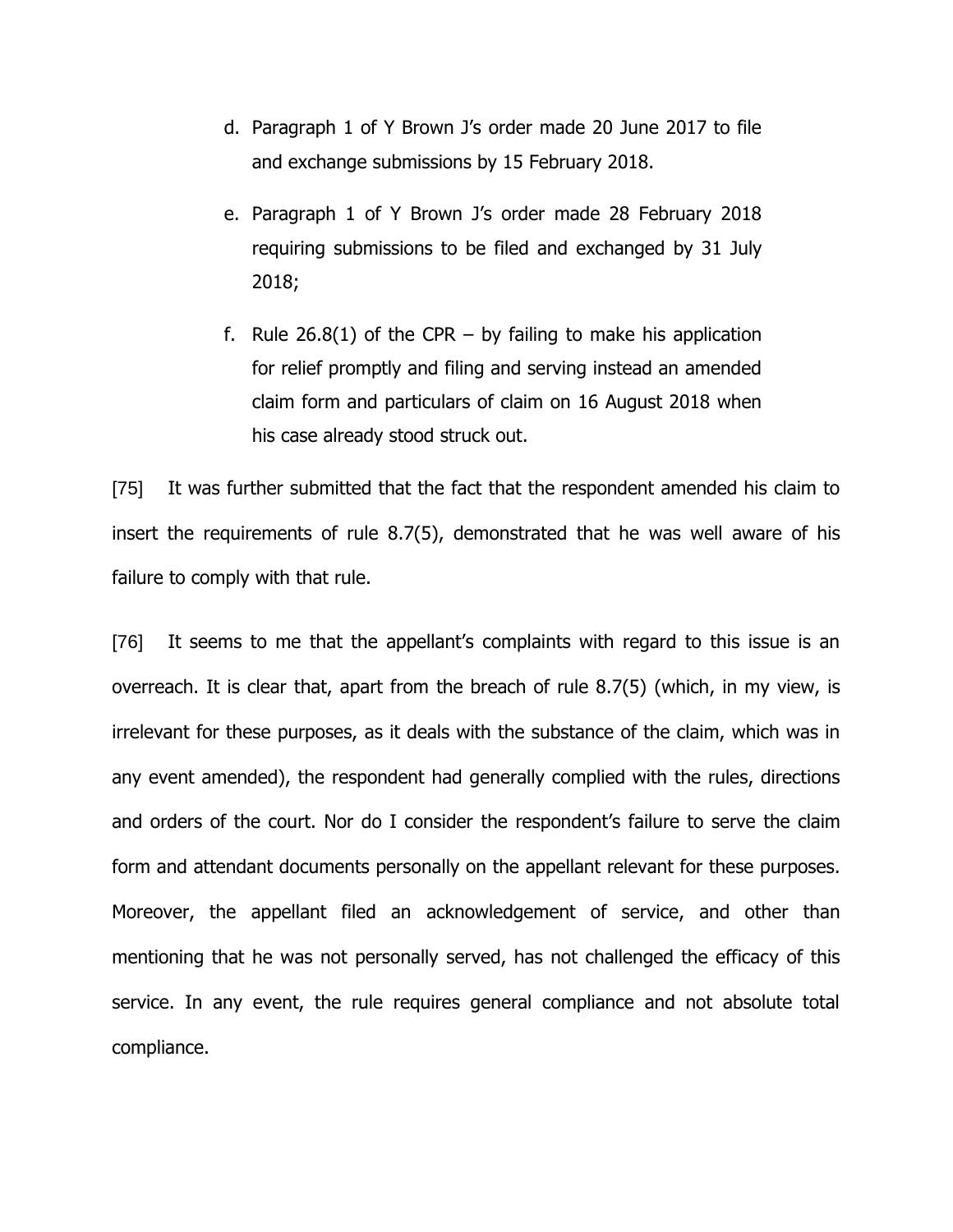[77] Similarly, the respondent's failure to comply with Y Brown J (Ag)'s order, the breach of which led to the application for relief, cannot properly be considered as "other relevant...orders...". "Other" has to be given its ordinary meaning to 'refer to a thing different or distinct from the one already mentioned' (Oxford University Press, online dictionary, lexico.com, 2019).

[78] Then too, in respect of the complaint that the respondent amended his claim instead of applying for relief during the break, whilst his case stood struck out, I am not of the view that this could properly be considered as general non-compliance.

[79] That leaves Tie J (Ag)'s order of 16 December 2016 and Y Brown J (Ag)'s order of 20 June 2017. Neither order can be viewed as not having being complied with, since both orders, like the one considered in **HB Ramsay**, were merely permissive and not mandatory. Both orders were directed at both parties, neither of whom, not being obliged to do so, complied. Tie J (Ag)'s order required "written submissions and authorities, if any, to be filed and exchanged by the  $28<sup>th</sup>$  April 2017". Brown J (Ag)'s order of 20 June was in a similar vein. The insertion of the words "if any", in my estimation, took the order out of the realm of a mandatory order, so that, a party could choose, if they so wished, to file or not to file written submissions on which to rely.

[80] In **HB Ramsay**, Brooks JA accepted the submission that where the appellant had failed to comply with an order setting a deadline within which to file a reply out of time, even where that same party had requested permission to so file, the order having been stated in terms that were "merely permissive, not mandatory", should not have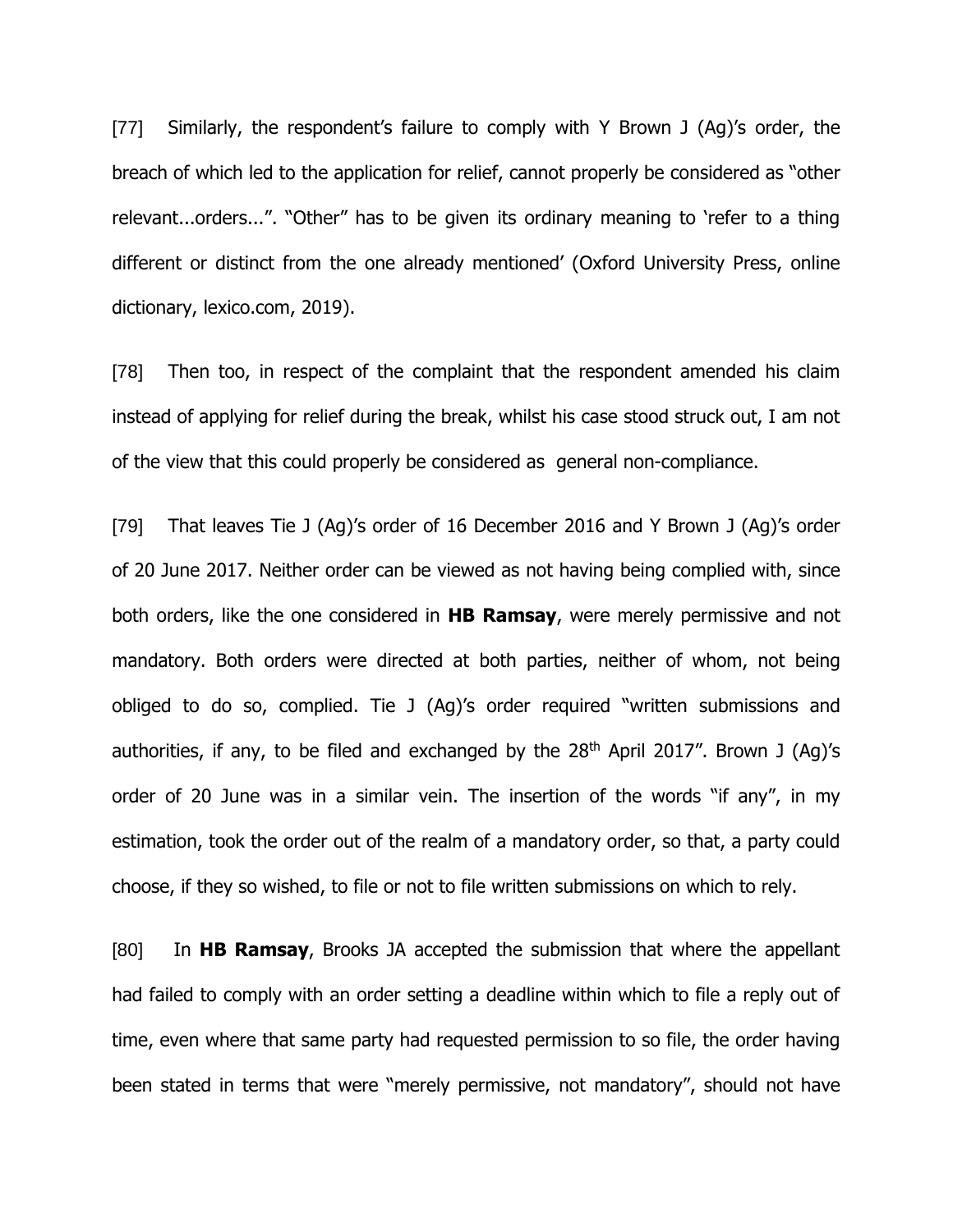been considered by the trial judge as non-compliance for the purpose of rule 26.8(2) (see para [26]). I agree with this approach and find it applicable here.

[81] The same consideration applies to the order of Y Brown J (Ag)'s order made on 20 June 2017 in respect of the permission to file and exchange submissions, "if any". This, again, was merely permissive and not mandatory and was addressed to both parties, neither of whom took up the invitation. It is not true to state, therefore, that the record reflects that the respondent had breached every order of the court, and thus the respondent had not generally complied with all other orders, rules, and directions of the court.

[82] It is clear that the respondent had, in fact, generally complied with all the orders, rules and practice directions of the court. The appellant's complaint in this regard, therefore, lacks merit.

[83] The appellant further submitted that the judge erred in accepting the respondent's affidavit in support of the application as credible, and exercising her discretion in the respondent's favour, in circumstances where his evidence was disingenuous and contradicted the court's record. It was submitted that the respondent asserted at paragraph 11 of his affidavit that his written submissions were in response to the application and submissions of the appellant, when the court's record reflects that the orders made in respect of written submissions were made in respect of the applications of both parties. This, it is submitted, is evident in Tie J (Ag)'s perfected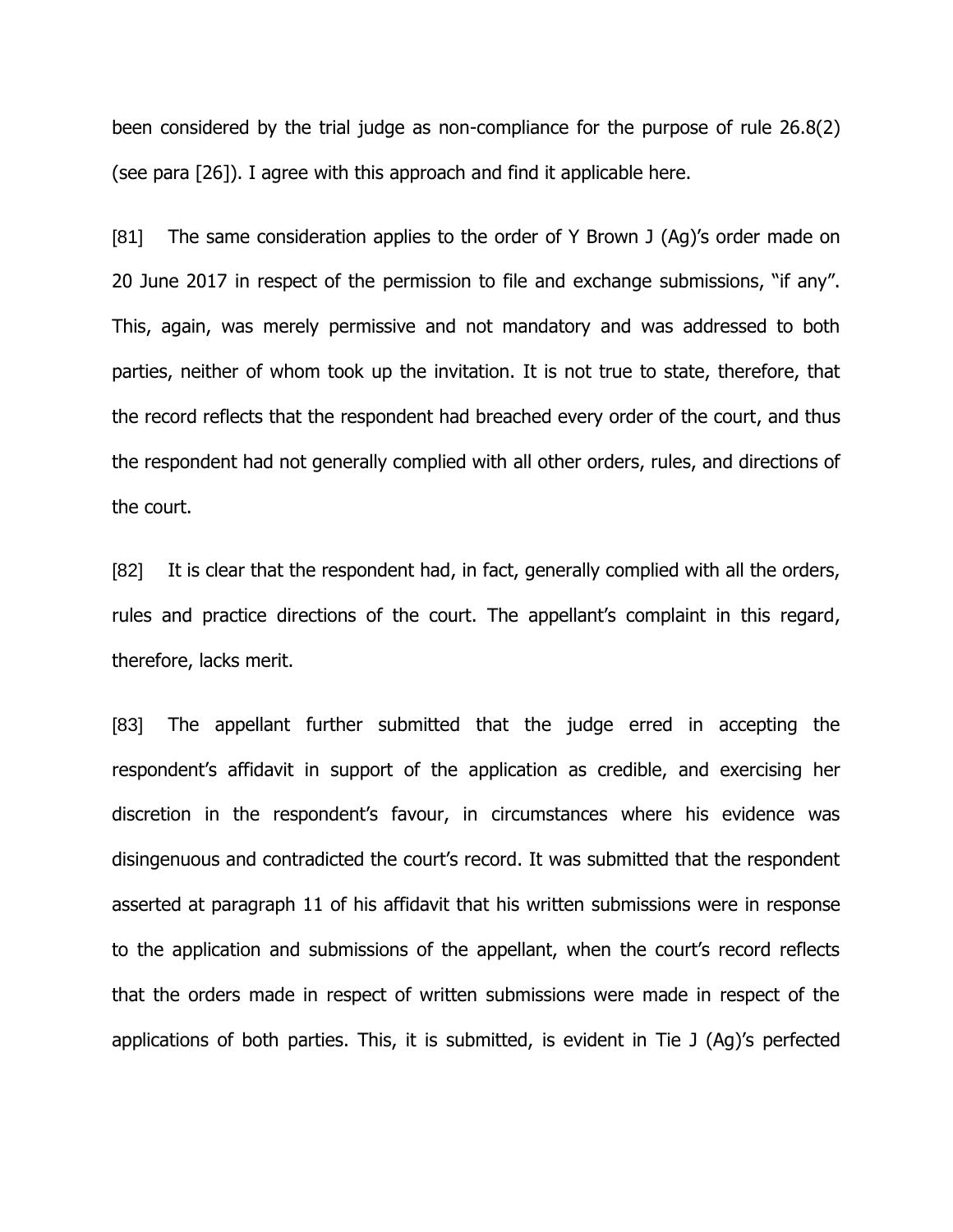order made 16 December 2016, as well as the respondent's own written submissions filed on 31 July 2018.

[84] The appellant relied on the authority of **ED & F Man Liquid Products Ltd v Patel and Another** [2003] EWCA Civ 472, as cited at paragraph [19] of **ASE Metals NV v Exclusive Holiday of Elegance Limited**, [2013] JMCA Civ 37, to support the proposition that "the court does not have to accept everything which a party places before it".

[85] It is clear from the orders of Tie J (Ag), which indicates that both applications were before her and considered by her, that both applications were adjourned for submissions to be exchanged. However, it is unclear from the record what was heard and considered by Y Brown J (Ag). In neither of the orders made by her was any reference made to the two applications. Both of Y Brown J (Ag)'s orders referenced the "matter", and I am not certain which application this was a reference to, or whether it was to both. On the appellant's own submission, and at paragraph 18 of his affidavit evidence filed 12 October 2018, it was stated, as his understanding, that the order of Y Brown J (Ag) was made because she was of the view that having brought the claim, the respondent ought to make submissions as to why the court had jurisdiction to hear his claim.

[86] If the appellant's assertions in his affidavit are correct, then the respondent would be correct in his view that he was to respond to the appellant's application that the respondent's claim be struck out for want of jurisdiction, and it would not have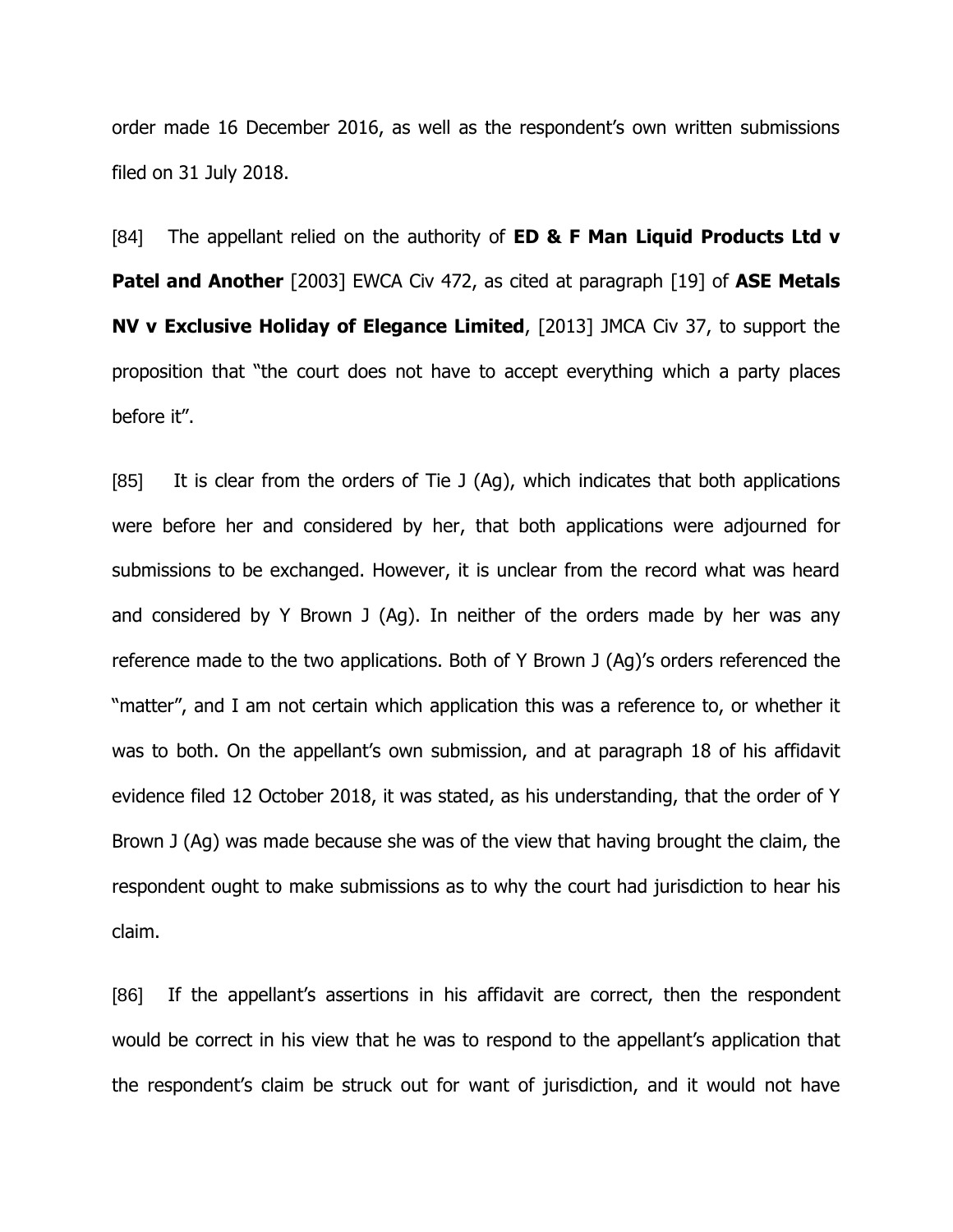been unreasonable for him to think, based on the wording of the order, that he should see the appellant's submissions before submitting his own. For my part, I would agree with the respondent's view because it is he who asserts who must prove. Further, and in actual fact, the respondent's written submission filed 31 July 2018 was in response to and in opposition to the appellant's application to strike out the claim for want of jurisdiction. This serves to support the respondent's position, contrary to the complaints by the appellant, stating otherwise.

[87] In his own written submissions, filed 31 July 2018, the appellant addresses the respondent's application to strike out his application only as a preliminary point, in three paragraphs, and the remainder of the submissions dealt entirely with his application challenging the jurisdiction of the court to hear the claim. As I said earlier, the respondent's submissions of the same date, dealt entirely with the appellant's application. It is clear, therefore, that arguably, both parties and definitely the respondent, were of the view that the unless order was in respect of the appellant's application.

[88] Furthermore, even the judge appeared to have been unclear as to whose application Y Brown J (Ag)'s unless order was in relation to, as, having granted relief to the respondent, the judge adjourned only the respondent's application to be heard at a later date. It is difficult, therefore, to blame the respondent if he was unclear as to which application the unless order related, when the unless order was equally unclear to the judge herself.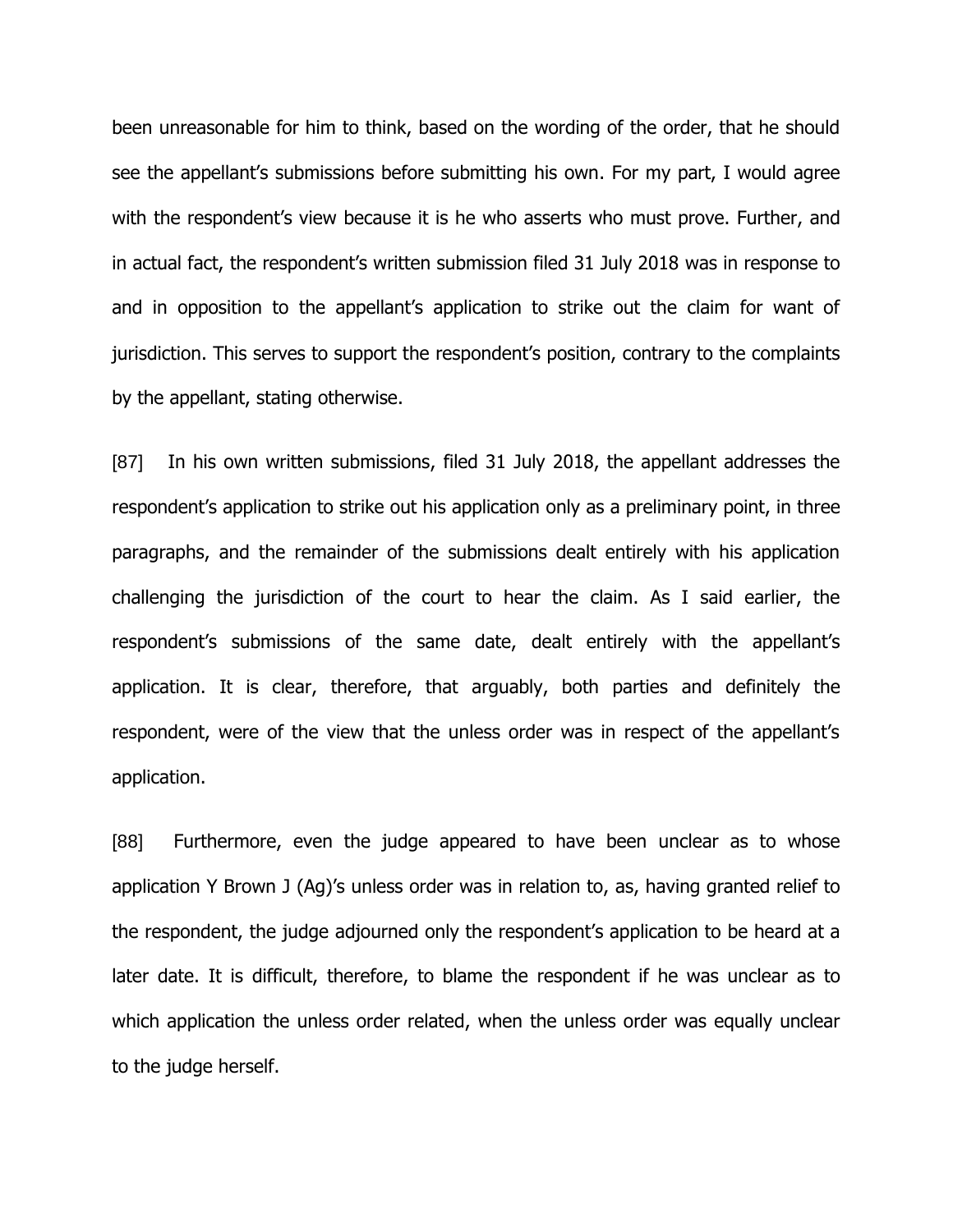[89] The appellant's complaint in this regard, is, therefore, without merit.

[90] The appellant also complained that the judge erred in finding that the only noncompliance by the respondent was that service of the submissions was approximately 30 minutes out of time and was acceptable as the appellant suffered no prejudice. The appellant argued that the judge was wrong in law to have found that service by email was 'valid and proper' service under the CPR. It was further contended, that in any event, based on rules 6.6(2) and (3) of the CPR, any document served after 4:00 pm on a business day, is to be treated as having been served on the next business day.

[91] Rule 6.2(d) of the CPR permits service by email only where there is a practice direction permitting such service, or some other rule or order of the court permitting same. It provides:

> "6.2 Where these Rules require **a document other than a claim form** to be served on any person it **may be served by** any of the following methods –

- (a) Any means of service in accordance with Part 5;
- (b) Leaving it at or sending it by prepaid post or courier delivery to any address for service in accordance with rule 6.3(1);
- (c) (where rule 6.3(2) applies) FAX; or
- **(d) Other means of electronic communication if this is permitted by a relevant practice direction, unless a rule otherwise provides or the court orders otherwise.**

(Rule 3.6(2) enables the Chief Justice to make practice directions as to the electronic service of documents.)" (Emphasis mine)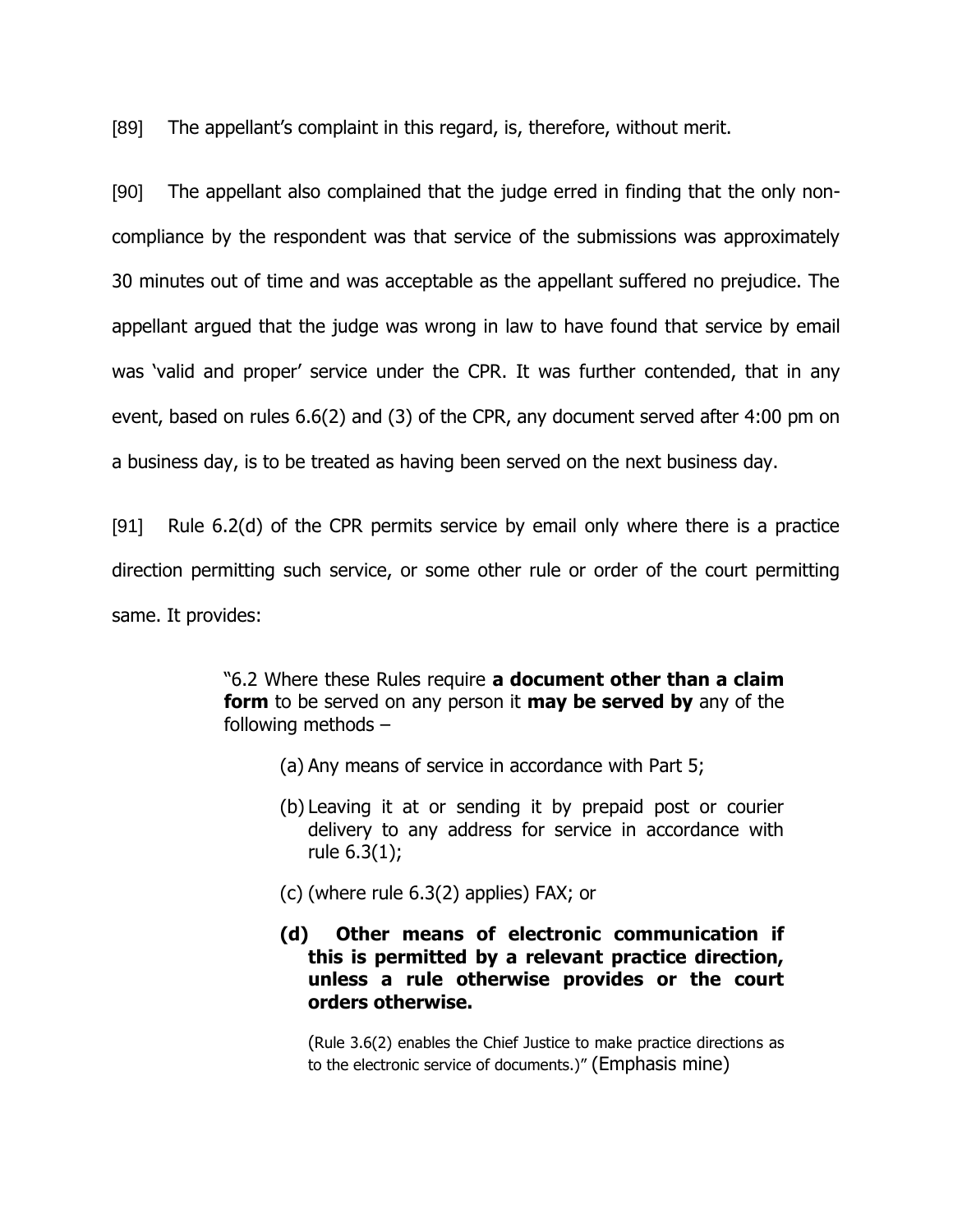[92] There is currently, and was, at the material time, no practice direction permitting service by email, nor was there in force any applicable rule or order of the court that permitted the respondent to serve the submissions by email. Further, the appellant is indeed correct that, pursuant to rule 6.6(2), service after 4:00 pm would not validly take effect until the following business day, and would, therefore, have been well over 27 minutes late.

[93] Service by email not being a method of service recognised by any rule or practice direction, the respondent's submissions would not have been validly served until 2 August 2018, when the physical copy was delivered to the appellant's attorneys. However, I disagree with the appellant's submission that the next business day would have been after the vacation period on 17 September 2018, as the term "business day" does not exclude the vacation period but rather, *inter alia*, days on which the registry is closed. The registry is open during the vacation period.

[94] Although, rule 6.2(a) of the CPR permits other documents to be served by any means of service in accordance with Part 5 of the CPR, the validity of service by email as an alternative method under rule 5.13 and 5.14 would be dependent on the approval of the court. At the point in time when the unless order expired, there was no such approval. Further, even if I am prepared to say the judge was empowered to certify service by email as an effective alternative method of service subsequent to the breach, pursuant to rule 5.13, there is no indication that she did in fact do so in coming to her decision, and this court is not prepared to find that she ought to have done so or that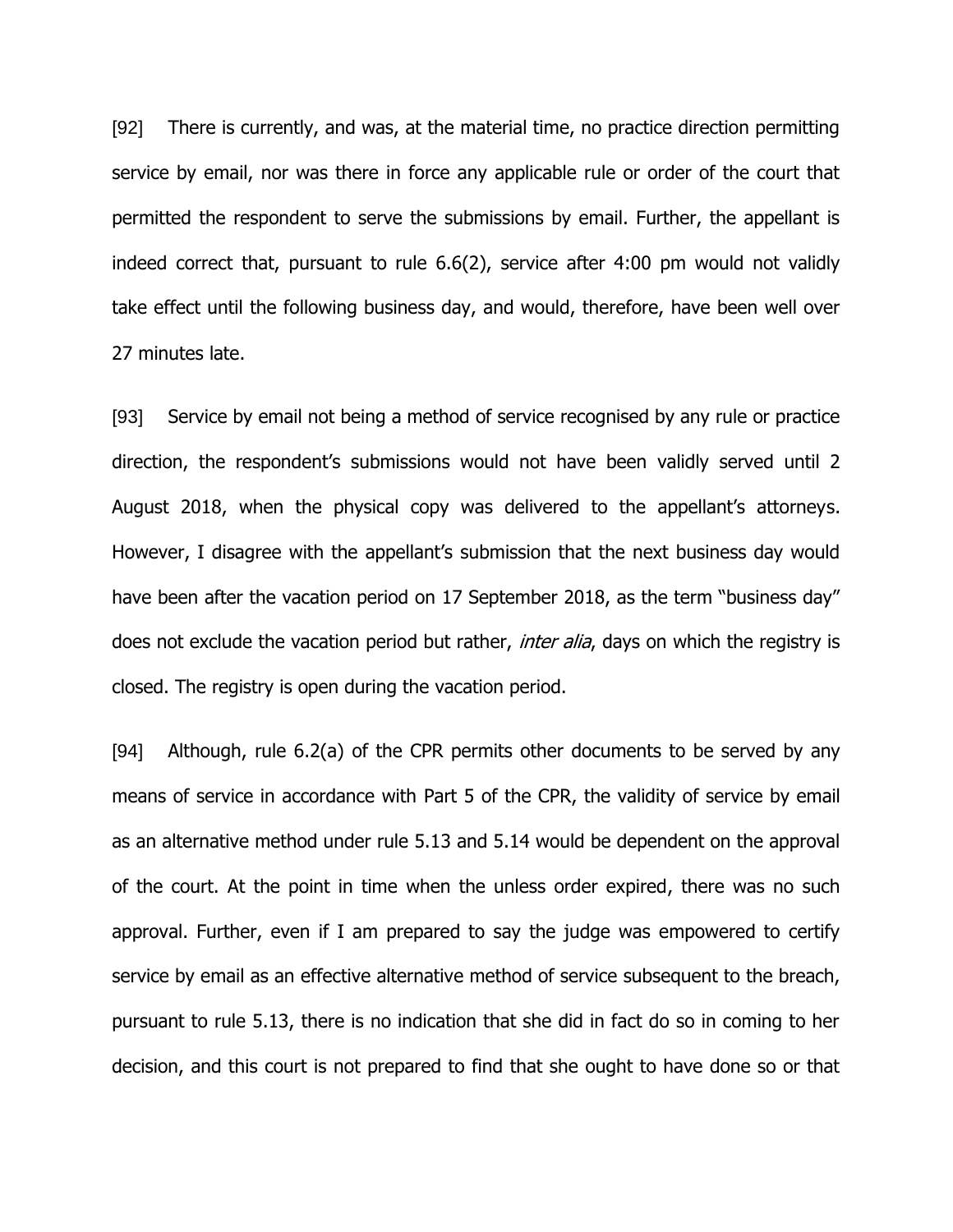the requirements of rule  $5.13(1)$ ,  $(2)$   $(3)$  and  $(4)$  would have been met. In the result, the respondent would have served the documents a day later than the date specified in Y Brown J (Ag)'s unless order, notwithstanding that the submissions had been filed in time. At that time his case would have already been automatically struck out (rule 26.4(7)).

[95] In any event, even if it were to be accepted that service by email was acceptable, this course would not have put the respondent in good stead, the submissions having, in any event, been served by email after 4:00 pm. Rule 6.6(2) would put the deemed date of service after 4:00 pm as "the next business day." Valid service of the documents would still, therefore, have been effected on the first business day next after the expiry of the unless order, 1 August being a public holiday.

[96] The judge would have, therefore, erred in finding that service by email was in compliance with the unless order in those circumstances. This, however, would not affect the eventual outcome of this appeal. It must have been clear to the judge that the submissions had come to the attention of the appellant albeit by an unauthorized means of service which was later corrected. The judge had the power to make an order validating that method of service or in the light of the deeming provisions, make an order waiving service altogether. In those circumstances, the judge cannot be faulted for deciding in favour of the respondent, and avoiding a tactical advantage being taken of the respondent's error, by the appellant, who could have cooperated with the respondent's attempt to meet the service deadline. See a similar approach taken by the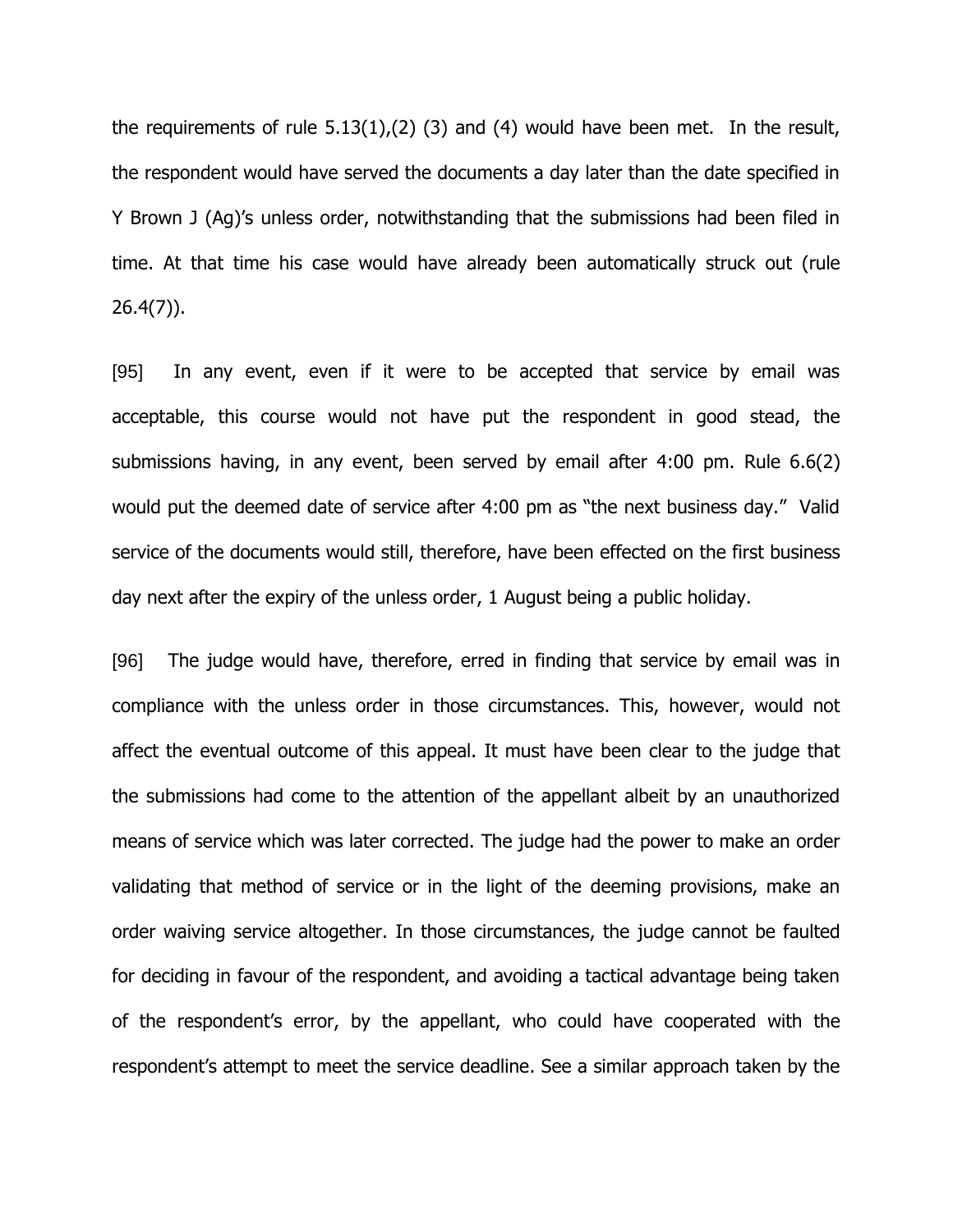English Court of Appeal in **Chilton v Surrey County Council** [1999] Lexis Citation 4439, judgment delivered 24 June 1999 (unreported) and cited in Stuart Simes: A Practical Approach to Civil Procedure ( $15<sup>th</sup>$  Edition), at page 31 para 3.33. In that case Henry LJ, in giving the judgment of the court, said this:

> "I would only add that this application was made under the new procedural rules. The new procedural code has the overriding objective to enable the court to deal with cases justly. The parties are required to help the court to further that overriding objective. The court must further the overriding objective by effectively managing cases. Active case management includes under 'A' encouraging the parties to cooperate with each other in the conduct of proceedings. As a mistake had obviously been made here, it seems to me that such cooperation in this case would have revealed the mistake at a time when it could have been put right and the hearing date saved…The courts would then have been spared this satellite litigation."

[97] I would also sound a cautionary note and remind litigants and their attorneys that, where in an emergency, a party facing an opponent who is in jeopardy of a breach refuses to cooperate so that the time table can be met, notwithstanding that the party would have been entitled to refuse an unsanctioned method of service, that party may face an uphill battle in resisting an application for relief from sanctions (see also the approach of the English Courts in **RC Residuals Ltd v Linton Fuel Oils Ltd** [2002] 1 WLR 2782, paragraphs.  $35 - 37$ , with respect to the refusal to agree to accept service by email).

E. Whether the judge erred in concluding that the threshold test in rules 26.8(1) and (2) had been met and therefore further erred in going on to consider rule 26.8(3) [98] Counsel for the appellant contended that the requirements under rules 26.8(1)

and (2) are threshold requirements that must be considered and a finding made in the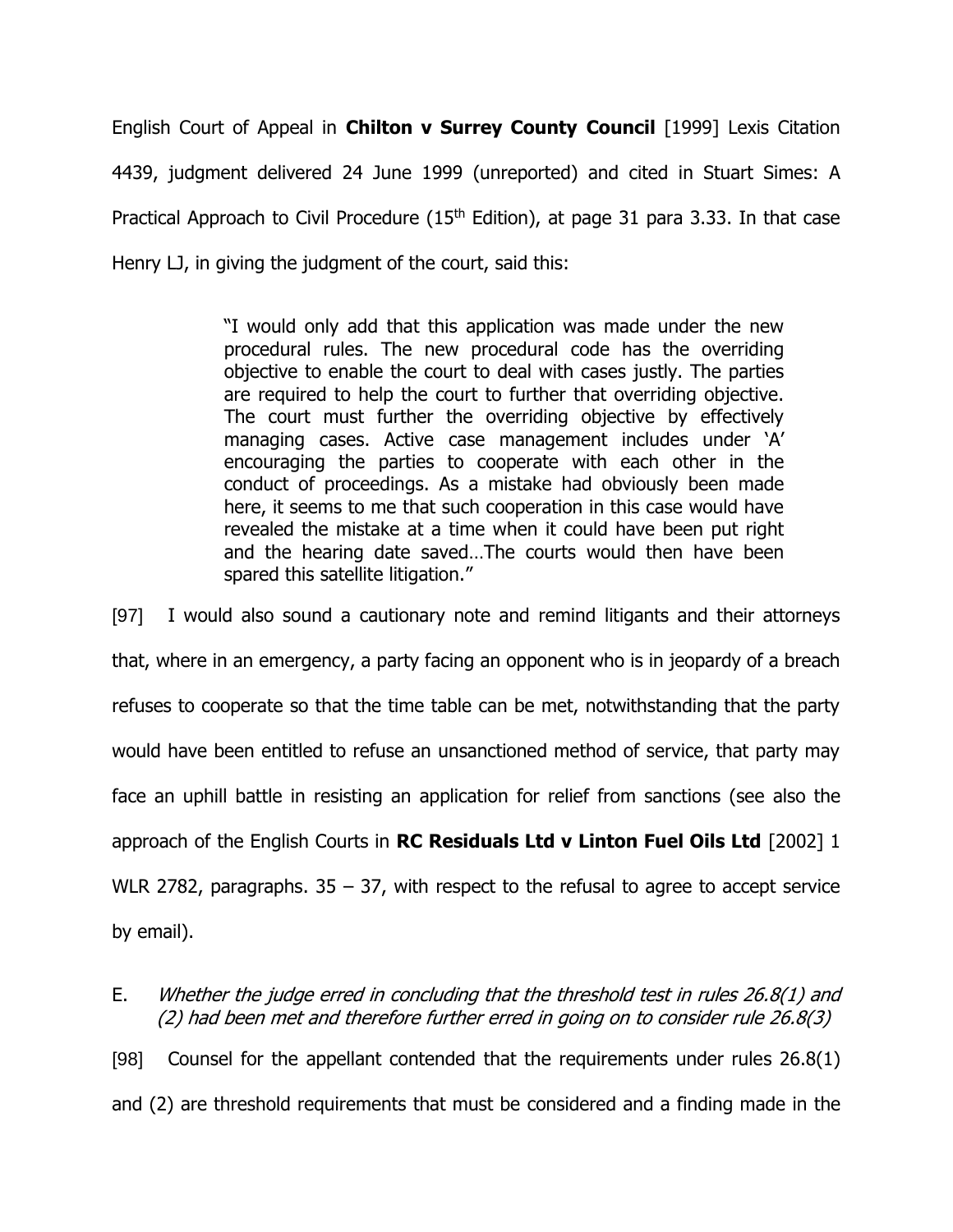applicant's favour on all the factors, before the court could properly go on to consider the factors in rule 26.8(3). Counsel maintained that, since these requirements had not been met, the judge would have had no discretion to grant relief from sanctions. In this regard, the appellant contended the judge would have fallen into error.

[99] The application was supported by affidavit evidence and made promptly as required by rule 26.8(1). The failure to comply was not intentional and there was a good explanation for it. The respondent had generally complied with all other rules, orders, and directions of the court as required by rule 26.8(2). In those circumstances, the judge was entitled to consider the relevant factors in 26.8(3) of the CPR.

# **Did the judge improperly exercise her discretion to grant relief?**

[100] The respondent having passed the threshold requirements in rule 26.8(1) and (2), I entertain absolutely no doubt that the judge properly took into account the factors in rule 26.8(3). In the circumstances of this case, I could come to no other conclusion other than that the judge had properly exercised her discretion to grant relief from sanctions. It seems to me that a refusal to grant relief from sanctions, in the circumstances of the case which was presented to the judge, would undermine the fair and proper administration of justice. There was no evidence that the failure to exchange submissions by 4:00 pm on 31 July 2018 caused any prejudice to the appellant, or that it tended, in any way, to bring the administration of justice into disrepute. The failure to completely comply had been remedied as soon as was reasonably practicable.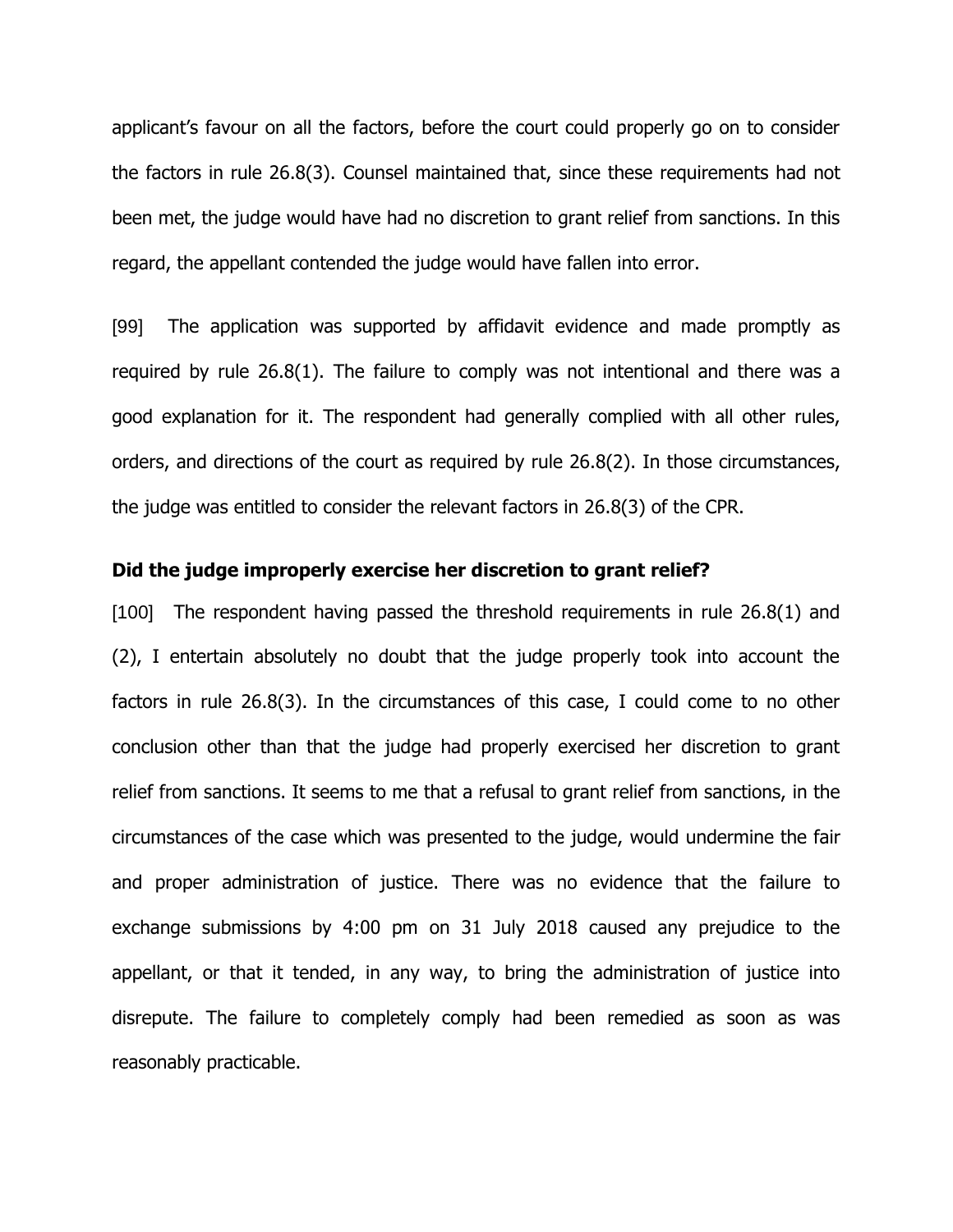[101] The test for whether an unless order has expired without taking effect, is whether it has been completely complied with, subject only to *de minimis* exceptions (see the English case of **Jani-King (GB) Ltd v Prodger** [2007] ALL ER (D) 505 at para 13 in which MacKay J sets out the correct test of compliance to an unless order). Although the unless order in the instant case was not completely complied with, the fact that the submissions were filed on time and brought to the attention of the appellant on the day the order was to expire, albeit by an unauthorised method of service, and the fact that valid service was effected one business day later, in my view, meant the failure was a mere technicality, and in its effect was *de minimis*.

[102] In the English case of **Rogers v East Kent Hospitals NHS Trust** [2009] All ER (D) 182, at paragraphs 28-30, it was held that the submission that the claimant's particulars of claim was time barred for having been served one minute late (it having been served, by fax, one minute after 4:00 pm on a Friday and thereby deemed under rule 6.7 of the English CPR to have been served on the next business day after the date of transmission, which was Monday), was a technical point, was unmeritorious and there had been no demonstrable prejudice to the defendant.

[103] Therefore, in appropriate cases, applications to strike out, even if they have some merit, may be dismissed if they are based on a minor default and that which the court could view as "tactical posturing" (see the case of **TIP Communications LLC v Motorola Ltd** [2009] EWHC 212 and Simes, at paragraph 3.30).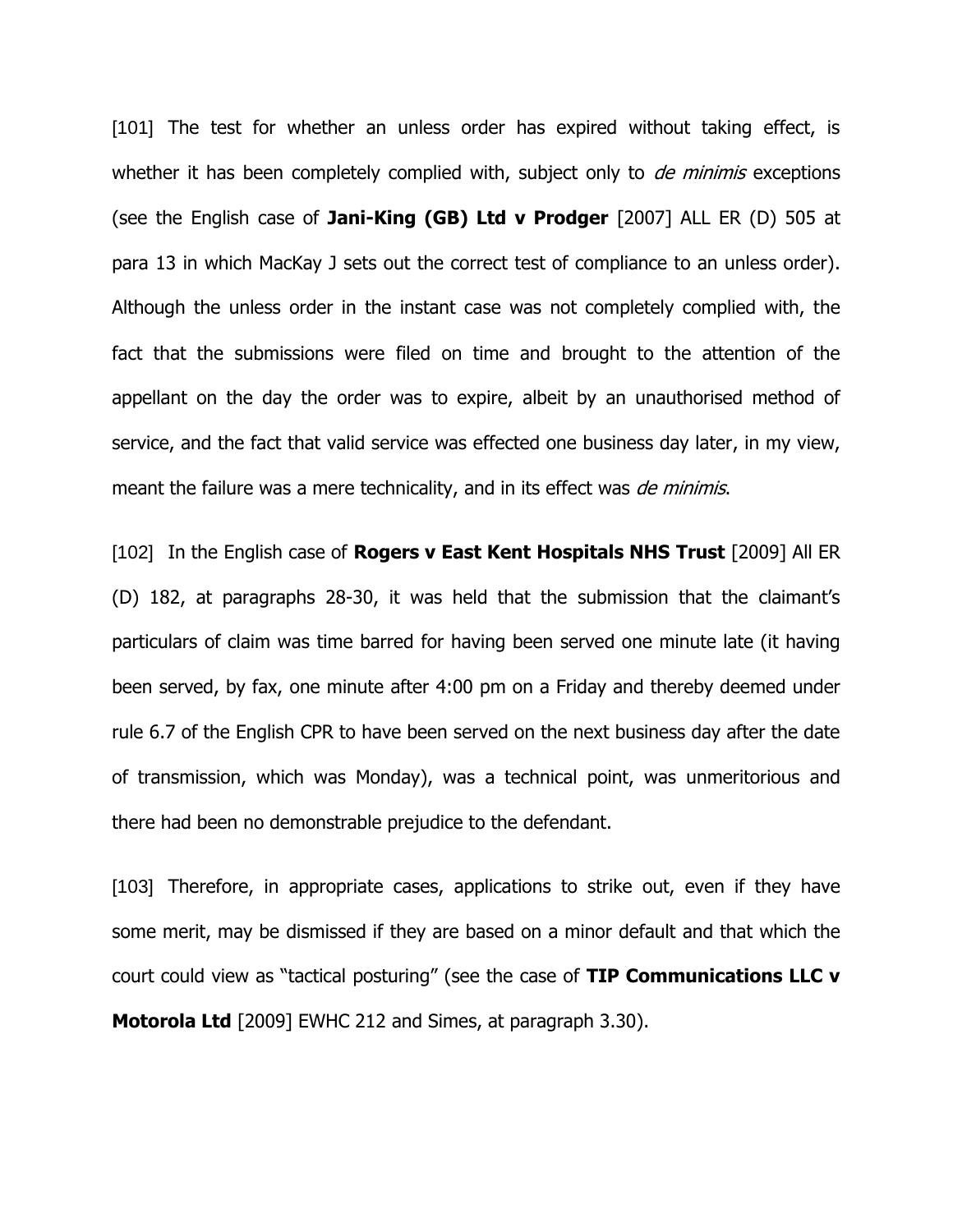[104] Furthermore, in the instant case, there was no trial date set and the next date for hearing of the matter was in the new term. Where the default is minor and in the absence of prejudice to the innocent party, the court ought to recognise the timely attempt by a defaulting party to put matters right. (See the approach in **Collier's International Property Consultants v Colliers Jordon Lee Jafaar SDN BHD**  [2008] EWHC 1524 (Comm) at paragraphs 27 and 28, in which the court in dealing with an application to set aside an ex-parte order made for a final arbitration award, on the basis of non-compliance with certain rules, albeit not an unless order, permitted the defaulting party to rectify the matter, in the absence of prejudice to the innocent party).

[105] The prejudice to the respondent, if the relief was not granted, would have been acute. The unless order was made in respect of both parties but for no apparent reason the sanction was attached to the respondent only. This meant that, in theory, the appellant could have failed to carry out the order without fear of any sanction but in doing so would have placed the respondent in immediate jeopardy of having his claim struck out, even though he had complied. What confidence could any litigant have in a fair system of justice in those circumstances? Furthermore, there was absolutely no prejudice to the appellant having received the respondent's submissions 27 minutes or even one day late.

[106] In **Woodward v Finch** [1999] CPLR 699, which considered **Biguzzi v Rank Leisure Plc** (1999) 4 All ER 934, a seminal case dealing with the keeping of time limits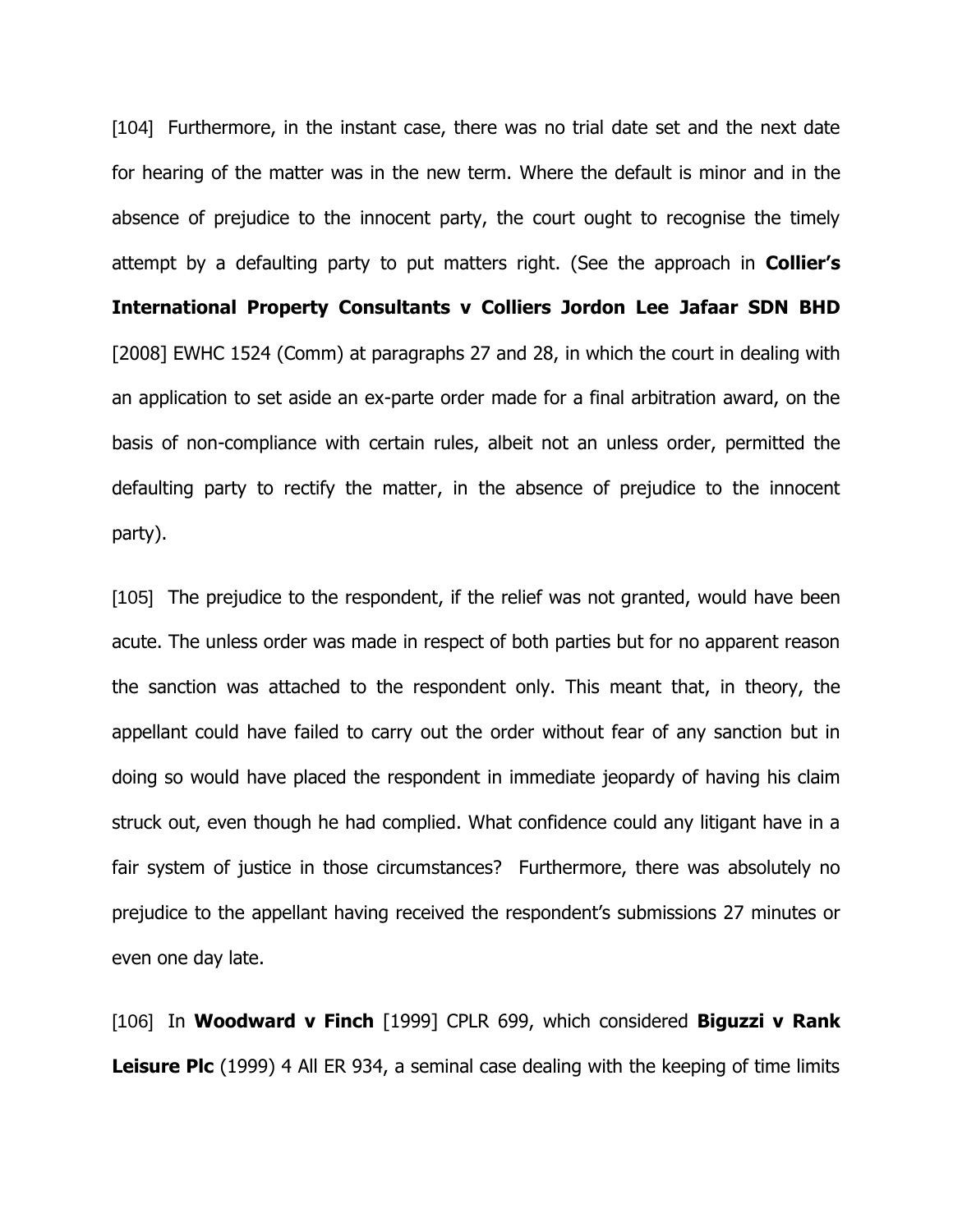under the English CPR, the claimant was three weeks late in complying with an unless order to serve witness statements. The English Court of Appeal refused to interfere with the judge's decision to grant relief. The main reason for not interfering with the discretion to grant relief was that the application for relief was made promptly; the default was due mainly to the claimant's "muddle-headedness"; there was little or no prejudice to the defendant occasioned by the default, it did not affect the trial period and refusing relief would have had a devastating effect on the claimant. Although the English rules and the court's approach to relief from sanctions differ from that in this jurisdiction, some of the statements of principle made in the English cases, are still of general application and are commendable nevertheless.

[107] Referring to the new approach required by the CPR, as outlined in **Biguzzi,** the English Court of Appeal in **Woodward v Finch** approved the statements made by Lord Woolf MR in that case. Lord Woolf MR, in considering the correctness of the judge's decision in that case, was of the view that judges have to be trusted to exercise their wide discretion fairly and justly in all the circumstances. In doing so, they must also consider their responsibility to litigants not to allow the same defaults to occur in the future as they have occurred in the past. An appellate court, it was said, ought not to interfere with a judge's discretion, when they seek to take that approach, unless they have contravened some relevant principle.

[108] In coming to the decision I have arrived at in this case, I am also mindful of the fact that this unless order was attached to an order of the court requiring both parties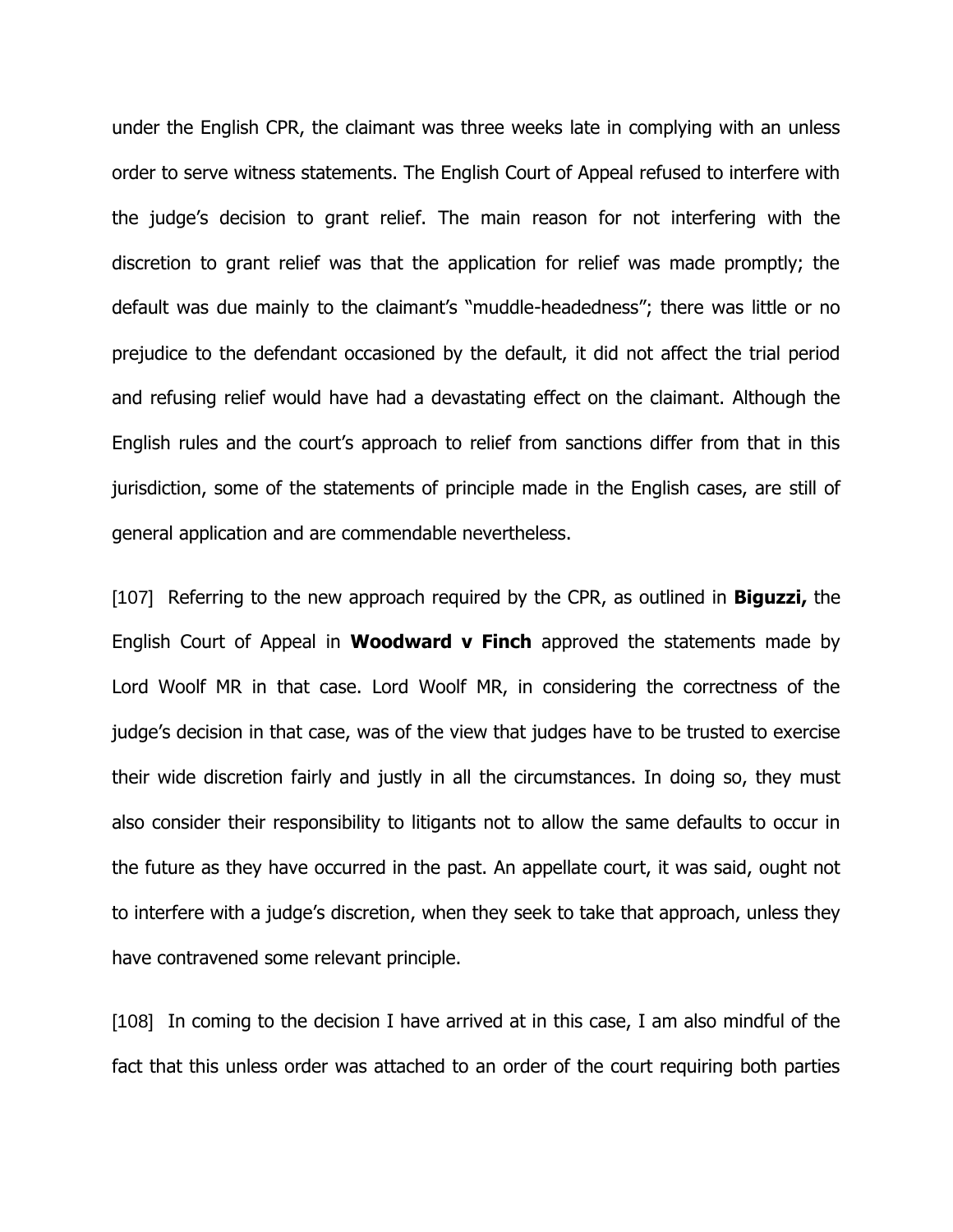to do an act by a stated date. However, inexplicably, the unless order placed the coercive and draconian sanction only on the respondent, who was the claimant below. It was also imposed when neither party had been delinquent in obeying any court order. This is so because the orders made were permissive and not mandatory. So onerous was the unless order imposed by Y Brown J (Ag), that, on a literal reading of it, if the appellant, who was the defendant in the court below, had failed to comply, then the respondent's statement of case would have stood struck out, whilst the appellant would have faced no sanction whatsoever. In my view, this clearly demonstrates the shortcomings in the order as imposed by Y Brown J (Ag).

[109] Although Y Brown J (Ag) had the discretion to impose an unless order there were several less draconian sanctions that might have been imposed for failing to serve or exchange submissions in the time stipulated to do so, for example not being permitted to make them or rely on them (see the statement of the Master of the Rolls in **Biguzzi**, at page 1933, on the utility in using the alternative powers which the courts have, other than striking out). It seems to me that the sanction imposed in this case by Y Brown J (Ag) was disproportionate to any perceived ill which it was meant to cure. Unless orders with these draconian sanctions should only be imposed where the court is satisfied it is justifiable and appropriate in all the circumstances. The imposition of an unless order, with the sanction of striking out a party's statement of case, is no less subject to the doctrine of proportionality than the exercise of the judge's power to strike out a statement of case (see **Lambeth LBC v Onayomake** (2007) The Times, 2 November 2007 where striking out for a minor default was regarded as disproportionate).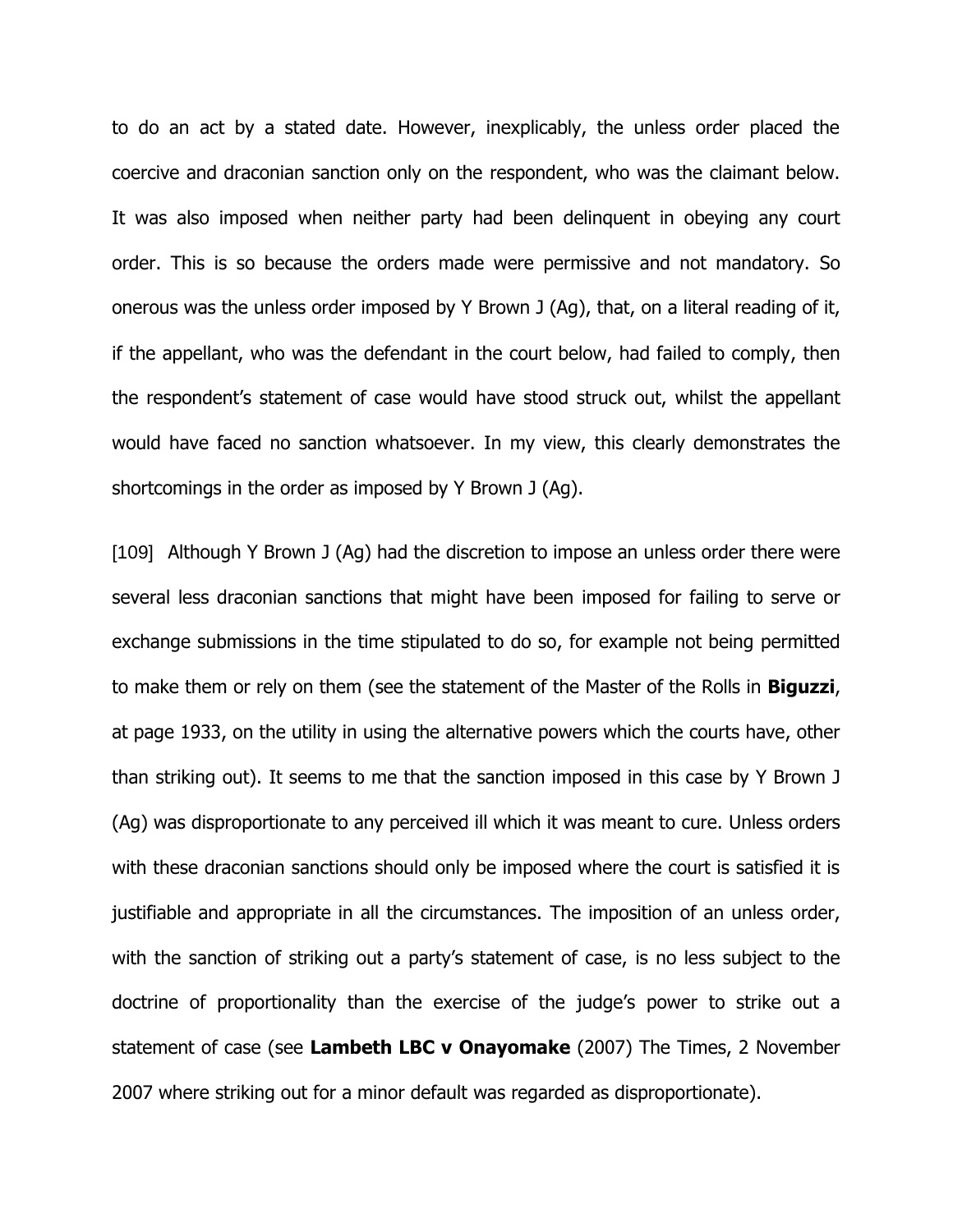[110] A judge at first instance, faced with an application for relief from sanctions, having given due regard to the principle that the orders of the court must be obeyed, must, once the requirements of rule 28.6(1) and (2) of the CPR have been met, have regard to:

> "...the interest of the administration of justice and ensure that justice is done in accordance with the overriding objective, without resort to needless technicalities, in keeping with the factors set out in rule 26.8(3); (d) a litigant is entitled to have his case heard on the merits and should not lightly be denied that right; and (e) the court must balance the right of the litigant against the need for timely compliance." (See paragraph [57] **Jamaica Public Service Company Limited v Vernon Francis**)."

[111] In applying the overriding objective of the CPR, the primary concern of the court is to do justice between the parties. This means that a litigant ought not to be shut out of the courts as a result of a mere technical breach. A failure to comply which might be viewed as a technical breach will largely depend on the circumstances of each case and the rule, order or practice direction which was breached. Shutting a litigant out because of a technical breach is not consistent with the primary purpose of the civil courts, which is to decide cases on their merits (See Sime at paragraphs 3.28-3.33).

[112] The provisions of our rule 26.8 being the same as rule 26.7 of the Trinidad and Tobago CPR, and the courts of that jurisdiction having taken the same approach as our courts, when dealing with their rule 26.7, I believe it is apt to quote from **The Attorney General of Trinidad and Tobago v Miguel Regis.** In that case the Court of Appeal, at paragraphs 52-54, opined as follows: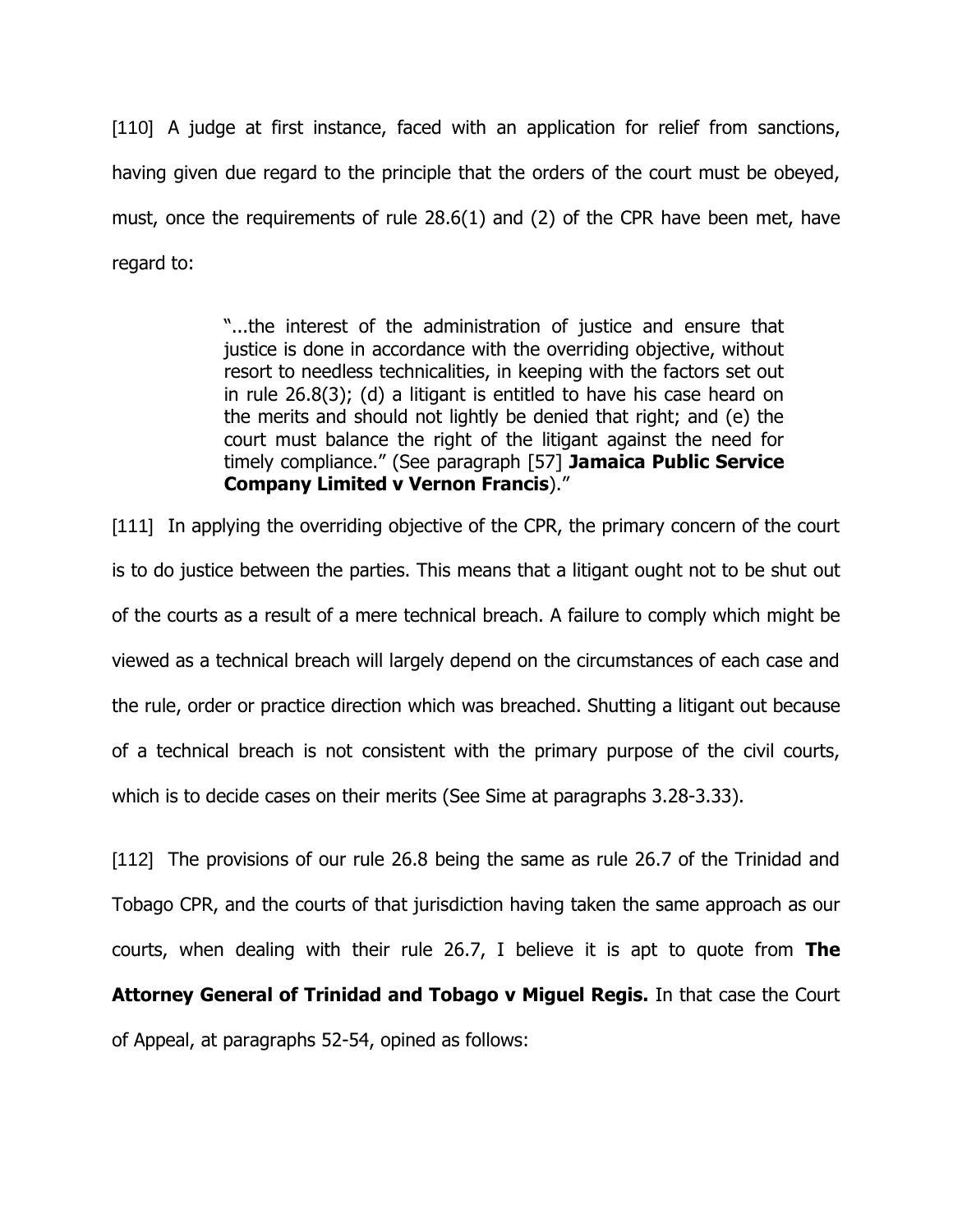"52. Part 26.7 is therefore full of opportunities for the exercise of judicial discretion. However this discretion is regulated by the structure of the rule in order to reduce subjectivity, prioritize values and to achieve a specific aim with reasonable predictability and equality.

53. In addition, as the Court of Appeal has been at pains to explain, context and circumstance are the primary factors in the analysis and evaluation of the Part 26.7 requirements. Thus, what may be considered a good explanation may vary not only in the evaluation under each limb in the circumstances of each case, but also with the stage of proceedings; for example what may be a good explanation when the filing of an application occurs early in the process may not be so later on or after judgment and on an appeal. So also in relation to whether the application for relief is prompt or whether there is intentionality or general compliance. These are all matters for the discretion of the judge…

54. As this case illustrates, the Court of Appeal will respect the exercise of judicial discretion, even when it may have exercised that discretion differently, once it cannot be shown to have been plainly wrong. The CPR, 1998 places unprecedented trust in the hands of judges. Part 26.7 is no exception. The approach of the Court of Appeal to the interpretation and application of Part 26.7 facilitates that trust. It is for the trial judges in the exercise of their judicial discretion to determine whether and when to grant relief from sanctions."

[113] It is difficult to see how the judge, in this case, faced with the task of interpreting and applying rule 26.8 of the CPR and ultimately with giving effect to the overriding objective, could have arrived at any other decision than the one she did arrive at. The respondent having satisfied the requirements of rule 26.8(1) and (2), and the judge, having considered the factors set out in rule 26.8(3), correctly granted the relief from sanctions.

[114] In this case, the appellant has failed to show that the judge exercised her discretion in a way which contravenes any relevant principle. Therefore, there is no